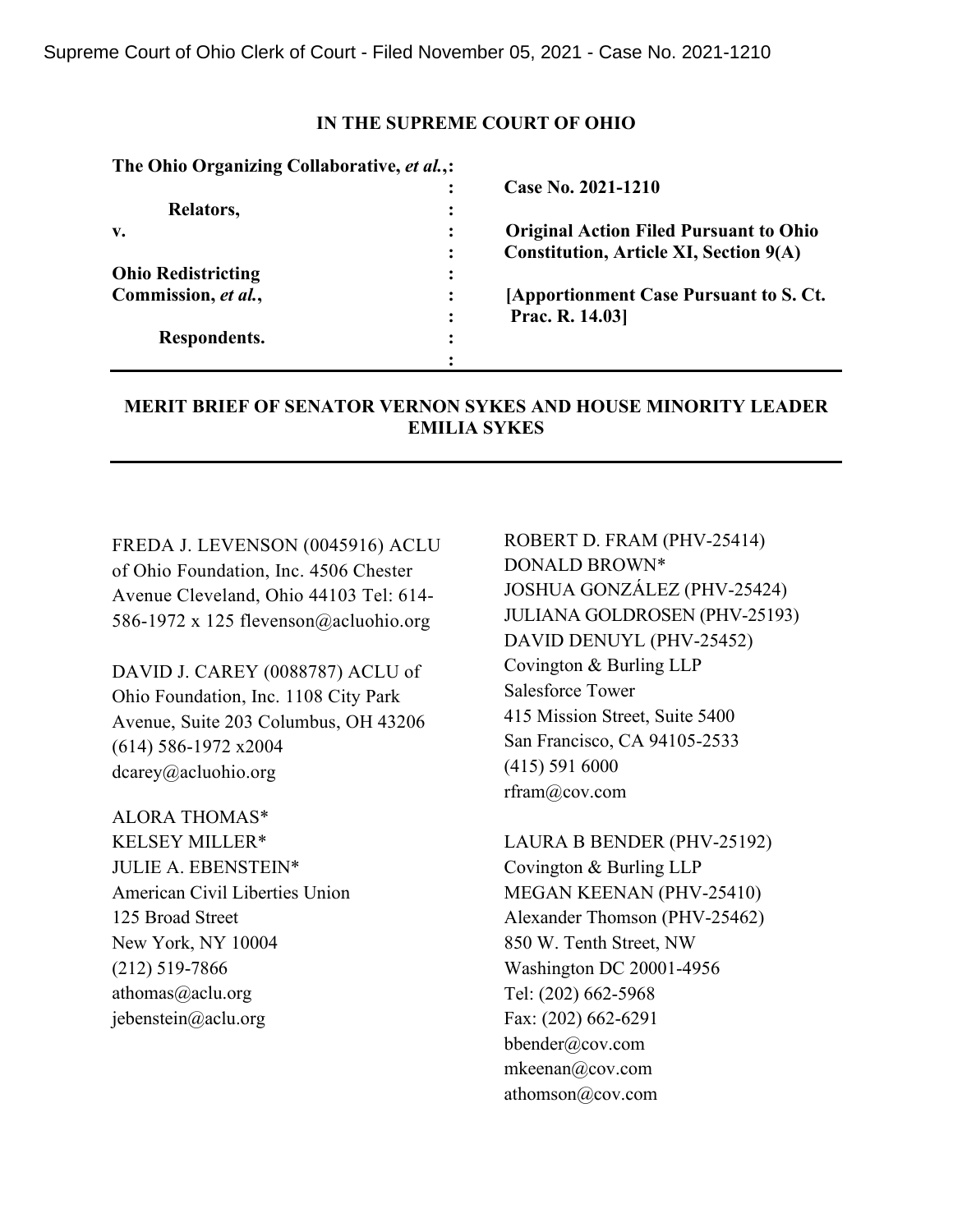YIYE FU (PHV-25419) Covington & Burling LLP JAMES HOVARD (PHV-25420) ANUPAM SHARMA (PHV-25418) 3000 El Camino Real 5 Palo Alto Square Palo Alto CA 94306-2112 Tel: (650) 632-4716 Fax: (650) 632-4800 yfu@cov.com jhovard@cov.com asharma@cov.com

### MADISON ARENT

Covington & Burling LLP The New York Times Building 620 Eighth Avenue New York, NY 10018-1405 Tel: (212) 841 1000 marent@cov.co

**Counsel for League of Women Voters of Ohio,** *et al.*

DONALD J. MCTIGUE (0022849) *Counsel of Record* DEREK S. CLINGER (0092075) McTigue & Colombo LLC dmctigue@electionlawgroup.com dclinger@electionlawgroup.com

#### ABHA KHANNA (PHV-2189)

WILLIAM B. STAFFORD (PHV-25433) Elias Law Group 1700 Seventh Ave., Suite 2100 Seattle, WA 98101 Tel: (206) 656-0716 akhanna@elias.law bstafford@elias.law

# ARIA C. BRANCH (PHV-25435) JYOTI JASRASARIA (PHV-25401) SPENCER W. KLEIN (PHV-25432) Elias Law Group 10 G Street NC, Suite 600 Washington, DC 20002 Telephone: 202-968-449

abranch@elias.law jjasrasaria@elias.law sklein@elias.law

**Counsel for Bria Bennett,** *et al.*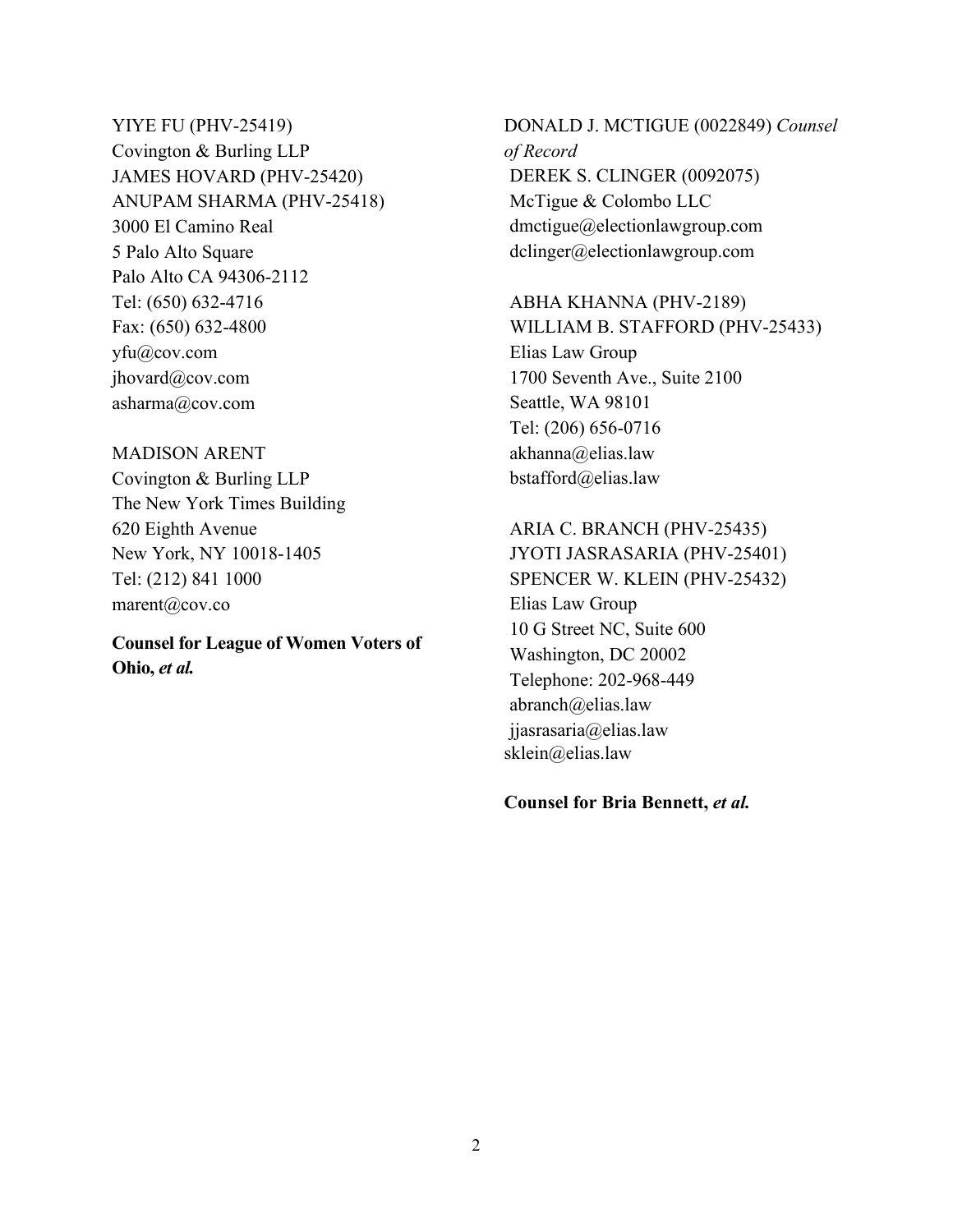ALICIA L. BANNON (PHV 25409-2021) YURIJ RUDENSKY (PHV 25422-2021) MICHAEL LI (PHV 25430-2021)\* ETHAN HERENSTEIN (PHV 25429-2021) Brennan Center For Justice at NYU School Of Law 120 Broadway, Suite 1750 New York, NY 10271 Tel: (646) 292-8310 Fax: (212) 463-7308 alicia.bannon@nyu.edu

PETER M. ELLIS (0070264) *Counsel of Record*  M. PATRICK YINGLING (PHV 10145-2021) NATALIE R. SALAZAR REED SMITH LLP 10 South Wacker Drive, 40th Floor Chicago, IL 60606 Tel: (312) 207-1000 Fax: (312) 207-6400 pellis@reedsmith.com

BEN R. FLIEGEL (PHV 25411-2021) Reed Smith LLP 355 South Grand Avenue, Suite 2900 Los Angeles, CA 90071 Tel: (213) 457-8000 Fax: (213) 457-8080 bfliegel@reedsmith.com

BRAD A. FUNARI (PHV 3139-2021) DANIELLE L. STEWART (0084086) Reed Smith Centre Reed Smith LLP 225 Fifth Avenue Pittsburgh, PA 15222 Tel: (412) 288-4583 Fax: (412) 288-3063 bfunari@reedsmith.com dstewart@reedsmith.com

BRIAN A. SUTHERLAND (PHV 25406-2021) Reed Smith LLP 101 Second Street, Suite 1800 San Francisco, CA 94105 Tel: (415) 543-8700 Fax: (415) 391-8269 bsutherland@reedsmith.com

**Counsel for The Ohio Organizing Collaborative,** *et al.*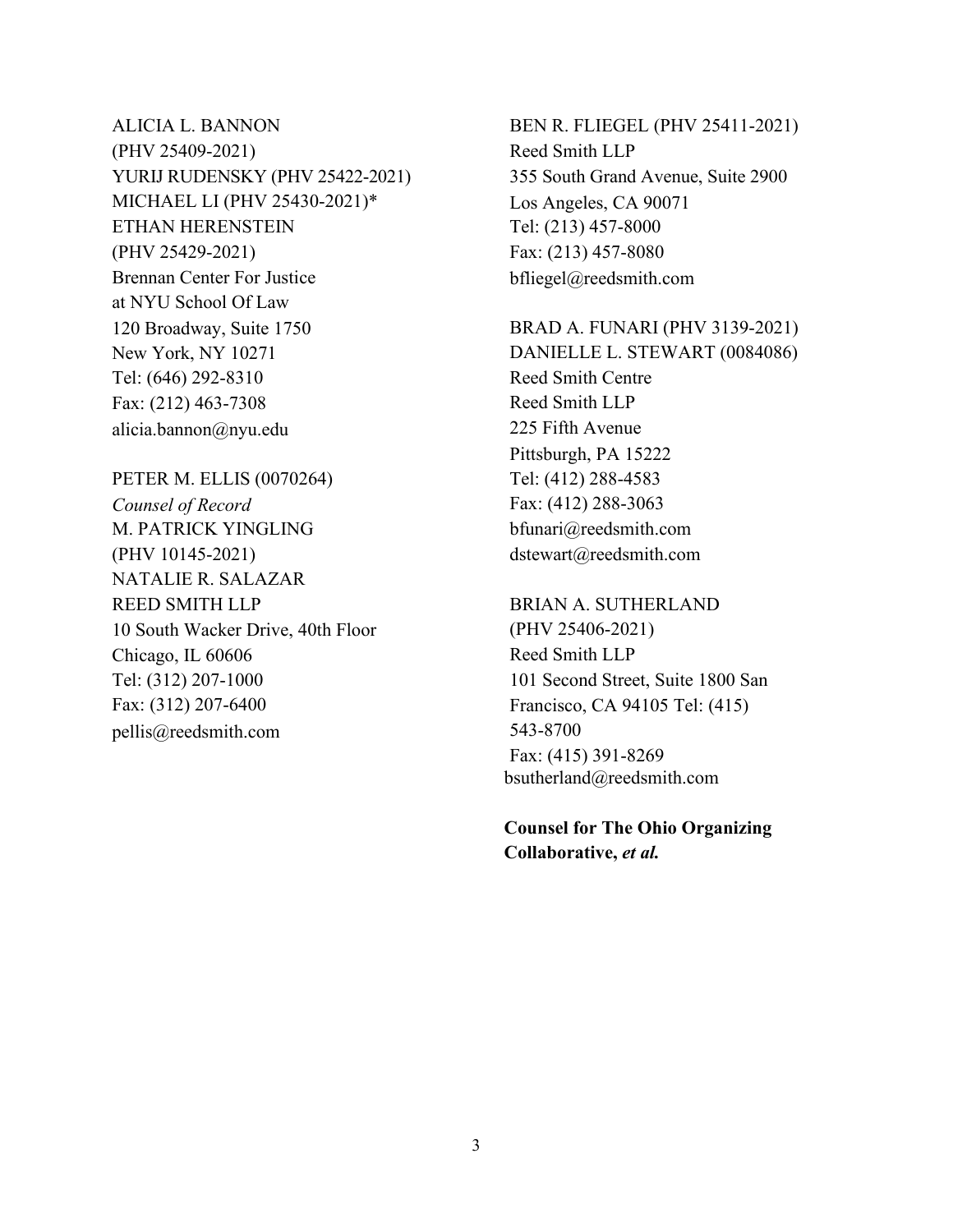ERIK J. CLARK (0078732) ASHLEY MERINO (0096853) Organ Law LLP 1330 Dublin Road Columbus, Ohio 43215 Tel: (614) 481-0900 Fax: (614) 481-0904 ejclark@organlegal.com amerino@organlegal.com

# **Counsel for Respondent Ohio Redistricting Commission**

DAVE YOST OHIO ATTORNEY GENERAL BRIDGET C. COONTZ (0072919) JULIE M. PFEIFFER (0069762) 30 E. Broad Street Columbus, OH 43215 Tel: (614) 466-2872 Fax: (614) 728-7592 bridget.coontz@ohioago.gov julie.pfeiffer@ohioago.gov

## **Counsel for Respondents Governor Mike DeWine, Secretary of State Frank LaRose, and**

**Auditor Keith Faber** 

W. STUART DORNETTE (0002955) BETH A. BRYAN (0082076) PHILIP D. WILLIAMSON (0097174) TAFT STETTINIUS & HOLLISTER LLP 425 Walnut St., Suite 1800 Cincinnati, Ohio 45202-3957 T: (513) 381-2838 dornette@taftlaw.com bryan@taftlaw.com pwilliamson@taftlaw.com

PHILLIP J. STRACH (PHV 25444-2021) THOMAS A. FARR (PHV 25461-2021) John E. Branch, III (PHV 25460-2021) Alyssa M. Riggins (PHV 25441-2021) NELSON MULLINS RILEY & SCARBOROUGH LLP 4140 Parklake Ave., Suite 200 Raleigh, North Carolina 27612 phil.strach@nelsonmullins.com tom.farr@nelsonmullins.com john.branch@nelsonmullins.com alyssa.riggins@nelsonmullins.com T: (919) 329-3812

**Counsel for Respondents Senate President Matt Huffman and House Speaker Robert Cupp**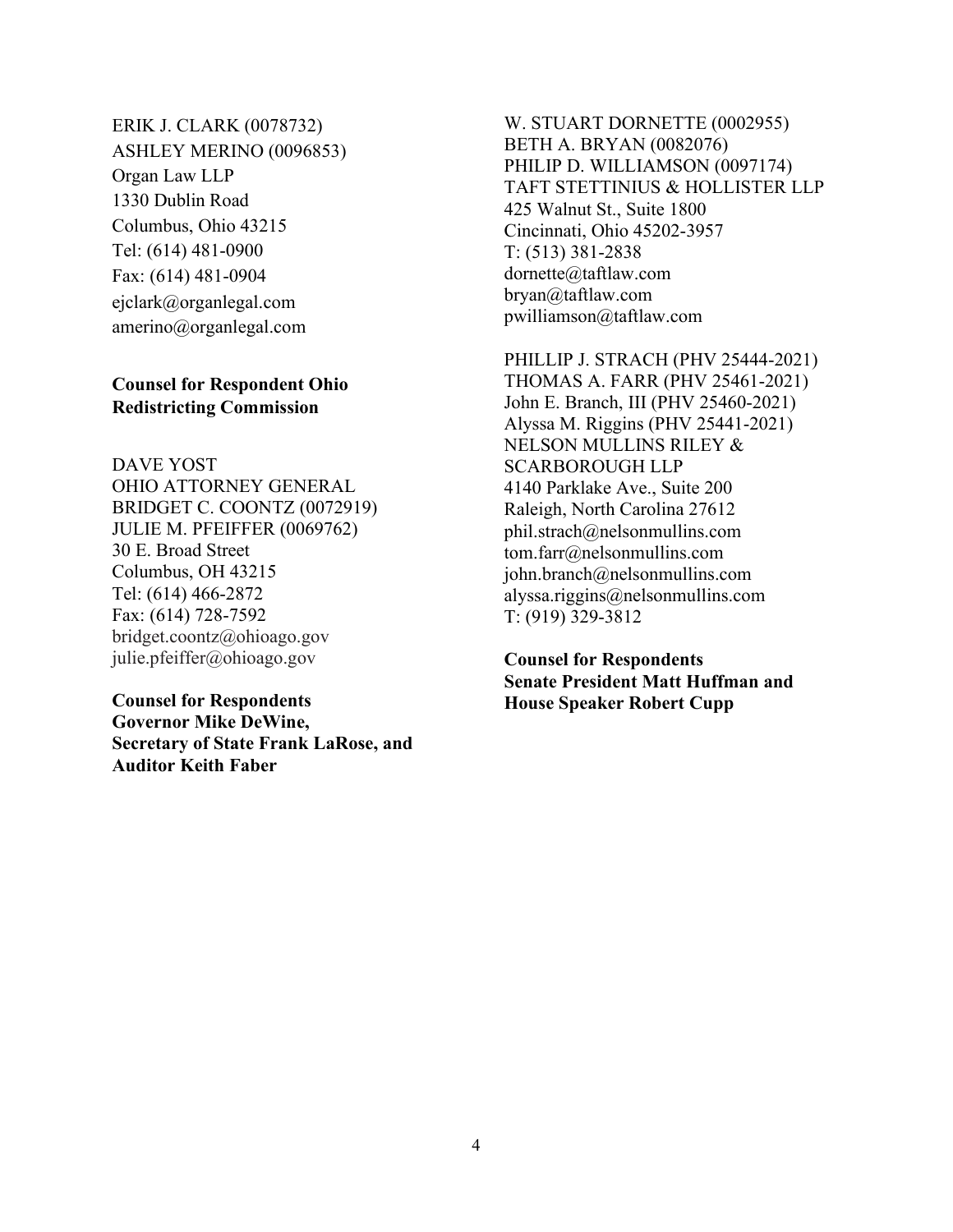#### EMILY SMART WOERNER, (0089349)

Deputy City Solicitor *Counsel of Record*  SHANNON PRICE (100744) Assistant City Solicitor 801 Plum Street, Room 214 Cincinnati, Ohio 45202 Tel: (513) 352-3309 Fax: (513) 352-1515 emily.woerner@cincinnati-oh.gov shannon.price@cincinnati-oh.gov

# **Counsel for Amicus Curiae City of Cincinnati**

STEPHANIE M. CHMIEL (0087555) *Counsel of Record*  MARY E. CSARNY (0097682) Thompson Hine LLP 41 S. High Street, Suite 1700 Columbus, OH 43215 Tel: (614) 469-3247 Fax: (614) 469-3361 Stephanie.Chmiel@ThompsonHine.com Mary.Csarny@ThompsonHine.com

**Counsel for Amicus Curiae David Niven, Ph.D.** 

# SUBODH CHANDRA (0069233) DONALD SCREEN (0044070) *Counsel of Record*  The Chandra Law Firm LLC 1265 West 6th Street Cleveland, Ohio 44113 Tel: (216) 578-1700 subodh.chandra@chandralaw.com donald.screen@chandralaw.com

JANETTE MCCARTHY WALLACE (0066257) ANTHONY P. ASHTON\* ANNA KATHRYN BARNES\* **NAACP** Office of the General Counsel 4805 Mount Hope Drive Baltimore, MD 21215 Tel: (410) 580-577 jlouard@naacpnet.org aashton@naacpnet.org abarnes@naacpnet.org

# JON GREENBAUM\* EZRA ROSENBERG\* POOJA CHAUDHURI\* Lawyers' Committee for Civil Rights Under Law 1500 K Street, N.W., Ste. 900 Washington, D.C. 20005 Tel: (202) 662-8600 jgreenbaum@lawyerscommittee.org erosenberg@lawyerscommittee.org pchaudhuri@lawyerscommittee.org

# **Counsel for Amicus Curiae Ohio State Conference of the Naacp**

**\*Not admitted to Ohio Bar**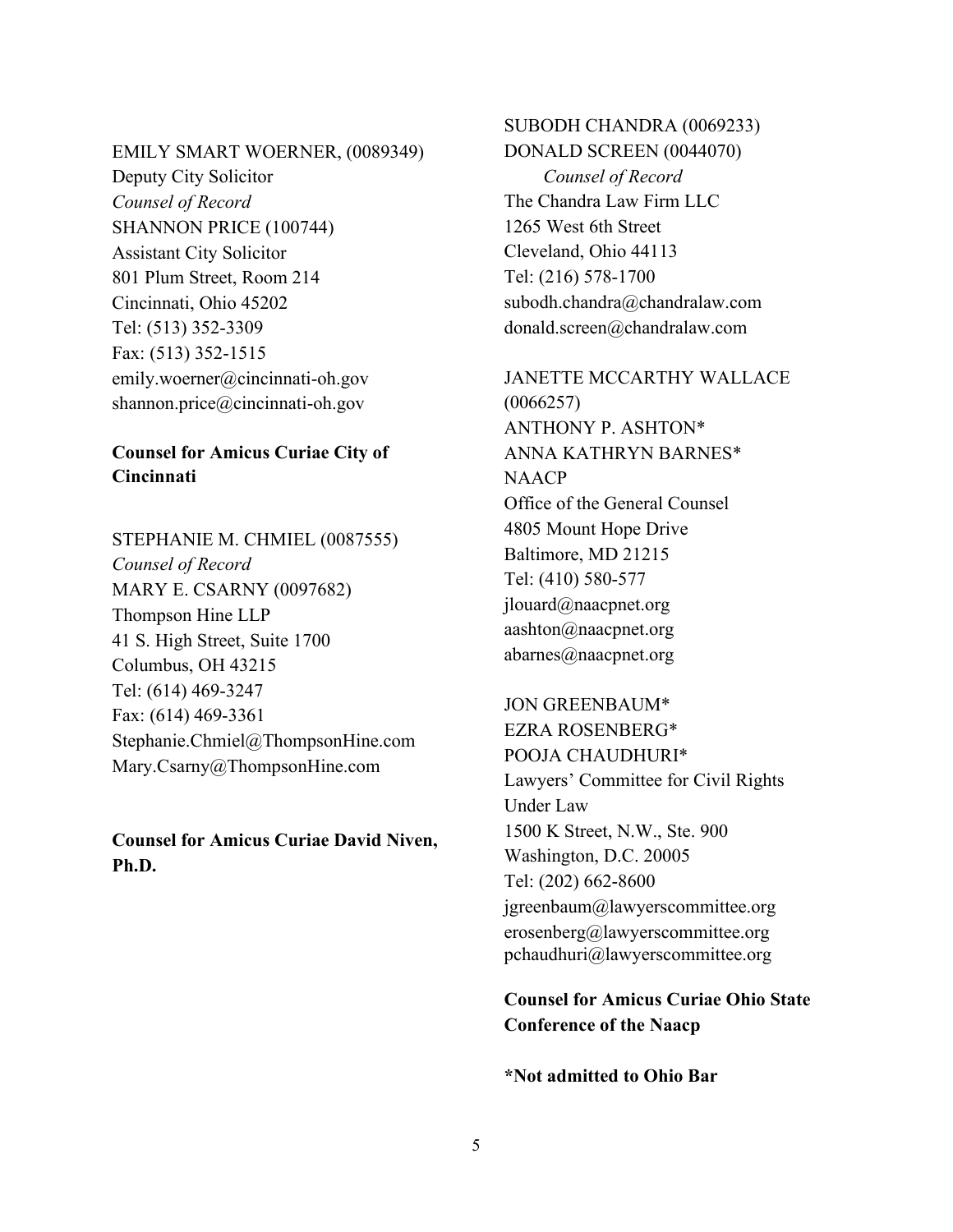| I.   |                                                           |                                                                                                                                                                                                                                                                                                                                                                                                                                                                                                                              |  |
|------|-----------------------------------------------------------|------------------------------------------------------------------------------------------------------------------------------------------------------------------------------------------------------------------------------------------------------------------------------------------------------------------------------------------------------------------------------------------------------------------------------------------------------------------------------------------------------------------------------|--|
|      | A.<br><b>B.</b><br>$\mathbf{C}$ .<br>D.<br>E.             |                                                                                                                                                                                                                                                                                                                                                                                                                                                                                                                              |  |
| П.   |                                                           |                                                                                                                                                                                                                                                                                                                                                                                                                                                                                                                              |  |
|      | A.<br>B <sub>1</sub><br>$C_{\cdot}$                       | The Republican Legislative Commissioners Excluded the Other Commissioners From the<br>Map Drawing Process While the Democratic Commissioners Attempted to Work in a<br>The Republican Legislative Commissioners Used the Same Partisan Secrecy That Was<br>The Democratic Commissioners Strongly Objected to the Section 8(C) Statement                                                                                                                                                                                      |  |
| III. |                                                           |                                                                                                                                                                                                                                                                                                                                                                                                                                                                                                                              |  |
|      | A.<br>1.<br>2.<br>3.<br>4.<br><b>B.</b><br>$\mathbf{C}$ . | Proposition of Law No. 1: This Court Should Review the General Assembly District<br>Proposition of Law No. 2: The Plan Violates Article XI, Section 3 of the Ohio<br>Proposition of Law No. 3: The Plan Violates Article XI, Section 6 of the Ohio<br>Proposition of Law No. 4: The Plan's Constitutional Violations Require the Court to<br>Invalidate the Plan and Order the Commission to Adopt a New Plan 17<br>Burden of Proof<br>Article XI, Section 6 imposes a binding duty on the Commission to attempt to meet the |  |
|      | 1.<br>2.<br>D.                                            | By its plain and unambiguous terms, the phrase "shall attempt" contained in Section 6<br>imposes an affirmative duty on the Commission to meet the standards set forth therein 18<br>The history, purpose, and structure of Article XI confirm that the Commission must<br>The Enacted Plan violates Section 6(B) because it does not reflect Ohio's statewide voter                                                                                                                                                         |  |
|      | 1.<br>2.                                                  | The Republican members of the Commission did not consider partisan proportionality                                                                                                                                                                                                                                                                                                                                                                                                                                           |  |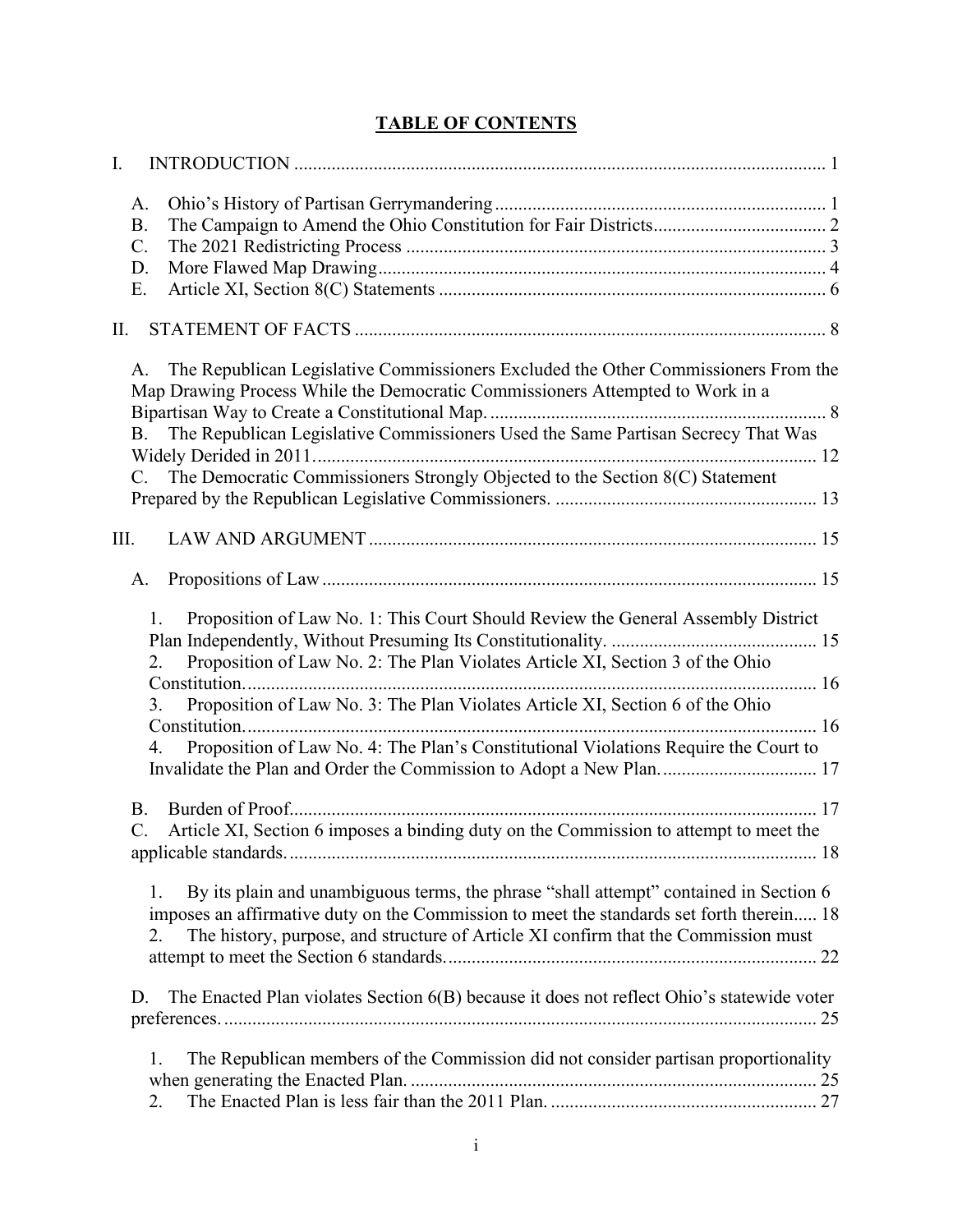| The enacted Plan departs even further from the Constitution's standards than what<br>$\mathbf{i}$ . |
|-----------------------------------------------------------------------------------------------------|
|                                                                                                     |
| ii. Communities of color suffer disproportionately under the enacted Plan.  28                      |
| The scant rationale Republicans provided that the Plan complies with Section 6, by<br>3.            |
| 29                                                                                                  |
|                                                                                                     |
| 1.                                                                                                  |
| ii.<br>The range from 54% - 81% renders Article XI's standards meaningless 30                       |
| iii.                                                                                                |
|                                                                                                     |
| E. The Enacted Plan violates Section $6(A)$ because it was drawn to favor the Republican            |
|                                                                                                     |
| The constitutional violations of the enacted Plan require this Court to invalidate the Plan<br>F.   |
| and Order the Commission to adopt a new plan that complies with Article XI in its entirety. 33      |
| IV.                                                                                                 |
|                                                                                                     |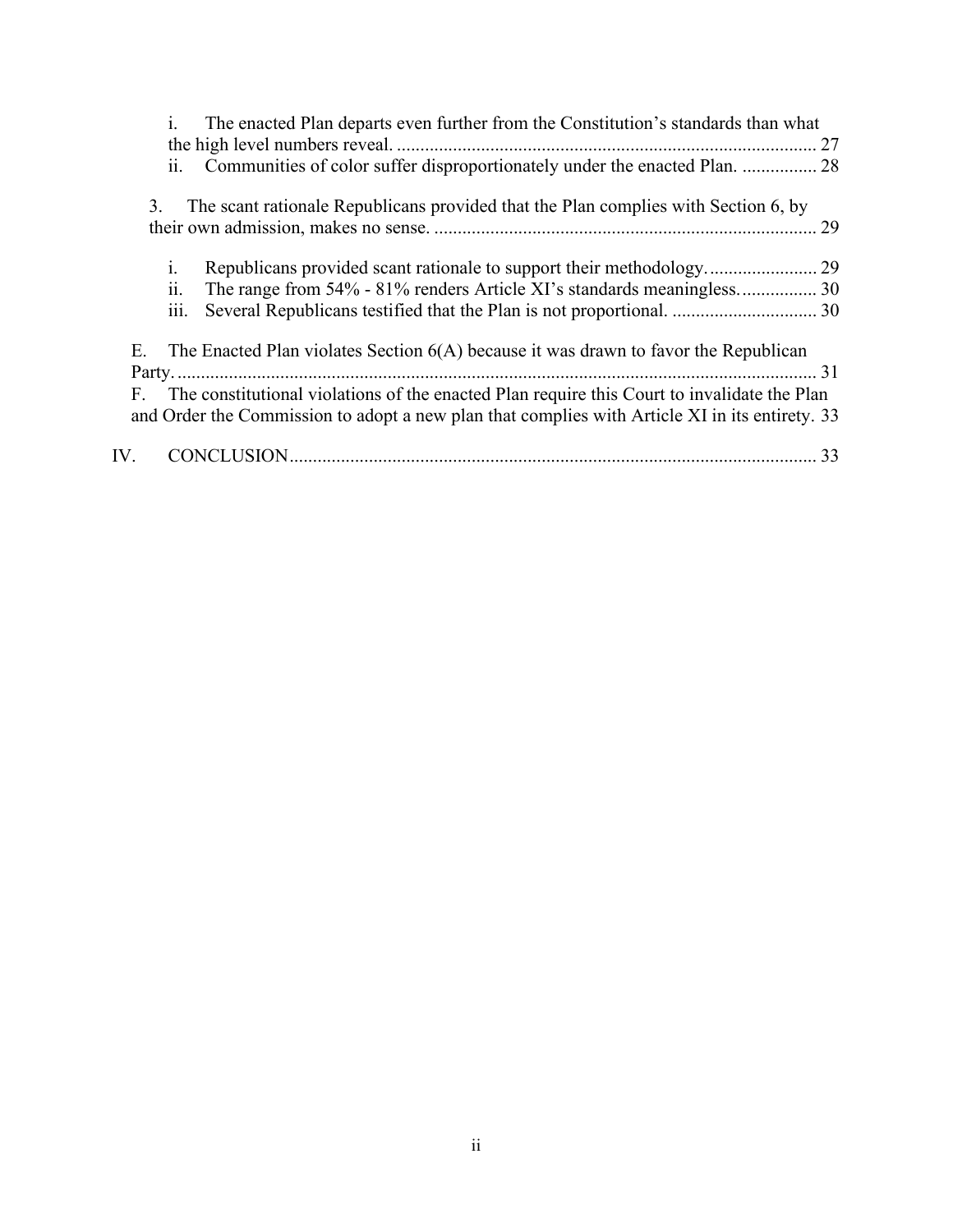# **TABLE OF AUTHORITIES**

| <b>Cases</b>                                                    |
|-----------------------------------------------------------------|
| Athens v. McClain,                                              |
|                                                                 |
|                                                                 |
| D.A.B.E., Inc. v. Toledo-Lucas Cty. Bd. of Health,              |
|                                                                 |
|                                                                 |
| E. Ohio Gas Co. v. Pub. Utilities Comm'n of Ohio,               |
|                                                                 |
| In re Est. of Centorbi,                                         |
|                                                                 |
|                                                                 |
| State ex rel. King v. Summit Cty. Council,                      |
|                                                                 |
|                                                                 |
| State ex rel. Republic Steel Corp. v. Ohio Civil Rights Comm'n, |
|                                                                 |
|                                                                 |
| State ex rel. Taft v. Franklin Cty. Ct. of Common Pleas,        |
|                                                                 |
| State v. White,                                                 |
|                                                                 |
|                                                                 |
| Toledo City Sch. Dist. Bd. of Edn. v. State Bd. of Edn.,        |
|                                                                 |
|                                                                 |
| Wilson v. Kasich,                                               |
|                                                                 |
|                                                                 |
| <b>Other Authorities</b>                                        |
|                                                                 |
| <b>Constitutional Provisions</b>                                |
|                                                                 |
|                                                                 |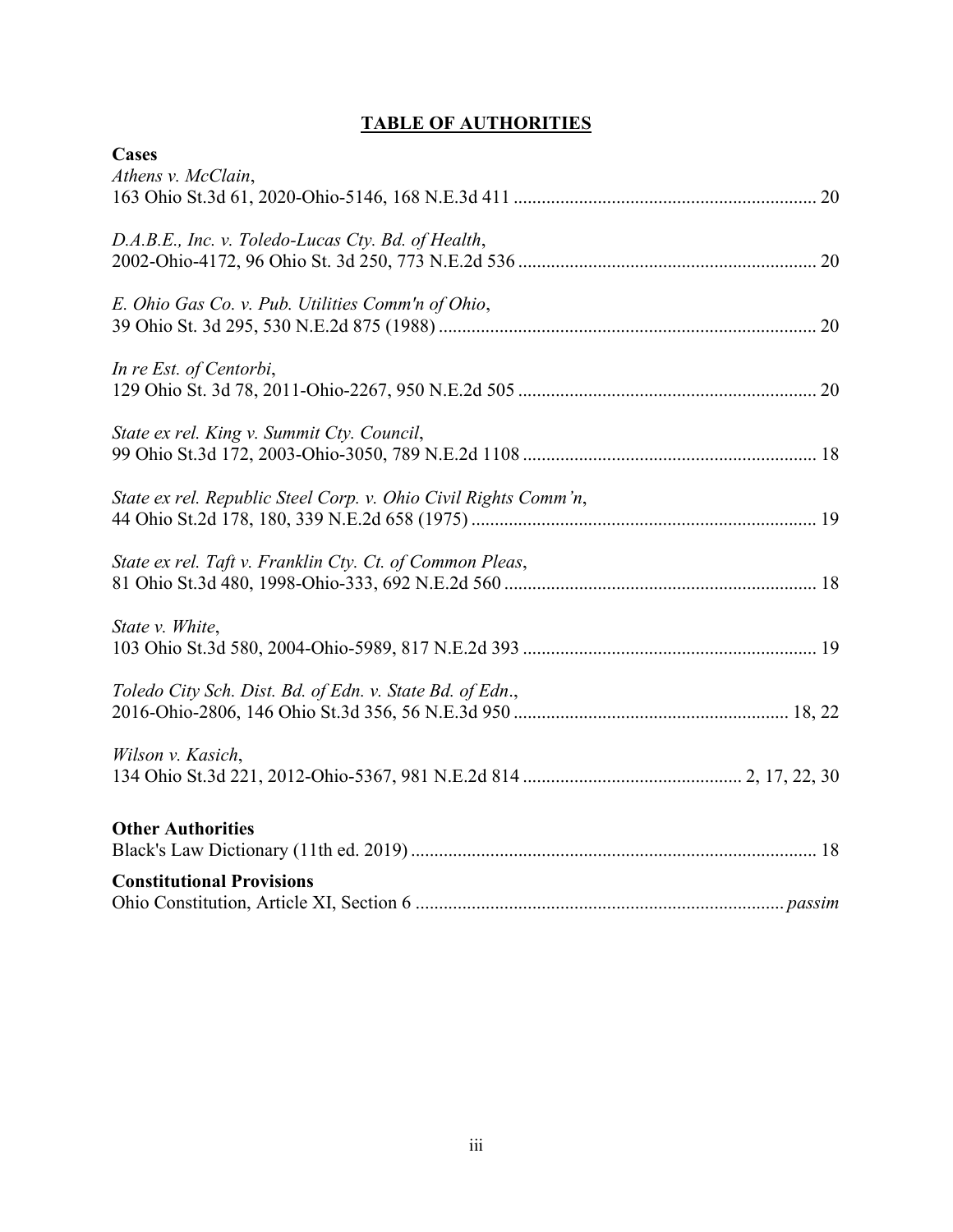### **I. INTRODUCTION**

Respondent, Senator Vernon Sykes ("Co-Chair Sykes"), Co-Chair of the Ohio Redistricting Commission ("Commission"), is currently the state Senator for the 28<sup>th</sup> district of the Ohio Senate. He is a Democrat, who has devoted much of his career in public office working to ensure fair legislative districts so that the vote of every Ohio citizen is of equal value. To this end, Co-Chair Sykes, who as a person of color understands the impact of gerrymandering all too well, has worked for decades to achieve proportional fairness for all racial and ethnic minorities, as well as political partisans, as they struggle to have their votes matter.

Respondent, Leader Emilia Sykes ("Leader Sykes"), Commissioner and Leader of the Minority Caucus in the Ohio House, currently serves as the Representative for House District 34. She is a Democrat and the current co-chair of the Ohio Legislative Task force on Redistricting, Reapportionment, and Demographic Research. Her roles on the Legislative Task Force and on the Commission are an extension of her career's focus on social justice issues such as voter rights. Not only is Leader Sykes the only woman on the Commission but she is the first woman in our State's history to serve on an Apportionment Board or Redistricting Commission.

Co-Chair Sykes and Leader Sykes (collectively the "Democratic Commissioners") ask this Court to grant the relief sought for the reasons explained below. Granting the requesting relief would end Ohio's history of secret partisan gerrymandering and in doing so would give voice to the efforts of the Democratic Commissioners, the vast majority of Ohio voters who voted in 2015 for the Fair District Amendments to the Ohio Constitution, and every other citizen in this state.

### **A. Ohio's History of Partisan Gerrymandering**

Ohio has a long and sordid history of partisan gerrymandering which has been described in sufficient detail by the Relators in their briefs and will not be repeated here. In 2011 the Republicans, who controlled Ohio's then-Apportionment Board, secluded themselves in a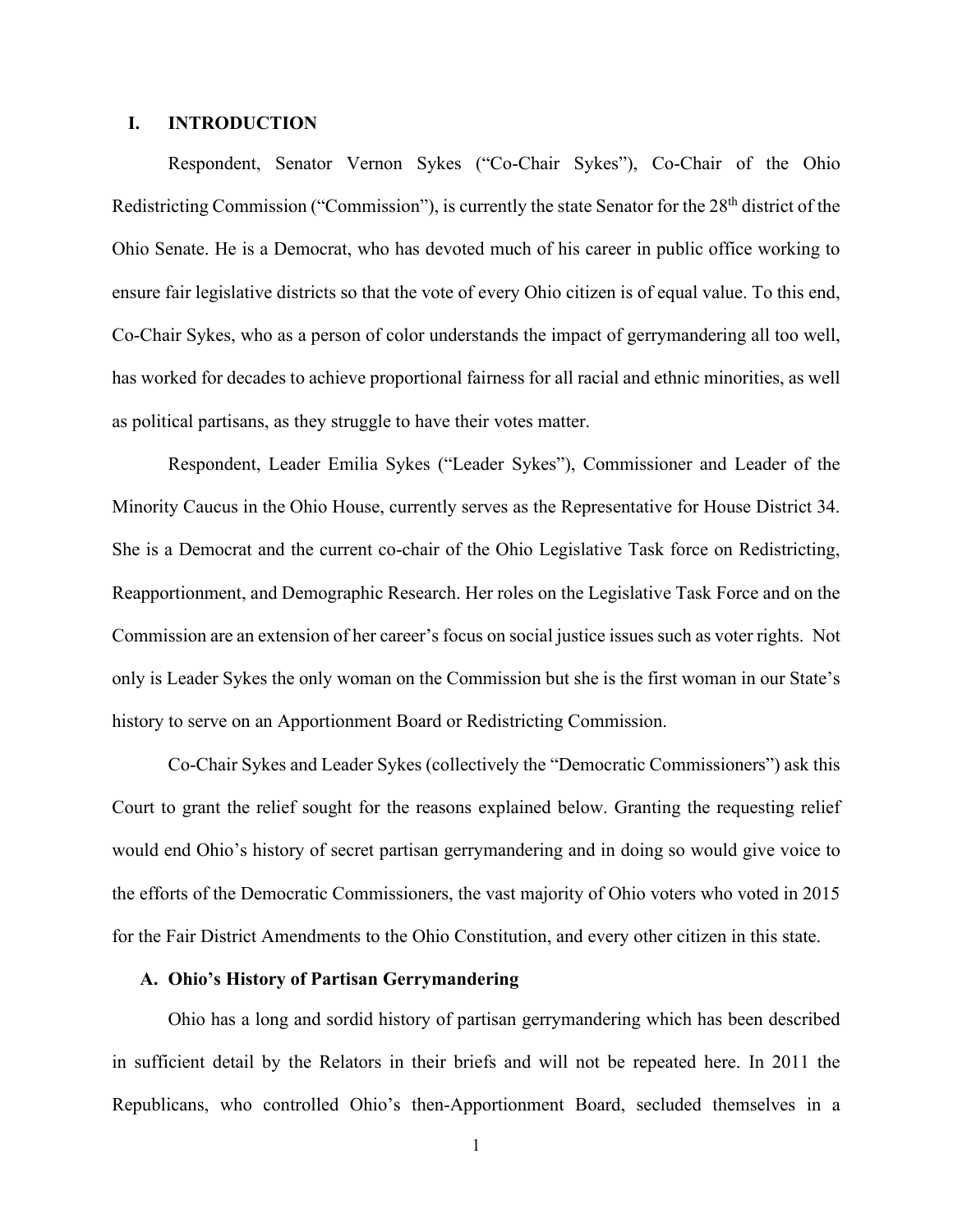"bunker" and produced a redistricting map that insured a super-majority for the Republicans for the next decade.

The 2011 maps were challenged in litigation, but this Court ultimately held in *Wilson v. Kasich*, 134 Ohio St.3d 221, 2012-Ohio-5367, 981 N.E.2d 814, that the Ohio Constitution did not require maps that are neutral or even fair. In rejecting the challenge to the 2011 maps, this Court stated:

The words used in Article XI do not explicitly require political neutrality, or for that matter, politically competitive districts or representational fairness, in the apportionment board's creation of state legislative districts. Unlike Ohio, some states specify in either constitutional or statutory language that no apportionment plan shall be drawn with the intent of favoring or disfavoring a political party.

*Id.* at ¶ 14.

#### **B. The Campaign to Amend the Ohio Constitution for Fair Districts**

The outcry from Ohio citizens to the 2011 maps brought together public interest groups and elected officials from both parties to heed the words of this Court. This bipartisan effort led to amending Ohio's Constitution with the Fair District Amendments, removing the partisan thumb of the map drawers, and making representational fairness part of Article XI of our Constitution.

In 2014, current Commissioners Co-Chair Sykes and State Senate President Huffman ("Commissioner Huffman") came together in their roles as State Representatives and jointly sponsor the Ohio Bipartisan Redistricting Commission Amendment ("Issue 1") which was put on the November 3, 2015 ballot. With respect to redistricting maps, a majority yes vote for Issue 1 would "[e]nd the partisan process for drawing Ohio House and Senate districts, and replace it with a bipartisan process with the goal of having district boundaries that are more compact and politically competitive." (HIST 0096, Issue 1 Ballot Language).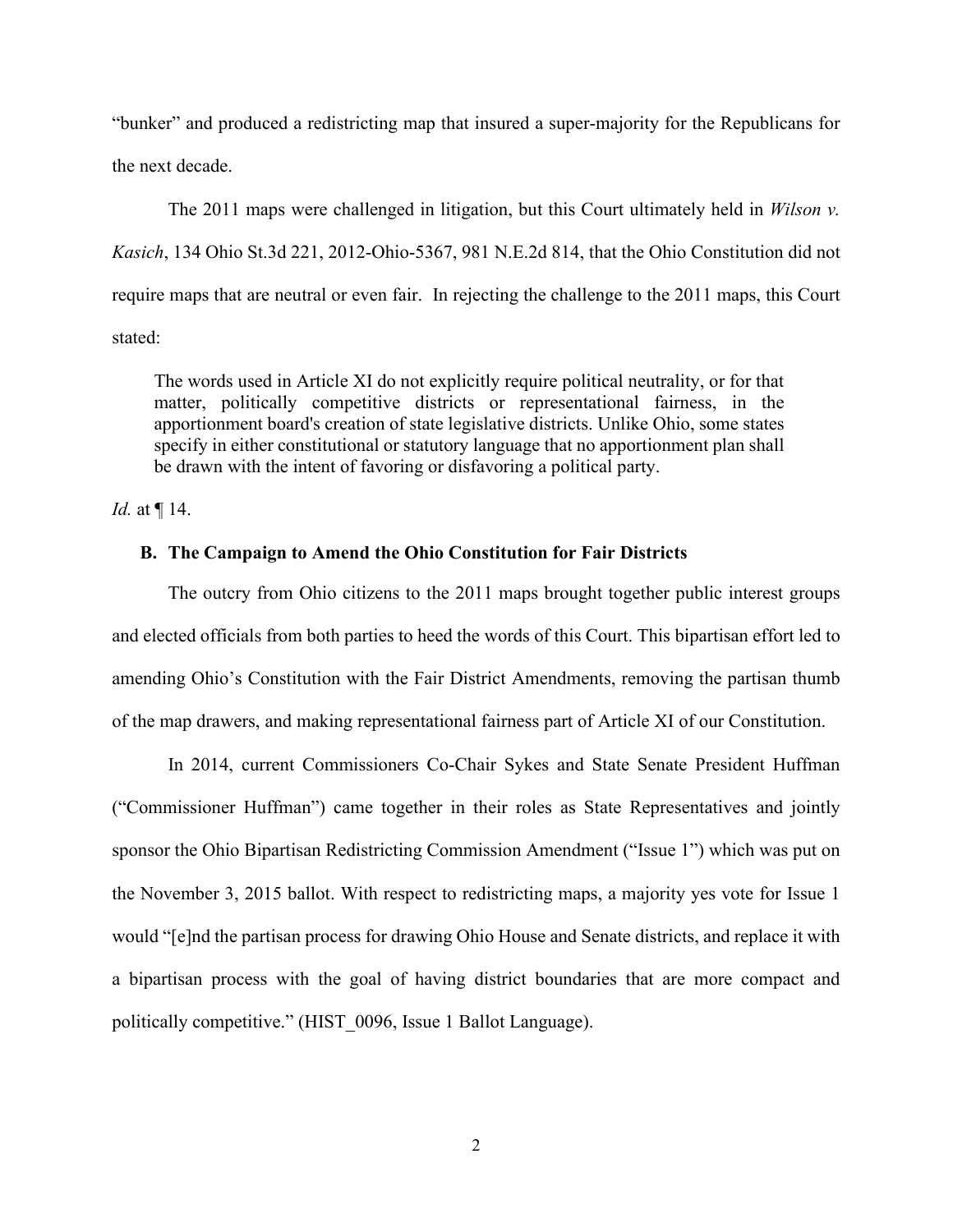In the November 2015 election, 71.47% of Ohioans, including a majority of the voters in each of Ohio's 88 counties, voted in favor of the Issue 1 which resulted in the current version of Article XI of the Ohio Constitution. (HIST 0121, Statewide Issue History).

The Amendment, now part of Article XI, eliminates partisan gerrymandering with a series of common-sense provisions to limit the partisan pen of the mapmakers and to avoid maps that favor one political party. Further, it requires the Commission to develop a map that corresponds closely to the statewide preference of Ohio voters expressed as the ten-year average of the percentage of voters who favor each party. In Ohio, this ten-year average of the 16 statewide partisan elections necessitates a map with 54% of the seats favoring Republicans and 46% of the seats favoring the Democrats. It also established the formation of the bipartisan the Commission, composed of 7 members including the Governor, the Auditor of State, the Secretary of State, and four members appointed by the majority and minority leaders of the General Assembly.

#### **C. The 2021 Redistricting Process**

The inaugural Commission, formed in 2021, was made up of House Speaker Robert Cupp, Senate President Matt Huffman (collectively the "Republican Legislative Commissioners"), Governor Mike DeWine, Auditor Keith Faber, Secretary of State Frank LaRose (collectively "Statewide Commissioners"), and the Democratic Commissioners.

In June 2021, Leader Sykes sent a letter to encourage Governor DeWine to convene the Commission, so that the Commission could enact the rules and distribute the funds before the census data came in. (DEPO\_00410, E. Sykes Dep. 95:1-22). But "[e]verything was delayed until the last minute." (DEPO\_00923, V. Sykes Dep. 90:11). Under Article XI, the Commission was required to adopt a bipartisan plan by September 1, 2021. *See* Article XI, Section 1(B)(3). The first meeting of the Commission was not convened until August 6, 2021, and only lasted seven minutes. (STIP\_0001-0002). On August 31, 2021, one day before the deadline, the Commission held a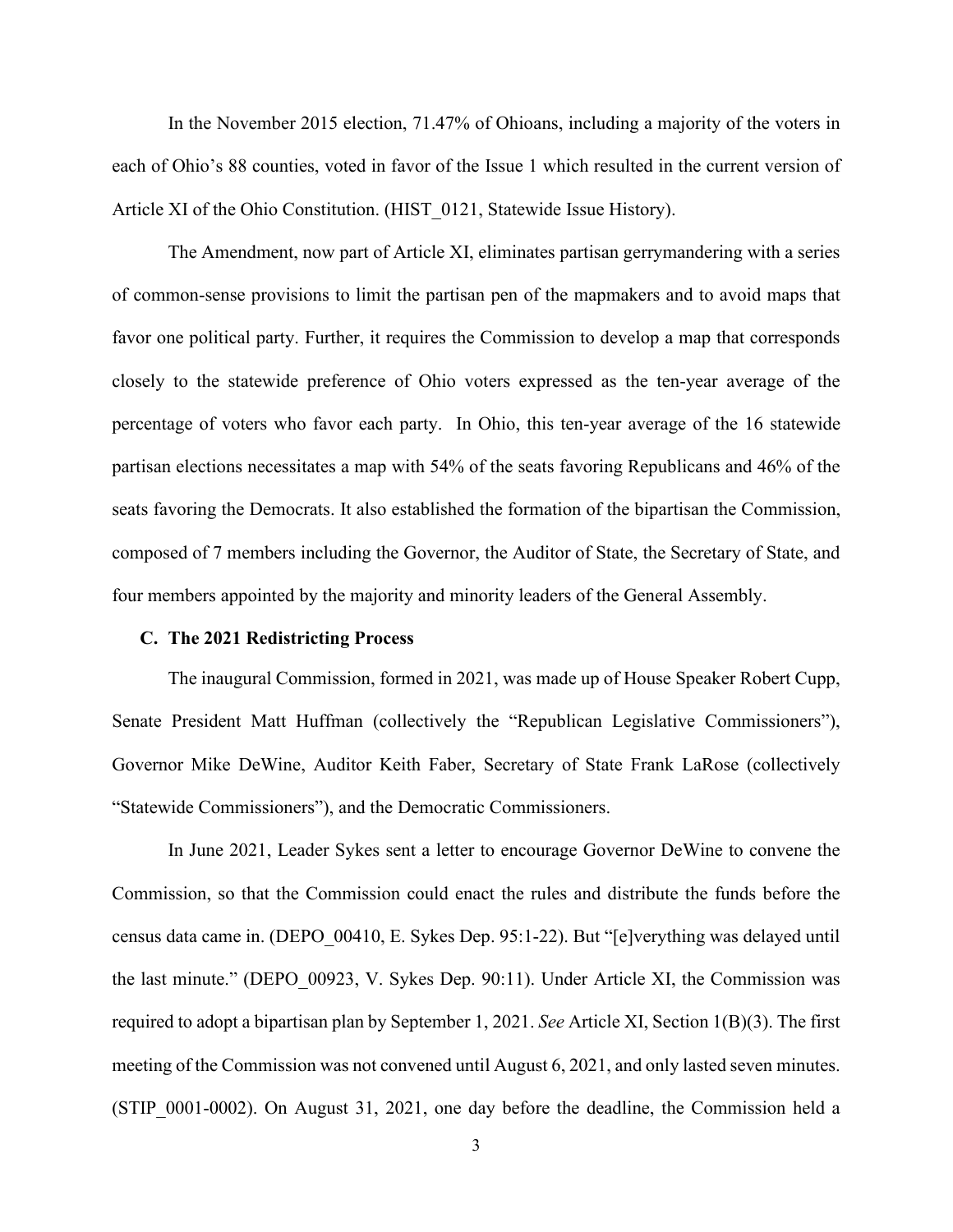hearing where Leader Sykes demanded to know when the Commission was going to produce a map for the public to review and comment on. (STIP 0163).

It wasn't until September 9, 2021 when Commissioner Huffman introduced the plan prepared by the Republican Legislative Commissioners. (STIP\_0170-0175). Co-Chair Sykes asked Ohio Senate Finance Director Ray DiRossi, the map drawer from the 2011 debacle, how he complied with Section 6(B)'s representational fairness provision, to which DiRossi responded that the "analysis is ongoing, [and] is not complete as of today." (STIP\_0174).

#### **D. More Flawed Map Drawing**

Instead of following the will of the voters, the Republican Legislative Commissioners created and put forth redistricting maps to the Commission which failed to meet the constitutional requirements of Article XI. These maps were created by mapmakers engaged by the Republican Legislative Commissioners and were drafted behind closed doors. They used loopholes to bypass requirements of the Ohio Open Meetings Act and hastily enacted a plan in the eleventh hour that was drawn almost exclusively by DiRossi, who worked for Commissioner Huffman. (DEPO  $01573$ ,  $01643$ , Huffman Dep. 13:4-17, 83:11-13). All of this was done while ignoring the proportional fairness standards incorporated in Article XI, Section 6, by 71% of Ohio voters in 2015.

Commissioner Huffman controlled this process through DiRossi, who was assigned to reprise his work. Commissioner Huffman first instructed DiRossi and the map makers to ignore the provisions of Section 6 and focus solely on the splitting requirements of the other sections of Article XI. (DEPO\_01730-01736, Huffman Dep. 28:6-34:22). DiRossi testified that the only Commissioner he spoke to about Section 6 was Commissioner Huffman, who told him that Section 6 was not his responsibility, and that he should focus on following the "construction rules." (DEPO\_00610, DiRossi Dep. 158:5, 11-17). In so following directions, DiRossi was under the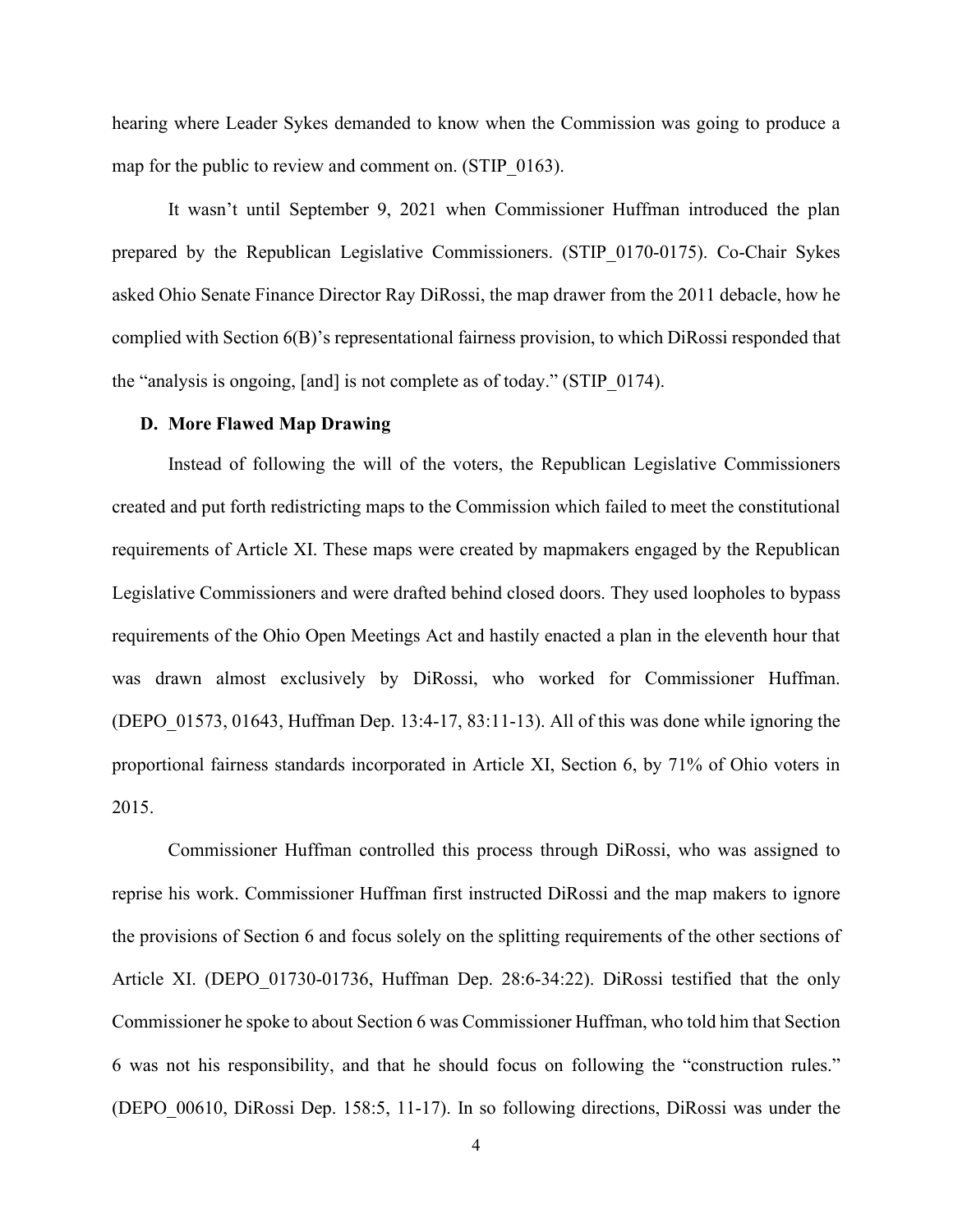belief that the Commissioners would deal with Article XI, Section 6. (DEPO 00609, DiRossi Dep. 157:17-22).

However, in his deposition, Commissioner Huffman candidly acknowledged that he, as a Commissioner, had ignored the provisions of Section 6. We "never got to Section 6." (DEPO\_01819-01820, Huffman Dep. 117:10-13, 118). He further stated that he did not need to consider Section 6 because the map, in his opinion, was otherwise constitutional by meeting the provisions of Sections 2, 3, 4, 5, and 7. (DEPO\_01820, Huffman Dep. 118:9-17)

When asked about why he didn't follow Section 6, by his own admission, Commissioner Huffman denied that "shall attempt" imposed any obligation on the Commissioners. Even Co-Chair Cupp, a former justice on this Court, readily conceded in his sworn testimony that "shall attempt," the language of Section 6, imposes is a mandatory obligation for the Commissioners. (DEPO\_01626, Cupp Dep. 66:17-19). While Commissioner Huffman acknowledges that "shall" is mandatory, "generically speaking" the word "shall" has a different meaning in Section 6. (DEPO\_01809-01810, Huffman Dep. 107:25-108:10).

Next, in his deposition, Commissioner Huffman testified that he applied the term "aspirational" to Section 6, a term that does not appear in the text. Worse, he does not give "aspirational" the same meaning as Webster's dictionary (ambitious, driven toward a particular goal), but understands "aspirational" to mean only "not mandatory." He refers to this core provision, proportional fairness of Section 6 which he helped author, as a word "salad." (DEPO\_01740, Huffman Dep. 37:21-38:5).

The Commissioners never discussed the meaning of Sections 6(A) or 6(B) before voting along partisan lines to approve the map on September 15, 2021. The only discussion of the meaning of the proportional fairness provisions of Section 6(B) occurred after the vote, when the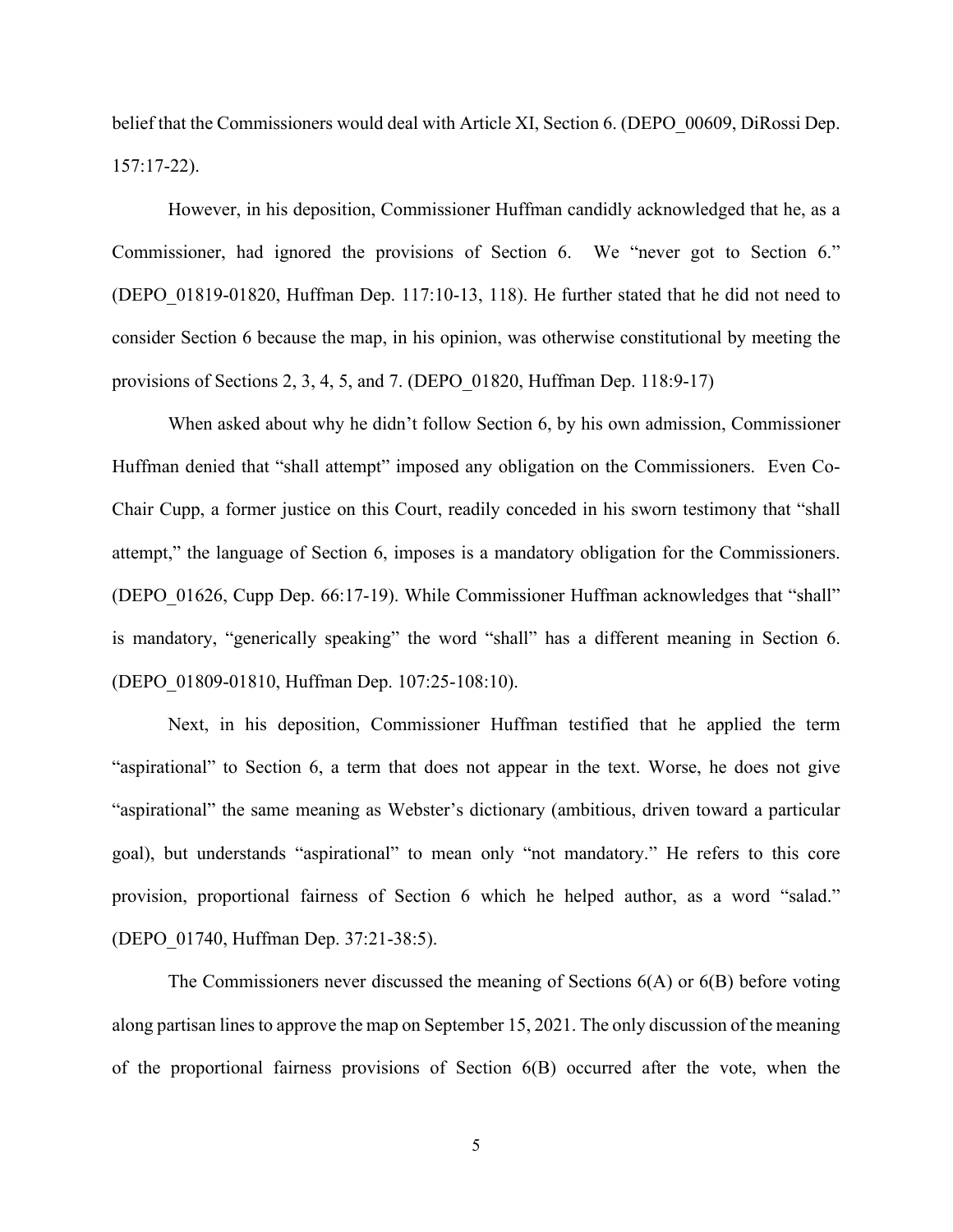Republican Commissioners had to issue a statement under Section  $8(C)(2)$  to explain what the Commission "determined to be the statewide preferences of the voters of Ohio and the manner in which the statewide proportion of districts in the plan whose voters, based on statewide state and federal partisan general election results during the last ten years favor each political party corresponds closely to those preferences, as described in division (B) of Section 6 of this article." (STIP\_0418-0419).

Commissioner Huffman claimed the Commission never even needed to consider the "nonmandatory" provisions of Section 6. (DEPO 01820, Huffman Dep. 118:9-17). He admitted in his deposition that he had been surprised to learn, just before the vote on September 15, that the Commissioners voting in favor of the four-year map needed to issue the Section 8(C)(2) statement. (DEPO\_01773, Huffman Dep. 71:10-18). Commissioner Huffman's confusion is understandable. Why would Article XI  $8(C)(2)$  require the Republican Commissioners to explain their determination about the meaning of, and compliance with, Section 6(B) when Commissioner Huffman himself testified under oath that the Commission was not required to and did not deal with Section 6 because the map complied with Sections 2, 3, 4, 5, and 7? Obviously, Commissioner Huffman's interpretation of Section 6 is mistaken as a matter of law.

#### **E. Article XI, Section 8(C) Statements**

The Section 8(C)(2) statement approved by the Republican Commissioners rendered meaningless the anti-gerrymandering protections of Section 6 by distorting the calculation of the historical partisan average of Republican and Democratic votes over the previous ten years which showed a 54% Republican to 46% Democrat voter preference. Although no one admits authoring the Section 8(C)(2) statement, Commissioner Huffman testified that the statement included information he thought should be in it. (DEPO\_01748, Huffman Dep. 46:2-25). By using the percentage of elections won by Republicans as a part of the proportional fairness calculation, the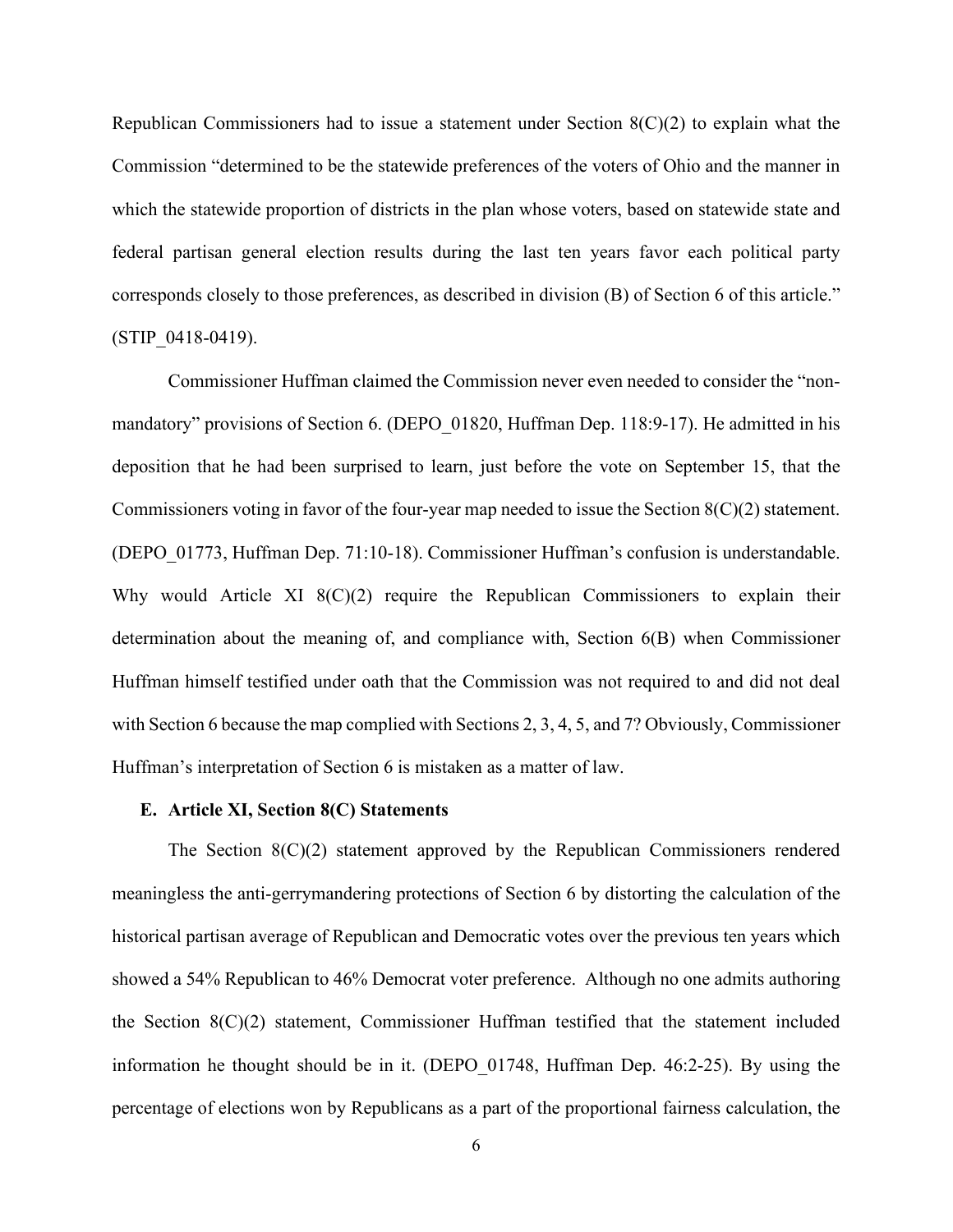Republican Commissioners effectively eviscerated the protections of Section 6(B) by providing a range for proportional fairness (81% to 54%) as the calculation of the preferences of Ohio voters for Republican office holders. However, the number of times a party wins elections, even by a small margin, does not show the percentage of voters who prefer one party over the other. Such an analysis might show consistency, but not the percentage of voters who prefer one party over the other.

As the Democratic Commissioners wrote in their Section  $8(C)(2)$  Minority Report, the "GOP-adopted map lays out an absurd description of how it allegedly meets the requirements of Section 6(B). The voters of Ohio do not favor Republicans in a range of 54% to 81%." (STIP\_0424). The anti-gerrymandering provisions enshrined in the Ohio Constitution through the Fair Districting Amendments requires partisan fairness. (STIP 0420). Fairness means that "[n]o general assembly district plan shall be drawn primarily to favor or disfavor a political party." (*Id.*). In fact, in his deposition, Commissioner Huffman testified that "gerrymandering is drawing a district in favor of one political party." (DEPO\_01822, Huffman Dep. 120:14-17). But the district maps adopted by the Republican Commissioners gutted the anti-gerrymandering provisions and "in no way reflect the statewide preferences of voters in Ohio and do not closely correspond to the statewide election results of the last ten years." (*Id.*).

Instead, the maps the Republican Commissioners adopted went to "absurd lengths to create a Republican monopoly on legislative power that they have not earned at the ballot box." (STIP\_0421). The result is that Ohioans are in an even worse position than in 2011. (STIP\_0422). The Democratic Commissioners agree with the Relators that an injustice has occurred and urge this Court to find that the Commission erred as a matter of law in failing to comply with Article XI, Section 6. This Court should order the Commission to draw maps that closely correspond to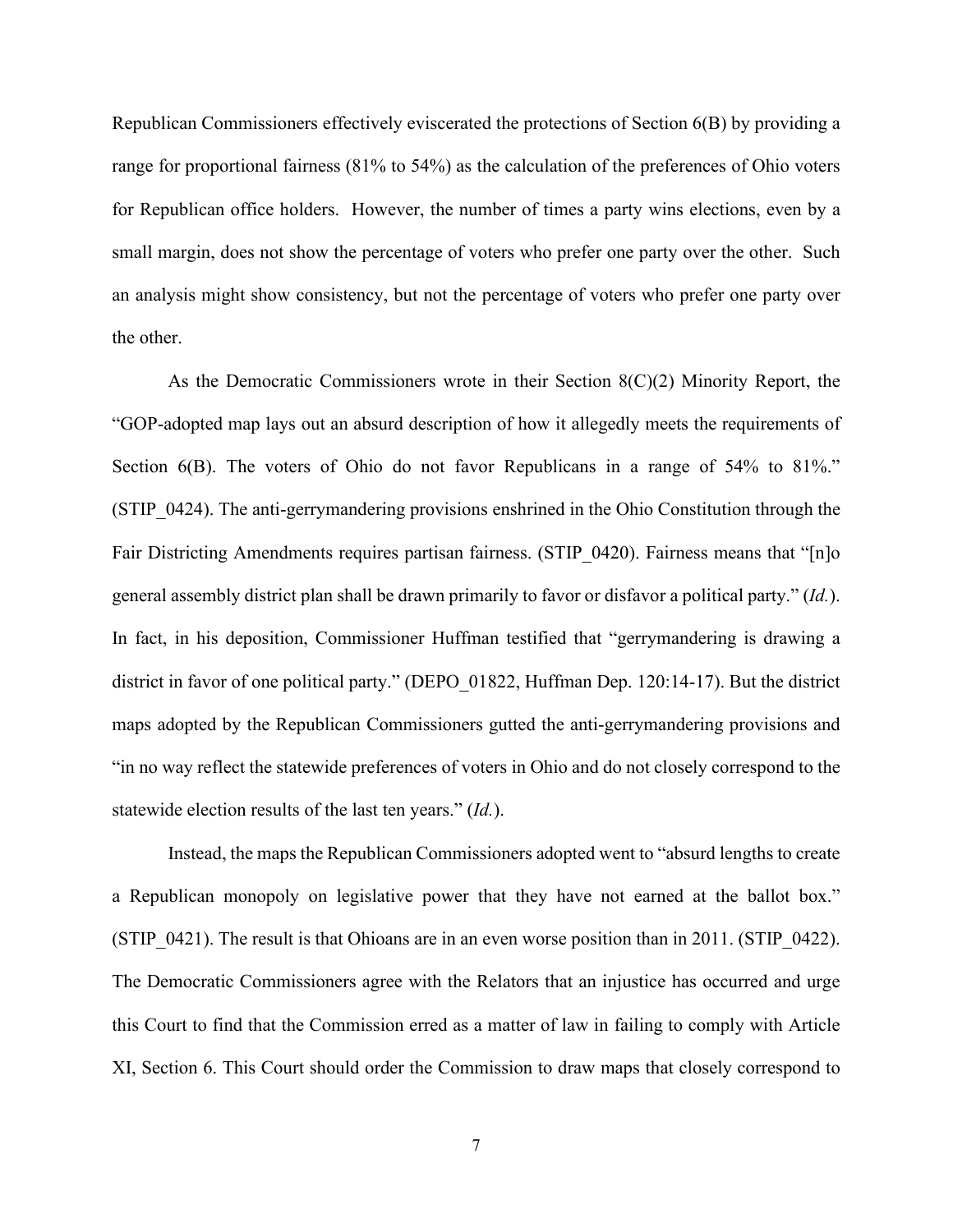statewide voter preferences and do not favor or disfavor a political party, as is required by the letter and intent of the 2015 Fair District Amendments.

## **II. STATEMENT OF FACTS**

The Statements of Facts provided by all Relators are thorough and accurate and will therefore not be repeated here. However, the Democratic Commissioners will highlight certain facts that demonstrate how the Republican Commissioners betrayed the 71% of Ohio voters who voted in favor of the Fair District Amendments.

# **A. The Republican Legislative Commissioners Excluded the Other Commissioners From the Map Drawing Process While the Democratic Commissioners Attempted to Work in a Bipartisan Way to Create a Constitutional Map.**

With the passage of the Fair District Amendments, Ohio voters had overwhelmingly demanded a bipartisan redistricting commission that would operate in public view with public discussion, debate and decision-making occurring in the open. The Republican Legislative Commissioners, acting as if Article XI had not been amended, returned to their 2011 approach. This year, instead of being holed up in a "bunker" at a downtown hotel, mapmaker DiRossi and his team worked out of a "mapping sanctum" so secret that even the Statewide Commissioners did not know where it was. "To this day I'm not exactly sure . . . where the Republicans were drawing their maps." (DEPO\_01021, Faber Dep. 37:15-18).

The Republican Legislative Commissioners prevented the Statewide Commissioners, who themselves are Republicans, from having any input into the drawing of the maps proposed by the Republican Legislative Commissioners. Not only were the Statewide Commissioners physically shut out of the process, but they were not provided mapping software, even though the Republican Legislative Commissioners had promised them otherwise. Both Commissioners Faber and LaRose requested and were denied access to, and input in, the actual mapping process taking place in the mapping sanctum.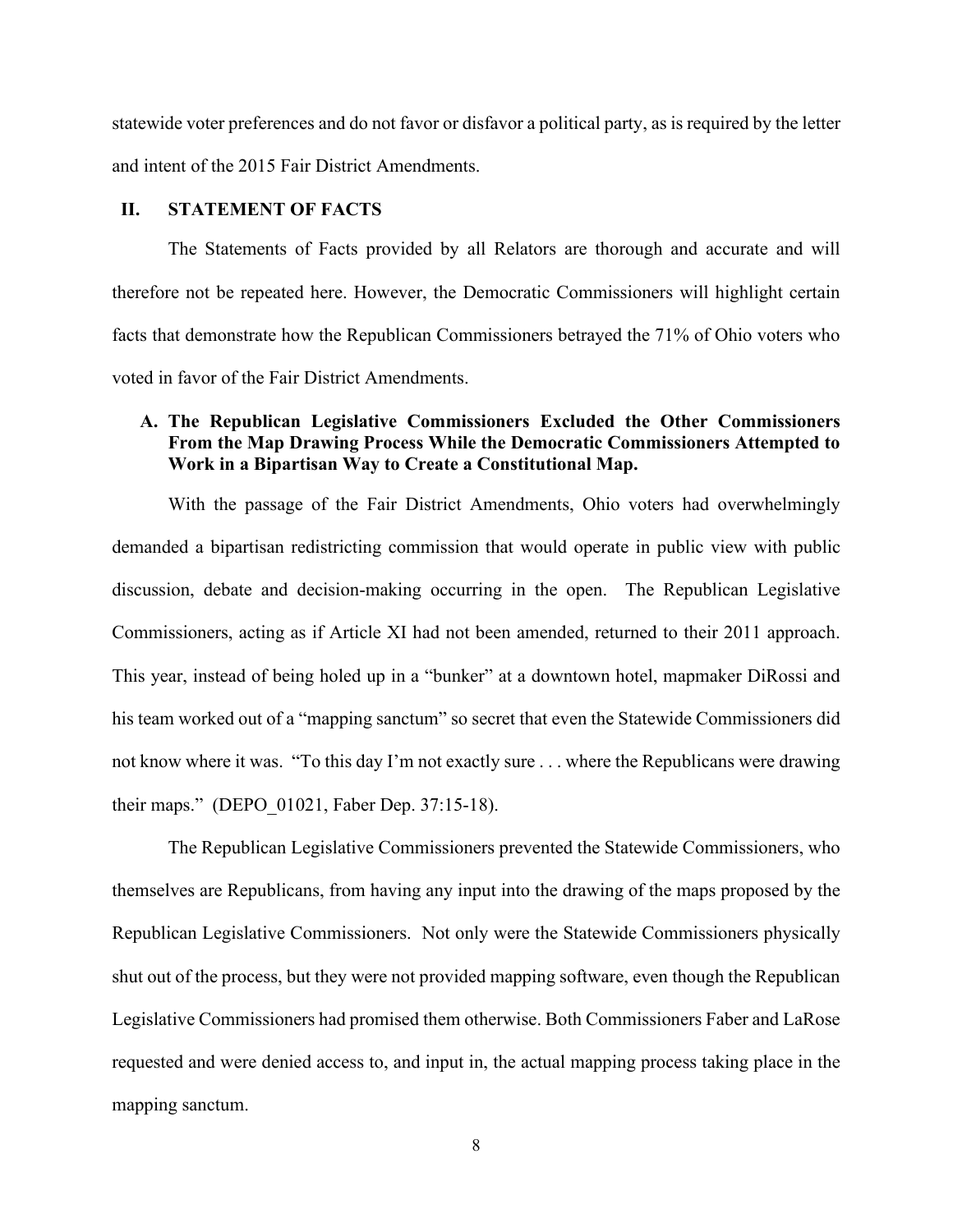In contrast, the Democratic Commissioners were completely transparent with not only their fellow Commissioners but also with the public. They uploaded each draft of their maps, positions, and amendments onto the Commission website. (DEPO\_00888, V. Sykes Dep. 55:9-15). They also invited and welcomed all five of their fellow Commissioners to sit down and discuss the mapdrawing process with them. Despite an invitation to all, only Commissioners LaRose and Faber collaborated with them and worked cooperatively with the Democratic mapmakers, discussing various changes to the proposed map that would move the Commission toward proportional fairness. (DEPO\_00927, V. Sykes Dep. 94:12-17).

Commissioner Faber testified that Co-Chair Sykes "and his staff were very gracious . . . So, long story short, they were helpful in going through maps. And I wanted to understand why they made the decisions they made in certain areas in drawing maps, to try and understand their interests. They were very helpful to do that." (DEPO\_01019, Faber Dep. 35:10, 19-24). Commissioner Faber explained that "I had input as to what they were trying to achieve and gave them some of our input." (DEPO 1020, Faber Dep. 36:12-14). "But the Democrats [sic] leaders welcomed us into their map drawing sanction – or sanctum and let us go through the programs. Because, remember, we didn't have any of that." (DEPO 01021, Faber Dep. 37:19-22). Commissioner Faber explained that, working with the Democratic Commissioners he "spent a lot of time on northwest [sic] Ohio – Dayton, Cincinnati – and central Ohio. LaRose . . . because they're all from Akron and they drew around Summit County and northeast Ohio." (DEPO\_01024, Faber Dep. 40:5-10).

Commissioner LaRose testified that "I started working with the members of the Minority caucus, the Senate Democrats and House Democrats and their mapmakers, in several meetings that I had with them to at least try to put some drafts down." (DEPO\_00035, LaRose Dep. 34:5-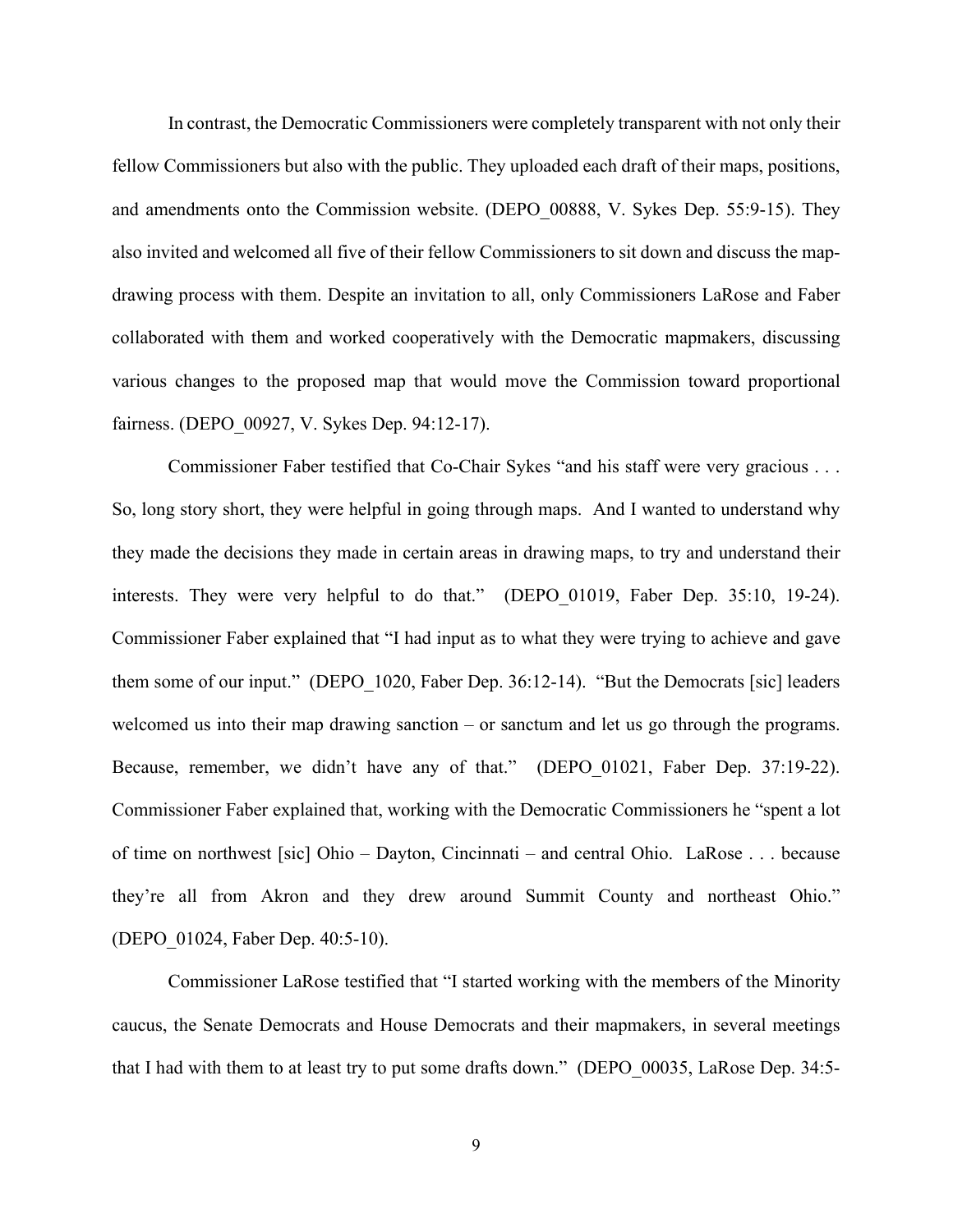10). Commissioner LaRose testified that he met with Co-Chair Sykes and "Brainstorming occurred with both sets of maps, again with the spirit of trying to find that opportunity to reach a compromise." (DEPO\_00047, LaRose Dep. 46:5-7).

This directly contrasts with the Republican Legislative Commissioners' map-drawing process. Commissioner LaRose testified that he only saw the September 9th maps "one day before, [he] was shown a copy of the map. But it was not a particularly detailed copy." (DEPO 00019, LaRose Dep. 18:4-7). "[I]t was maybe a ten-minute conversation about what the map looks like." (DEPO\_00021, LaRose Dep. 20:19-21). Commissioner LaRose explained that the Legislative Republican Commissioners "were going to exclude me from the mapmaking" and detailed his frustrations during his deposition:

Throughout the process, I had wanted to be part of the collaborating with those that were making the maps. I was not given the opportunity to do so. That is, with the two mapmakers working on behalf of the [the Republican Legislative Commissioners].

Although repeatedly I had asked to be part of that process and asked to collaborate with them, I was not given the ability to do so.

(DEPO\_00034, LaRose Dep. 33:19-22, 25).

Commissioner Faber was even more blunt:

- A. We wanted to sit down with their map drawers at their computers and go through the maps.
- Q. Okay.
- A. We were never given access.
- Q. Access to the map drawers?
- A. Correct.

### (DEPO\_01021, Faber Dep. 37:1-7).

The Statewide Commissioners, left only with the publicly available programs like Dave's Redistricting, a tool which would not allow them to reconfigure the maps, had to rely on the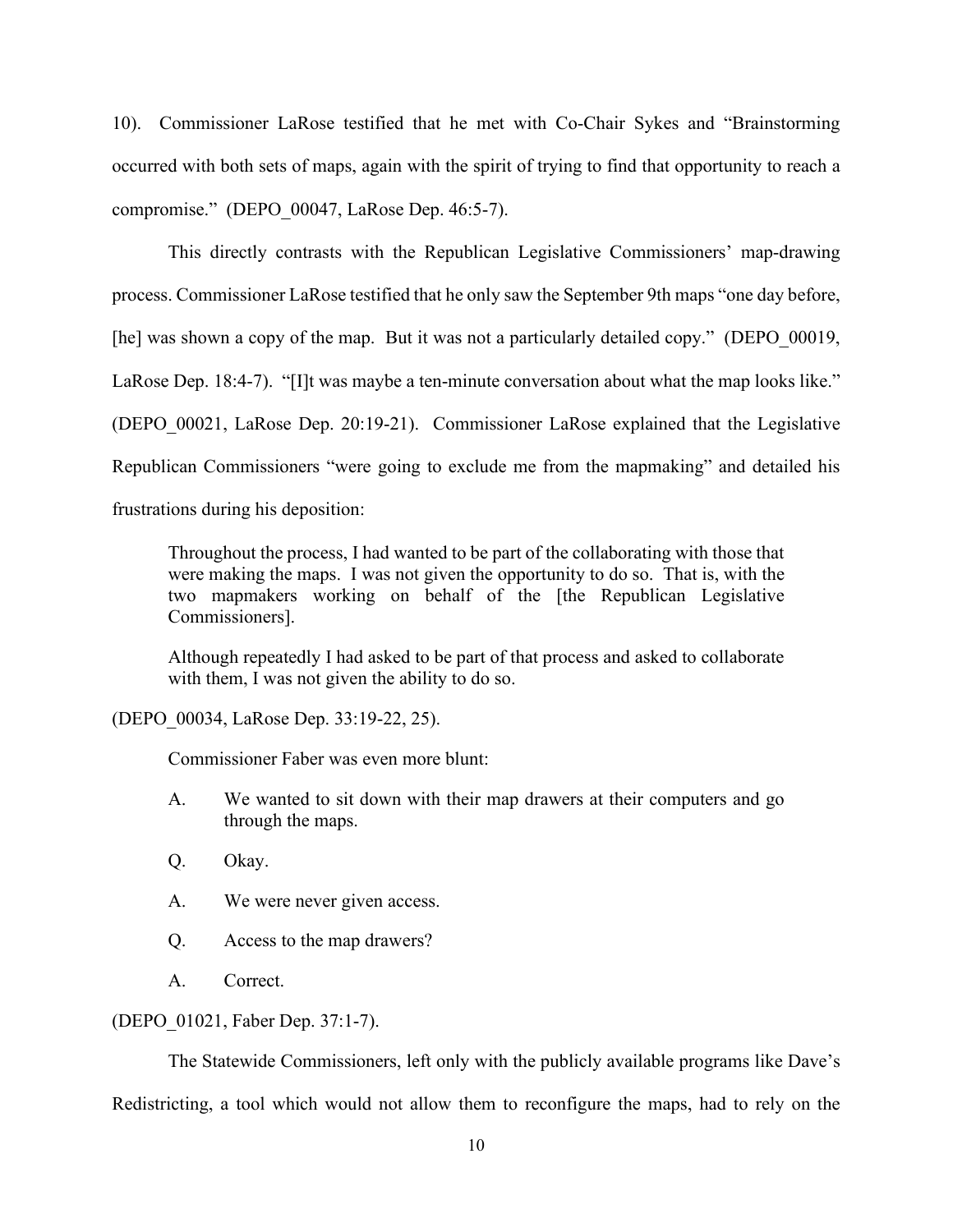representations of the Republican Legislative Commissioners that the plan which was approved on September 15, met the Section 6(B) constitutional standard.

The Legislative Republican Commissioners shut-out all other Commissioners and used the same map-drawer, Ray DiRossi, who drew the 2011 maps challenged in *Wilson*. They did not even let other Statewide Commissioners, including Commissioners LaRose and Faber, participate in the map-drawing process. (DEPO\_0034, LaRose Dep. 33:13-22; DEPO\_01013-01025, Faber Dep. 29:14-41:9; DEPO\_01613-01614, Cupp Dep. 53:8-54:18).

 Moreover, without their own mapping software, Commissioners LaRose and Faber were unable to draft their own maps and/or do a comparison of maps against one another. Had they been able to do so, they could have participated more fully in their roles on the Commission. Without the mapping software to evaluate for themselves the proportion of Republican and Democratic districts and how the Statewide Commissioners could change the partisan proportionality of the map, they could not fully function as independent members of a bipartisan commission.

The Democratic Commissioners cooperated with the Statewide Commissioners to produce fair maps that correspond with voter preferences. They tried to provide the same level of cooperation with the Republican Legislative Commissioners. Co-Chair Sykes' staff worked tirelessly with the majority's staff to try to collaborate, cooperate, and promote bipartisanship, "but in most cases, it just was not well-received." (DEPO\_00935, V. Sykes Dep. 102:12-17). It was also Leader Sykes' impression that the Republican Legislative Commissioners were unwilling to work together on a map. (DEPO 00412, E. Sykes Dep. 97:11-13). Any conversations with Co-Chair Cupp and Commissioner Huffman were fruitless because "they were not forthcoming with any kind of suggestions or input to make any changes." (DEPO\_00887, V. Sykes Dep. 54:5-10).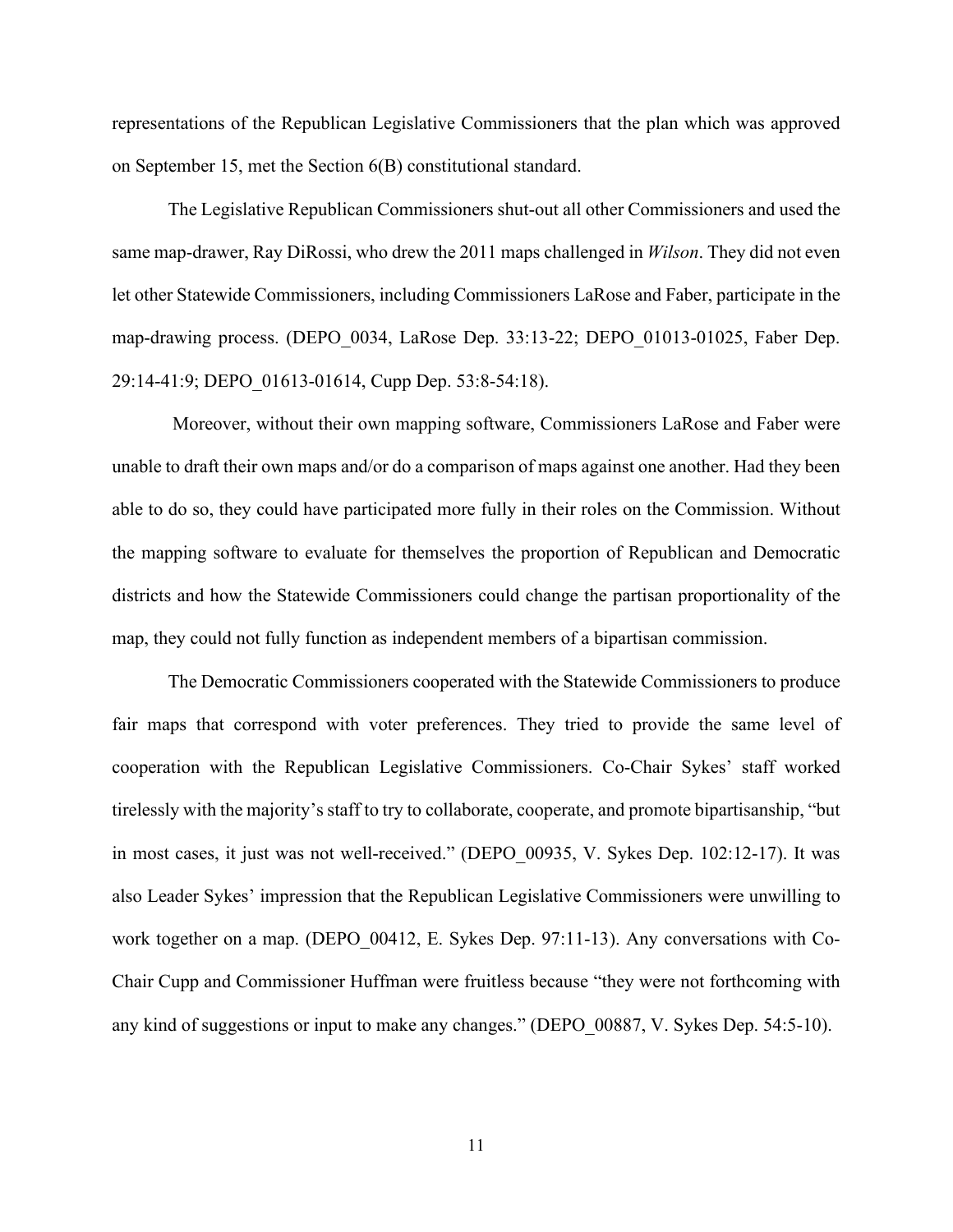## **B. The Republican Legislative Commissioners Used the Same Partisan Secrecy That Was Widely Derided in 2011.**

Leader Sykes repeatedly asked the Republican Commissioners when the Commission

would fulfill its obligation of generating a map. During the August 31 Commission meeting,

Leader Sykes stated:

I think that's pretty clear that it is the commission who is responsible for putting forth a plan to, and as it subsequently says, for it to be considered to have those three hearings that we just voted for in the rules, in rule 9. And again, I would just like to, for the third or fourth time, inquire as to when as a commission can we expect this, or if we don't have an answer to that at this very moment, perhaps we can set a date on our next commission meeting and figure this out.

(STIP\_0164).

At the same meeting, Leader Sykes also lamented the apparent decision of the Republican

Legislative Commissioners to go back to the secret partisan map drawing that had been so soundly

rejected by Ohio voters:

You did refer to maps being drawn currently, using the data, it being delayed. I can only speak for myself on this one. I have not been privy to any of those conversations. And so, again, my question that I mentioned from last week, which I am carrying over this week, who on this commission is participating in that? I am I am not aware of such activity and have not been contacted about the data that you are looking at or considering in these maps that the commission, that I am a member of, is considering to put forth. So is this a, so I guess I'm restating the question from last week. Is this a commission map by the majority party? Is it just by the legislative leaders? Is it just the Republican legislative leaders? And what can I expect in terms of participating in that, if anything at all?

(STIP\_0163-0164).

Finally, during the September 15 Commission meeting, when it was clear that the

Republican majority was going to proceed with its gerrymandered map by party-line vote, Leader

Sykes explained the constitutional shortcomings of their actions:

People ask me pretty regularly, why do I wear white all of the time. And if you indulge, it'll all make sense and all come together. I often wear white, especially in moments of importance. To honor the women of the suffrage movement who fought so hard for the right to vote… As the only woman on this commission, I take my responsibility incredibly, incredibly seriously. And beyond just what this vote may mean for a 10 year map I bring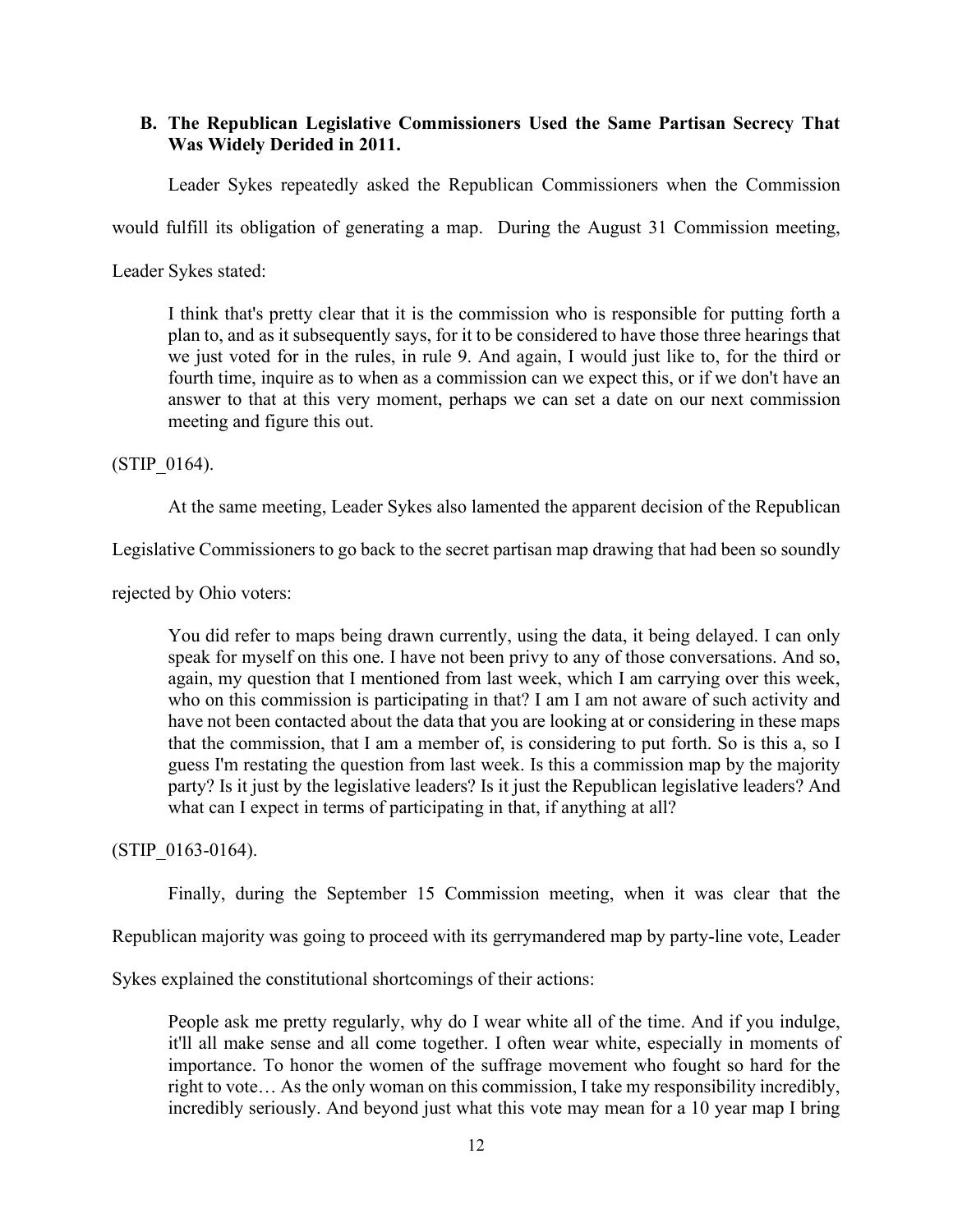with me those women who suffered for generations for the right to speak up so that someone like me could have the audacity to stand up and speak out on a commission that is made of six men and one woman… And to put forth something that so arrogantly flies in the face of what people, our voters, asked us to do not once but twice, through a citizenled initiative that forced the hand of the legislature to ensure that people had the right to vote to... And not only that, they have that right that they feel that it is counted and they can make a difference in their government.

(STIP\_0396-0397).

# **C. The Democratic Commissioners Strongly Objected to the Section 8(C) Statement Prepared by the Republican Legislative Commissioners.**

The Democratic Commissioners are aware that Commissioner Huffman claimed in his sworn testimony that the agreement of the majority Commissioners' statement under Section 8(C) was unanimous. (DEPO\_01750, 01804, Huffman Dep. 48:6, 102:16-23). This is simply wrong. The transcript and record of the Commission meeting of September 15-16, 2021 demonstrates that the Democratic Commissioners vehemently disagreed with the tardiness and rationale of the Republican Commissioners' statement under Section 8(C). Co-Chair Sykes made his position clear during the September 15 meeting: "I just want to make it clear that this is just the opinion of a majority on this particular issue. *So by no way am I agreeing to any of this*…." (STIP\_0404).

Leader Sykes read into the record the Democratic Commissioners' strong dissenting view about the process used by the Republican Commissioners. She and Co-Chair Sykes also objected to the majority's strained and illogical explanation of the concept of proportional fairness which is defined in Section 6(B). Although the Democratic Commissioners may not have gone as far as Commissioner LaRose (who privately described the Republican Commissioners' 8(C) statement as "asinine"), there is no reasonable reading of the Commission's proceedings that would suggest that the Democratic Commissioners agreed with the Republican Commissioners' 8(C) statement.

Commissioner Huffman's contention that the approval of the section 8(C) statement was unanimous conflicts with the transcript of the Commission's proceeding. Co-Chair Sykes asked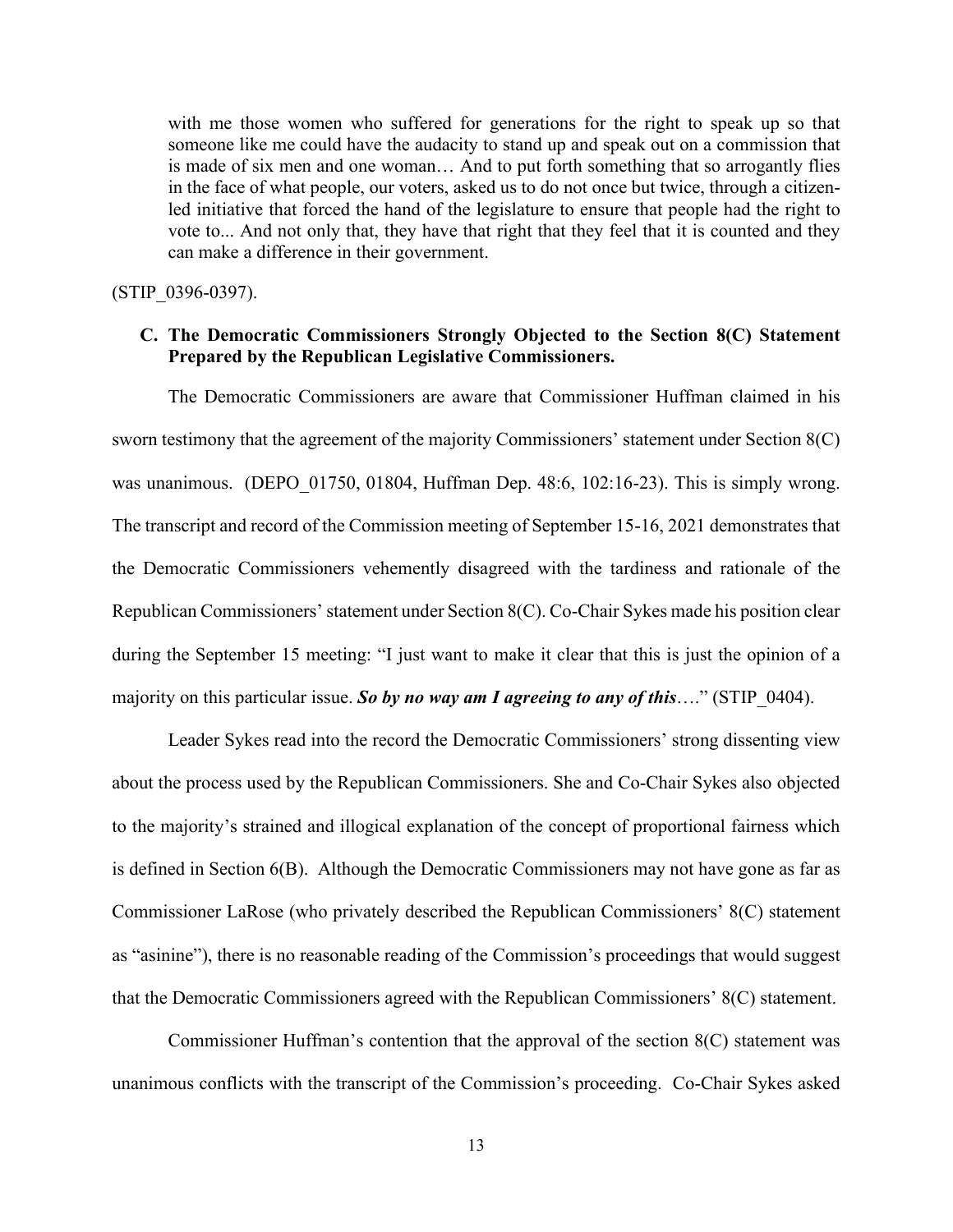specifically whether the vote was only to include in the record the Section 8(C) statement with which he and Leader Sykes disagreed. Commissioner Cupp clarified that the vote would make the majority *and* minority statements part of the record, nothing more. The transcript of the hearing quotes Co-Chair Sykes seeking clarification from the Co-Chair Cupp: "Since we're not voting to agree with this, just to allow it to officially go into the record, then I think it should go both statements without objection." (STIP 0407). Co-Chair Sykes then further explained, "Just to be clear, this is simply to accept the report." (STIP\_0408). This Court should reject any claim that Co-Chair Sykes or Leader Sykes *agreed* with the Republican Legislative Commissioners' 8(C)(2) statement, as the Court should ignore any claim that the acquiescence of Commissioners Huffman, Cupp, LaRose, DeWine and Faber to the admission of the Minority Report without objection into the record should be treated as votes showing that they agreed with the Minority Report.

Finally, the Democratic Commissioners' Minority Report on Section 6(B) could not be clear. As Co-Chair Sykes and Leader Sykes wrote in their Section 8(C)(2) Minority Report, the "GOP-adopted map lays out an absurd description of how it allegedly meets the requirements of Section 6(B). The voters of Ohio do not favor Republicans in a range of 54% to 81%." (STIP\_0424). The anti-gerrymandering provisions enshrined in the Ohio Constitution through the Fair Districting Amendments requires partisan fairness. (STIP 0420). Fairness means that "[n]o general assembly district plan shall be drawn primarily to favor or disfavor a political party." (*Id.*). But the district maps adopted by the Republican Commissioners gutted the anti-gerrymandering provisions and "in no way reflect the statewide preferences of voters in Ohio and do not closely correspond to the statewide election results of the last ten years." (*Id.*). Instead, the maps the Republican Commissioners adopted went to "absurd lengths to create a Republican monopoly on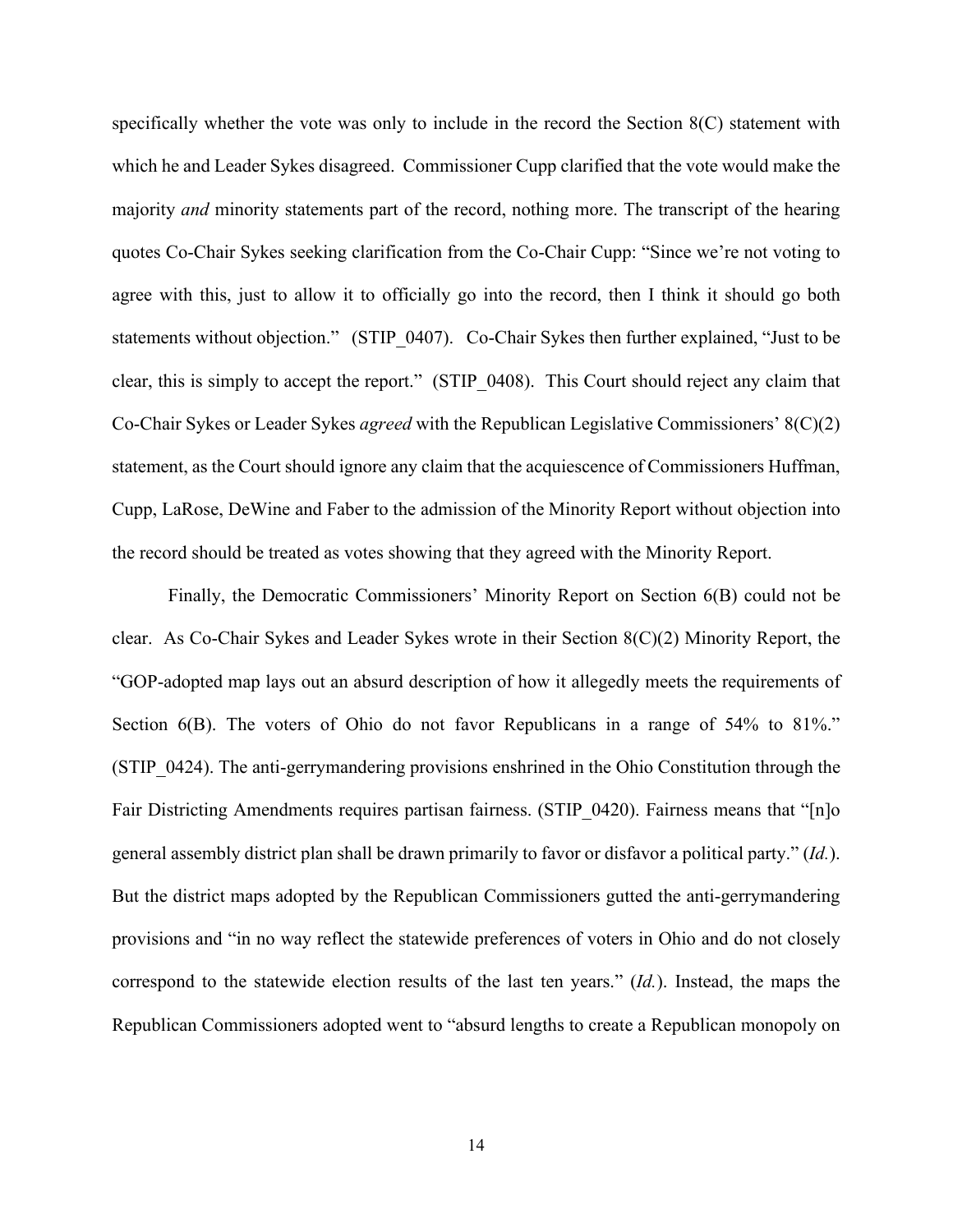legislative power that they have not earned at the ballot box." (STIP 0421). The result is that Ohioans are in an even worse position than in 2011. (STIP\_0422).

## **III. LAW AND ARGUMENT**

Article XI, Section 6 of the Ohio Constitution provides the following:

The Ohio redistricting commission *shall* attempt to draw a general assembly district plan that meets all of the following standards:

- A. No general assembly district plan *shall* be drawn to favor or disfavor a political party.
- B. The statewide proportion of districts whose voters, based on statewide state and federal partisan general election results during the last ten years, favor each political party *shall* correspond closely to the statewide preferences of the voters of Ohio.
- C. General assembly districts *shall* be compact.

Ohio Constitution, Article XI, Section 6 (emphasis added). The Commission therefore has a constitutional duty to attempt to meet each of the standards set forth above. These standards must be read in conjunction with all other constitutional and statutory requirements. The requirement that the Commission attempt to meet these standards is just that—a requirement. It is not optional. It is not aspirational. The Republican Commissioners, particularly the Republican Legislative Commissioners, did not make this constitutionally required attempt. Despite knowing full well what Section 6 requires, the Republican Commissioners paid mere lip service to the standards in an effort to maintain their legislative supermajority, at the expense of the creation of fair legislative districts. As a result, the enacted Plan, as enacted along party lines, violates Section 6 of the Ohio Constitution.

## **A. Propositions of Law**

**1. Proposition of Law No. 1: This Court Should Review the General Assembly District Plan Independently, Without Presuming Its Constitutionality.**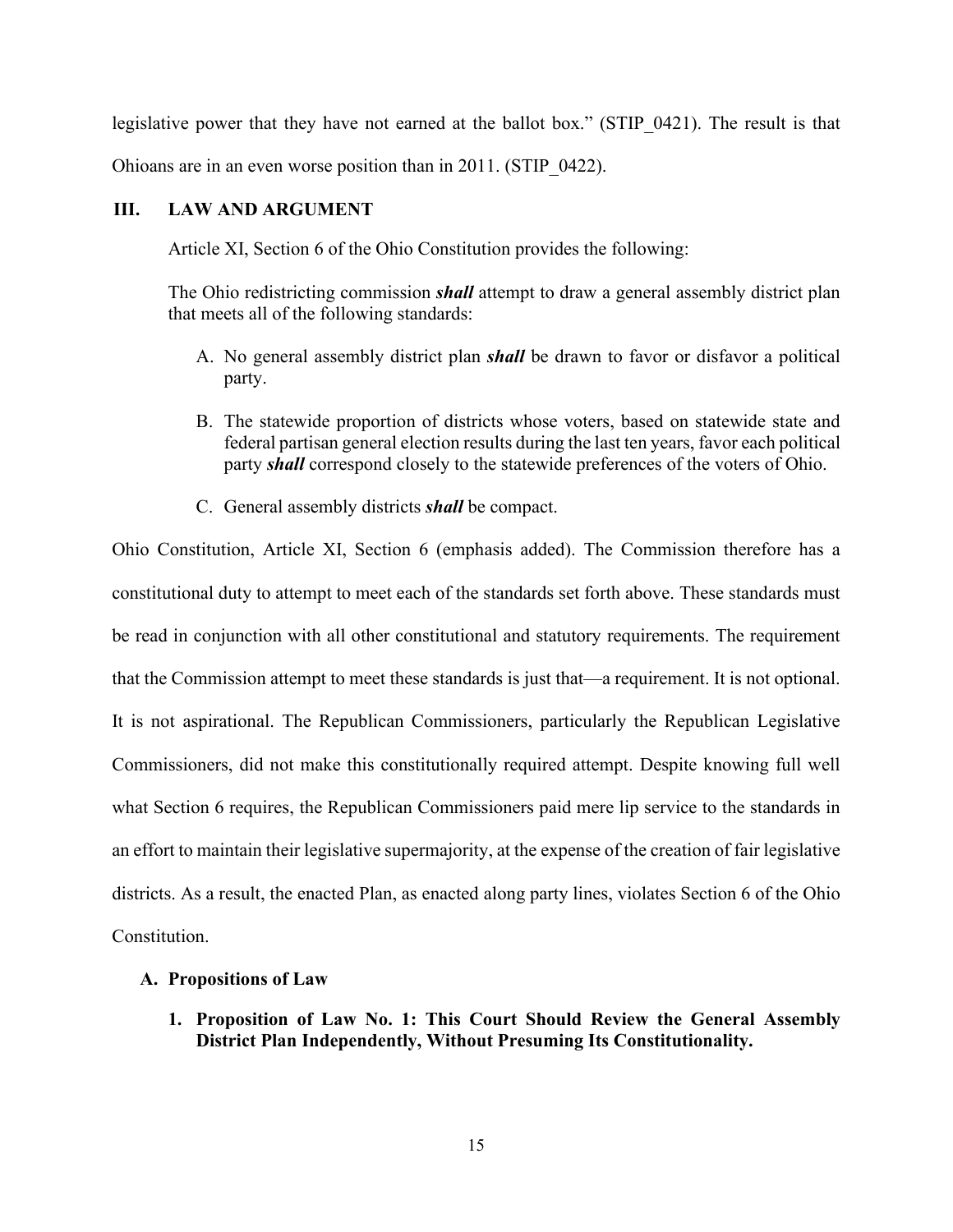The Democratic Commissioners agree with Relators' first Proposition of Law because the 2015 amendments to Article XI were designed to create enforceable rules that eliminate partisan gerrymandering. Although the Democratic Commissioners ultimately address the merits of the claims under the higher, "beyond a reasonable doubt" burden of proof, as discussed herein, the 2015 amendments to Article XI were designed to create enforceable rules to eliminate partisan gerrymandering. The reasoning in *Wilson* as to the deferential standard is arguably no longer in play. The Democratic Commissioners agree that to presume the constitutionality of the enacted Plan would be to subvert the purpose and history of Article XI, as well as the will of Ohio voters. The constitutionality of the enacted Plan is for this Court to decide, without deference to the Commission that voted to enact the Plan by a party-line majority. But, even if there is a presumption of constitutionality, the undisputed evidence in the record demonstrates, as a matter of law and beyond a reasonable doubt, that the plan here does not comply with Article XI.

# **2. Proposition of Law No. 2: The Plan Violates Article XI, Section 3 of the Ohio Constitution.**

The Democratic Commissioners agree with Relators' second Proposition of Law. A legislative district plan that is as gerrymandered as the enacted Plan violates basic principles of representative government. Namely, it violates every Ohioan's right to vote on equal terms by diluting each individual Democratic vote relative to each individual Republican vote. As explained herein, this is especially true with respect to communities of color, which generally tend to be more concentrated in Democratic-leaning districts. Indeed, the Republican Commissioners refused to even consider racial or demographic data when creating their plan.

# **3. Proposition of Law No. 3: The Plan Violates Article XI, Section 6 of the Ohio Constitution.**

The Democratic Commissioners agree with Relators' third Proposition of Law. The record evidence presented by Relators is clear—the enacted Plan is severely disproportionate to the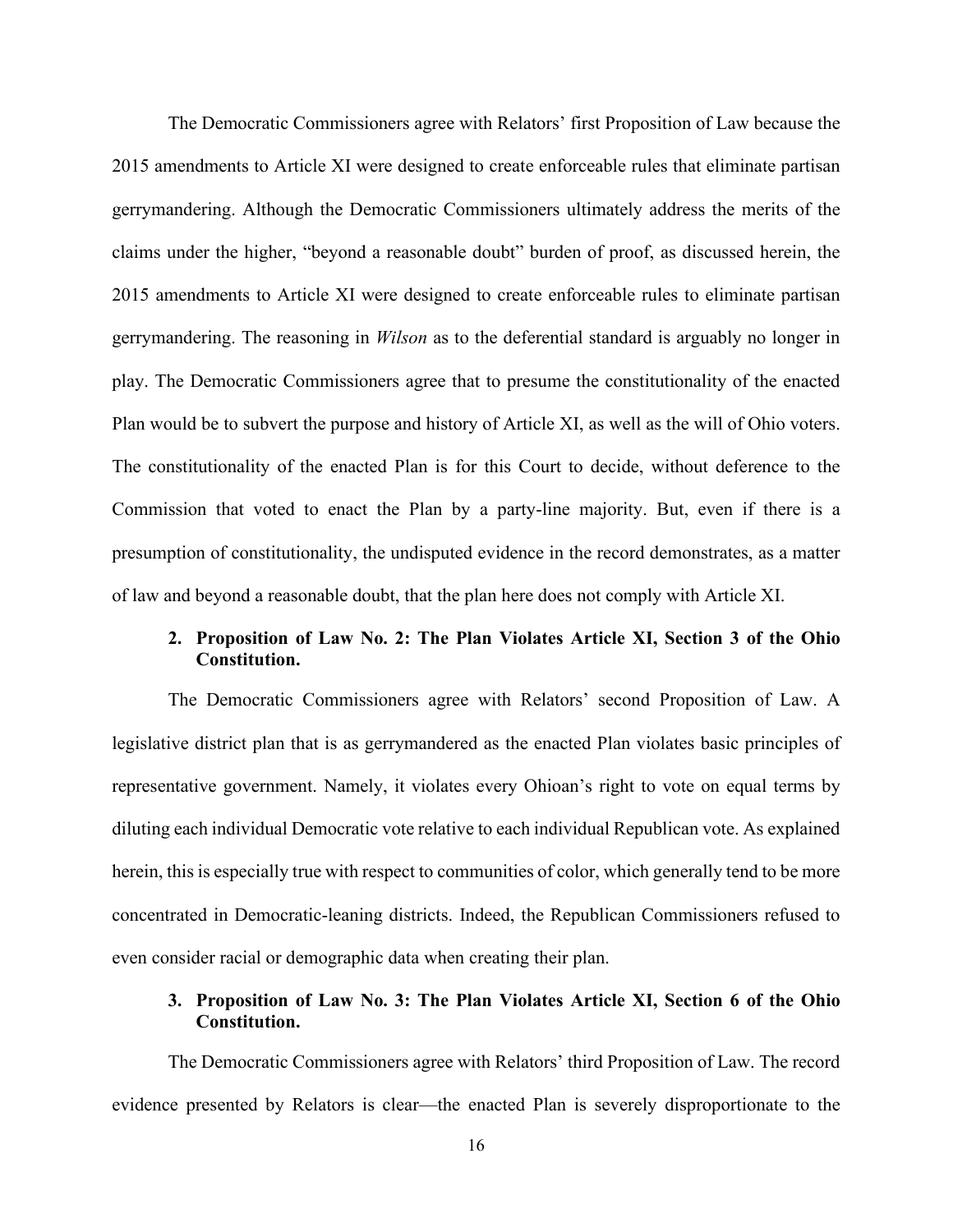preferences of Ohio voters, and the Republican Commissioners made no determination and offered no explanation as to why meeting the Section 6 standards would conflict with other constitutionally -required standards. By his own admission, Commissioner Huffman, who enlisted his own party's staffer to draw the enacted Plan, denied any obligation to even consider Section 6 proportionality standards.

### **4. Proposition of Law No. 4: The Plan's Constitutional Violations Require the Court to Invalidate the Plan and Order the Commission to Adopt a New Plan.**

The Democratic Commissioners agree with Relators' fourth Proposition of Law. As presented by Relators, the proper remedy would be for this Court to invalidate the enacted Plan and order the Commission to adopt a new plan that complies with Article XI, Section 6. This Court should further order that any new plan must – as much as is reasonably possible – have a split of 54 Republican-leaning seats and 46 Democratic-leaning seats because the undisputed record evidence shows that these were the preferences of Ohio voters in the previous sixteen statewide partisan elections.

#### **B. Burden of Proof.**

When assessing a challenge to the Commission's enacted Plan, this Court has found it must defer to the Commission's "reasonable construction of the principles expressed in Article XI." *Wilson v. Kasich*, 2012-Ohio-5367, ¶¶ 17-18, 24 134 Ohio St. 3d 221, 226, 981 N.E.2d 814. Thus, to prevail, the Court has historically required the party challenging the constitutionality of the plan to show the Plan is unconstitutional beyond a reasonable doubt.

Not all parties believe this burden of proof should still apply in light of the amendment to Article XI, however. OOC argues the deferential standard and discretion has been stripped away from the Commission through the creation of mandatory requirements and concrete remedies for violations of those requirements. (OOC Merit Br. 20-21). The Democratic Commissioners do not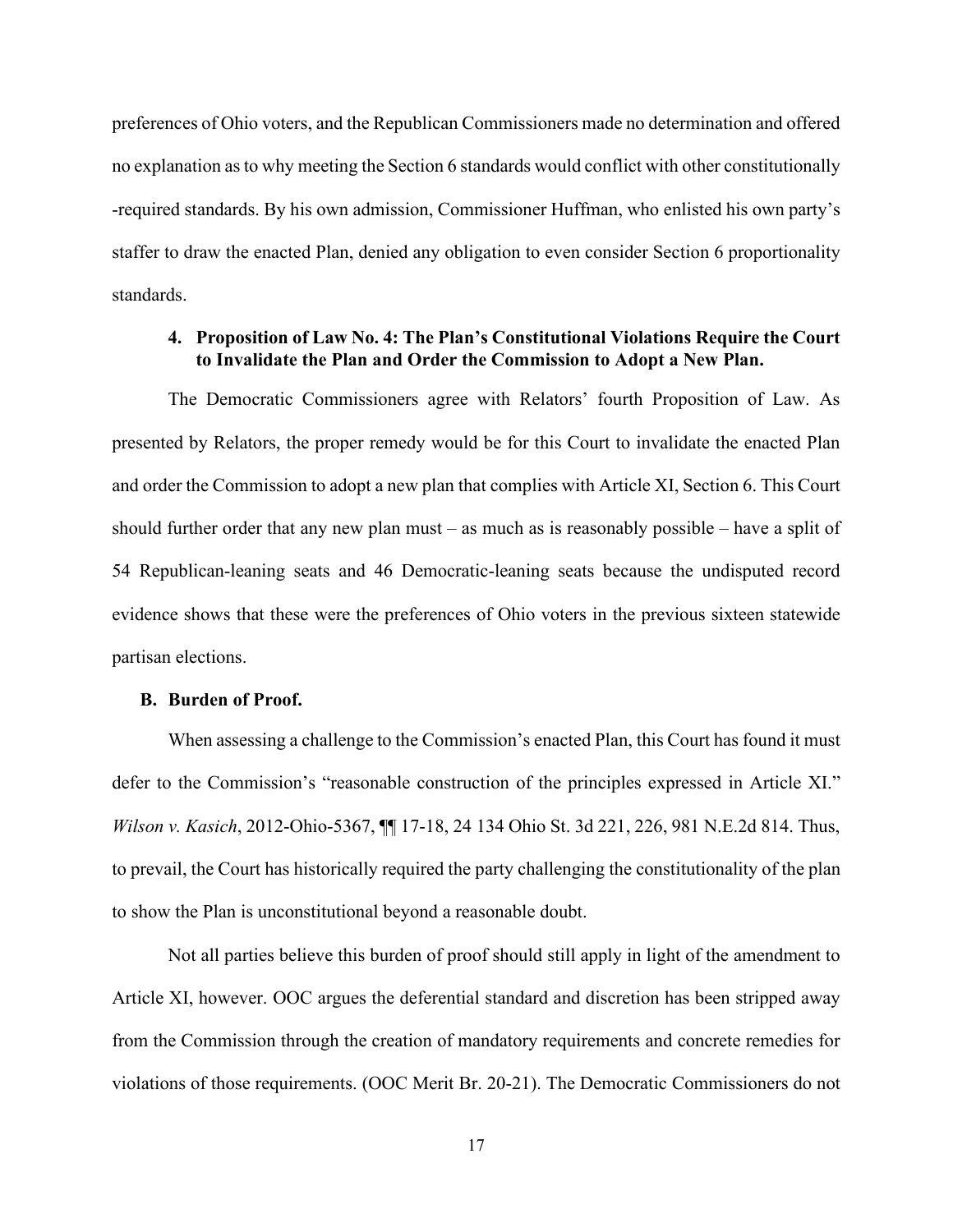disagree with OOC's reasoning. For purposes of this brief, the Democratic Commissioners will analyze the merits under the higher, "beyond a reasonable doubt" burden. Irrespective of which standard is applied, there is no doubt the enacted Plan is unconstitutional.

# **C. Article XI, Section 6 imposes a binding duty on the Commission to attempt to meet the applicable standards.**

The Republican Legislative Commissioners did not attempt to meet the standards set forth in Article XI, Section 6, despite a duty and obligation to do so. The record reveals that Commissioner Huffman, Co-Chair Cupp, and the rest of the Republican Commissioners did not even consider the Section 6 standards when they voted to implement the enacted Plan, even though the plain language of Article XI includes mandatory and affirmative obligations.

# **1. By its plain and unambiguous terms, the phrase "shall attempt" contained in Section 6 imposes an affirmative duty on the Commission to meet the standards set forth therein**

The first step in determining the meaning of a constitutional provision is to look at the language of the provision itself. *State ex rel. King v. Summit Cty. Council*, 99 Ohio St.3d 172, 2003-Ohio-3050, 789 N.E.2d 1108, ¶ 35. Where the meaning of the questioned provision is clear on its face, a court need only look to the provision itself to divine a meaning. *Toledo City Sch. Dist. Bd. of Edn. v. State Bd. of Edn*., 2016-Ohio-2806, 146 Ohio St.3d 356, 56 N.E.3d 950, ¶ 16; *State ex rel. Taft v. Franklin Cty. Ct. of Common Pleas*, 81 Ohio St.3d 480, 1998-Ohio-333, 692 N.E.2d 560, 561.

Black's Law Dictionary defines the word "shall" as follows:

Shall vb. (bef. 12c) 1. Has a duty to; more broadly, is required to  $\leq$  the requester shall send notice> <notice shall be sent>. • This is the mandatory sense that drafters typically intend and that courts typically uphold.

Shall, Black's Law Dictionary (11th ed. 2019). The term "shall" is widely recognized by courts and practitioners to be used in the mandatory sense. When drafters use the word "shall," they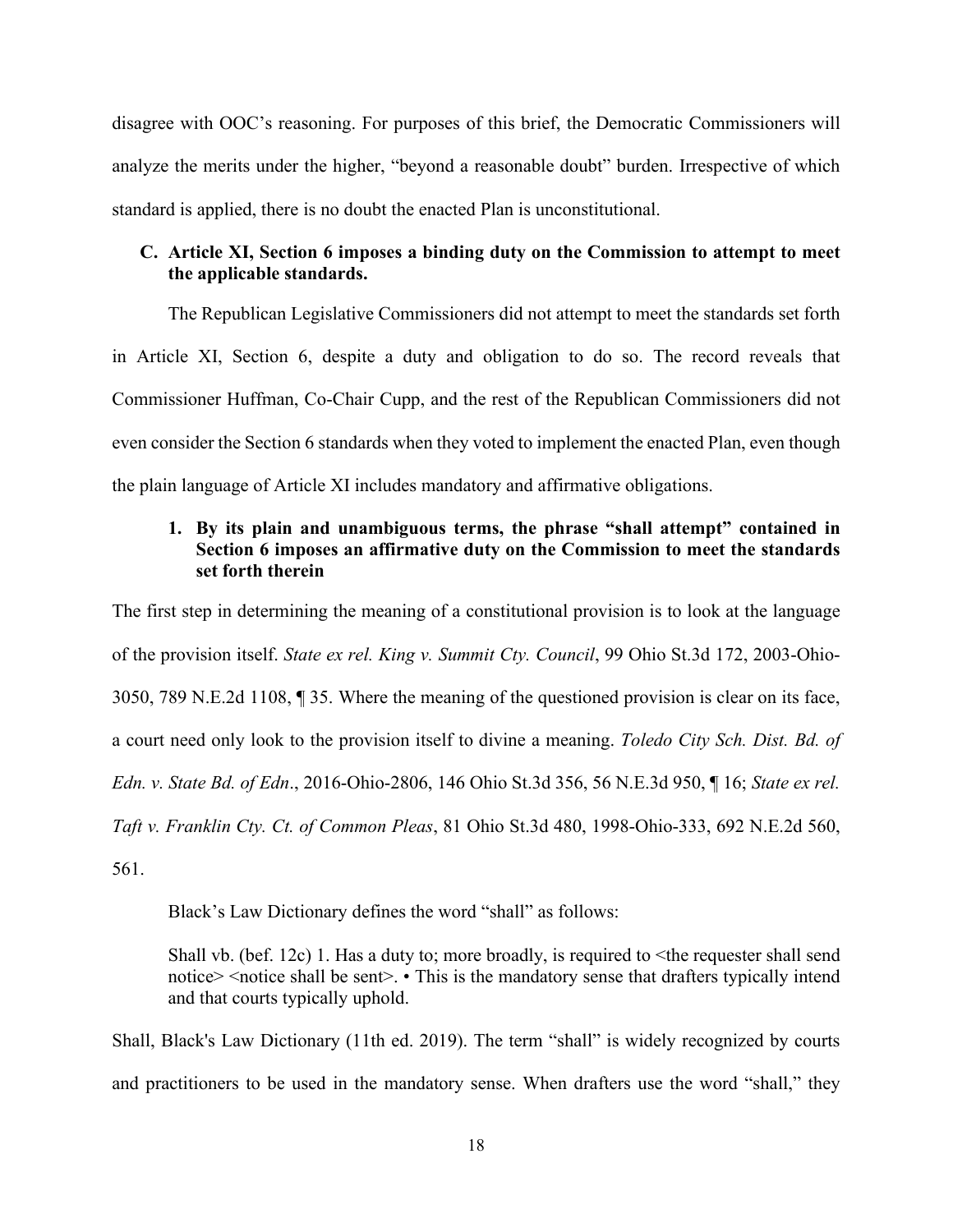typically do so with the intent that the action that follows it will be mandatory and binding. The word is a command; it is not something that indicates discretion or choice. It imposes a duty.

The mandatory nature of the term "shall" is so engrained in the law of the State of Ohio that this Court has held that the phrase "shall attempt" is, in fact, mandatory. When used, it requires an attempt on the part of the relevant official to fulfill the law's command. This Court construed the phrase "shall attempt" to impose a duty on the part of the clerk of court. *State v. White*, 103 Ohio St.3d 580, 2004-Ohio-5989, 817 N.E.2d 393, ¶ 14. The use of the phrase conferred no discretion on the part of the clerk. *Id.* There, this Court held that, under the provisions of R.C. 2929.14, "[t]he clerk is therefore required to certify a bill of costs and attempt collection from nonindigent defendants." *Id.* Similarly, this Court held that the phrase "shall endeavor" connotes a duty, not discretion. *State ex rel. Republic Steel Corp. v. Ohio Civil Rights Comm'n*, 44 Ohio St.2d 178, 180, 339 N.E.2d 658 (1975) (concluding that "it is clear the General Assembly intended a completed attempt at conciliation to be a condition precedent to the issuance of a complaint" by the Ohio Civil Rights Commission).

Here, the use of the phrase "shall attempt" in Article XI, Section 6, by its plain terms, means that the Commission is *required* to attempt to meet the standards set forth therein. Namely, the Commission is *required* to attempt to enact a legislative district plan that (1) does not favor or disfavor any one political party, (2) is proportional to the preferences of the Ohio voters, and (3) is compact. There is no reasonable interpretation of the phrase "shall attempt" except that it is mandatory and binding.

Inclusion of the word "attempt" after the word "shall" does not negate the mandatory and binding nature of this provision. The amended provisions of Article XI were drafted for that very purpose—to provide teeth to a requirement that legislative district plans be drawn in a fair and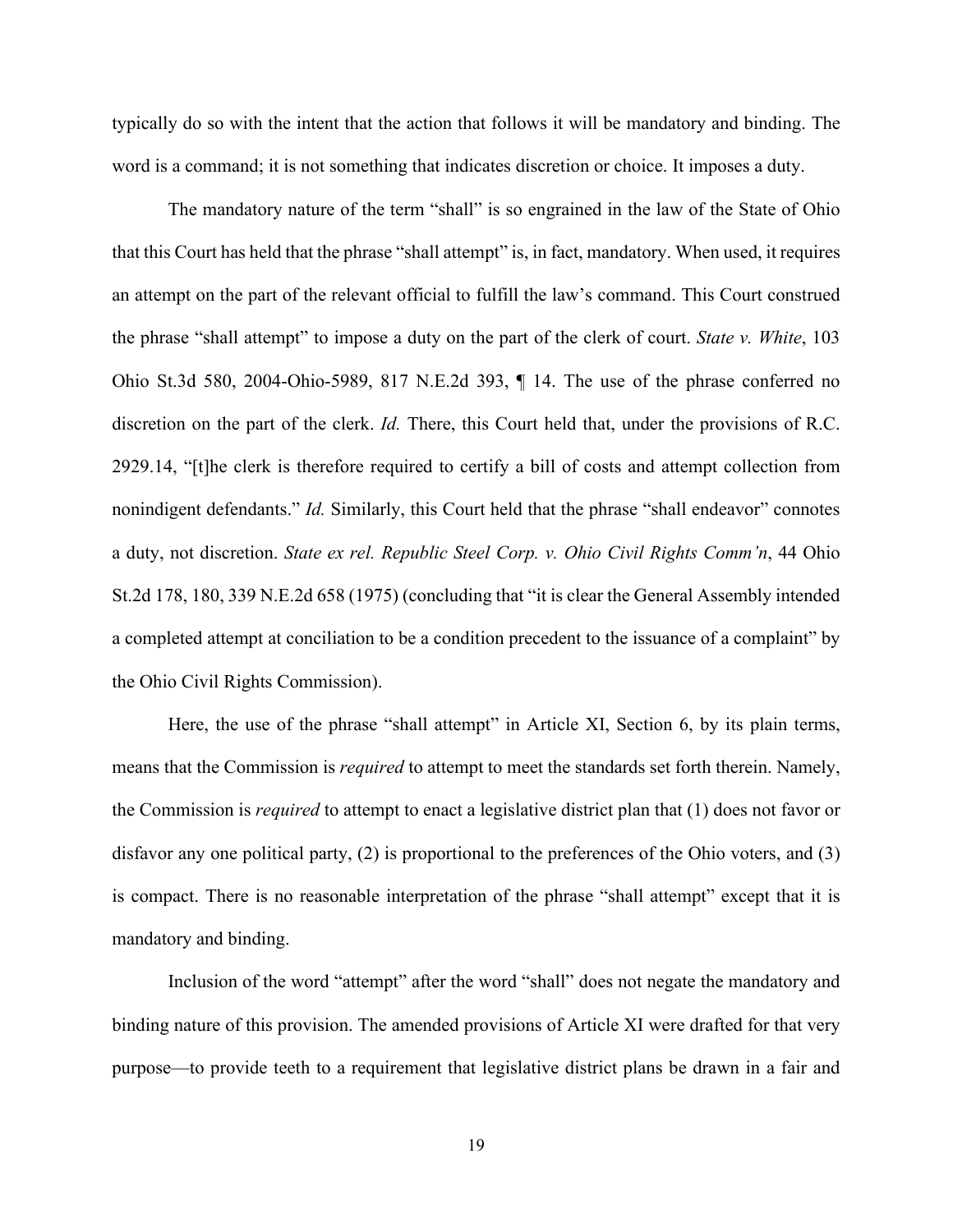equitable manner by imposing an affirmative obligation on the part of the Commission to attempt to draw districts that are proportional to the ten year average of the percentage of voters favoring each party, that do not favor or disfavor any political party (what Commissioner Huffman defines as gerrymandering), and that are compact. The use of the word "attempt" simply recognizes that there are other requirements that need to be met in order to have a constitutional legislative district plan, and proportional fairness is as equally important as any other constitutional requirement.

As explained by Co-Chair Sykes, a principal author, the map drawer "shall" get as close as possible to the voter preferences ratio while still meeting the other line drawing requirements of Sections 2, 3, 4, 5, and 7. (DEPO 00893, V. Sykes Depo 60:9-12). The key here is "shall attempt." "[I]f it is possible to be done, and you attempt to do it, then your will accomplish it." (*Id*.). The representational fairness is considered simultaneously with the requirements of Sections 2, 3, 4, 5, and 7, (DEPO\_00895, V. Sykes Dep. 62:5-11). A map could meet the requirements of Sections 2, 3, 4, 5, and 7 and not comply with the fairness component, which is the most significant aspect and reason why the amendment was passed in the first place (DEPO\_00896, V. Sykes Dep. 63)

The rules of statutory interpretation apply equally to constitutional provisions as they do for legislation. *Athens v. McClain*, 163 Ohio St.3d 61, 2020-Ohio-5146, 168 N.E.3d 411, ¶ 29*.* When interpreting statutes, courts must avoid an interpretation that renders a provision meaningless, inoperative, void, superfluous, or insignificant. *D.A.B.E., Inc. v. Toledo-Lucas Cty. Bd. of Health*, 2002-Ohio-4172, 96 Ohio St. 3d 250, 773 N.E.2d 536, ¶ 26 (citing *E. Ohio Gas Co. v. Pub. Utilities Comm'n of Ohio*, 39 Ohio St. 3d 295, 530 N.E.2d 875 (1988)); *In re Est. of Centorbi*, 129 Ohio St. 3d 78, 2011-Ohio-2267, 950 N.E.2d 505, ¶ 13.

Here, if this Court were to interpret Section 6 as being anything other than mandatory, it would render that provision meaningless. Commissioner Huffman appears to believe that the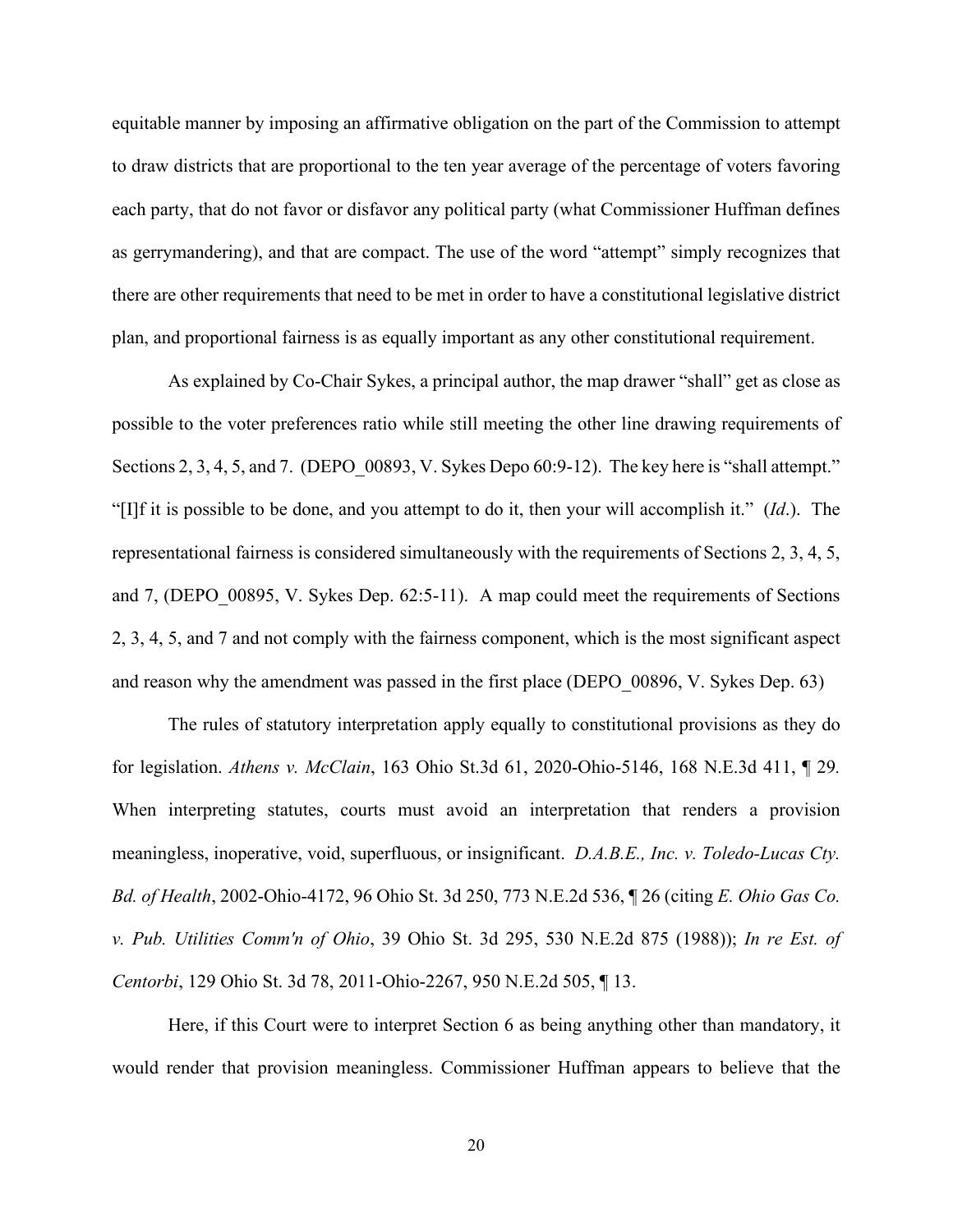Section 6 standards are "aspirational." (DEPO 01768, 01809-01810, 01814, Huffman Dep. 66:22, 107:18, 108:4-18, 112:3-17). And at the same time, he testified that creating fair districts that comply with the Section 6 standards are impossible. (DEPO\_01781, 01812-01814, Huffman Dep. 79:7, 110:4-14, 111:21, 112:1-10). Commissioner Huffman was obligated to put his personal skepticism aside and make every effort to comply with the constitutional standards of Section 6. What we know for sure from Commissioner Huffman's sworn testimony is that neither he nor the mapmakers under his direction ever tried because they determined without any legal basis that the provisions of Section 6 were not mandatory. (DEPO\_01819, Huffman Dep. 117:10-13).

To interpret otherwise would undermine the work done by Co-Chair Sykes, Commissioner Huffman, with the support of the then Ohio Senate President, Commissioner Faber, and then Ohio State Senator, Commissioner LaRose, to amend Article XI in 2014. It would also undermine the will of Ohio voters who decided overwhelmingly in 2015 that Ohio's redistricting scheme needed revision in order to have fair legislative districts. To read Section 6 as being discretionary or optional or "aspirational" would be to nullify the voice of the general public. Section 6 should be interpreted as imposing an affirmative duty on the Commission to attempt to meet the proportionality standards of Section 6(B).

Reading the provisions of Section 6 as imposing mandatory obligations on the Commissioners would give meaning to other provisions within Article XI. Specifically, Article XI, Section  $8(C)(2)$  requires the Commission to, in the event that a district plan is enacted using the impasse procedure, "include a statement explaining what the commission determined to be the statewide preferences of the voters of Ohio and the manner in which the statewide proportion of districts in the plan whose voters, based on statewide state and federal partisan general election results during the last ten years, favor each political party corresponds closely to those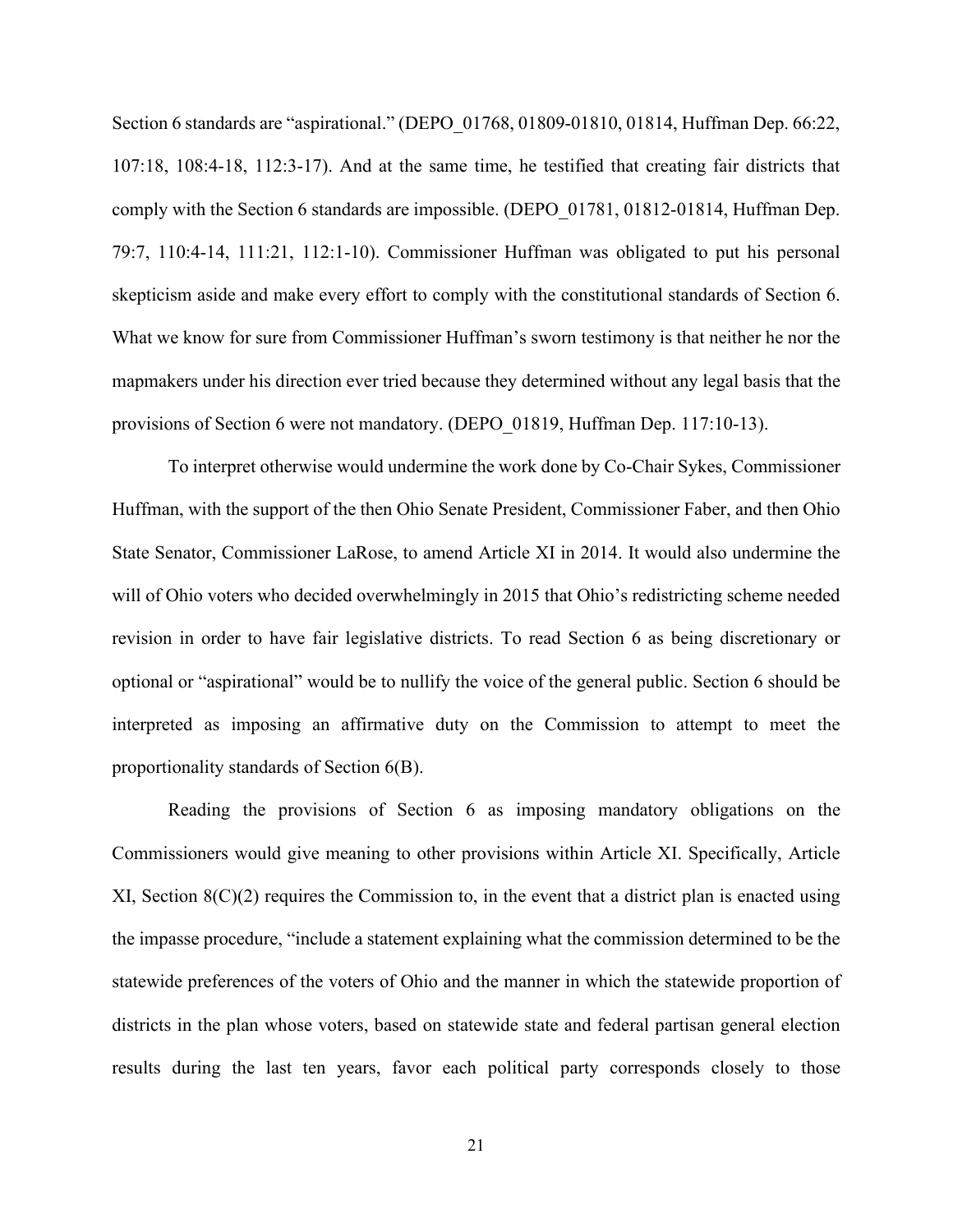preferences…." If Section 6 were discretionary or merely "aspirational," Section 8(C)(2) would also be rendered meaningless and superfluous.

The plain and ordinary meaning of the phrase "shall attempt" contained in Article XI, Section 6 requires the Commission to take affirmative action to meet the standards set forth in subsections  $6(A)$  and  $6(B)$ .

### **2. The history, purpose, and structure of Article XI confirm that the Commission must attempt to meet the Section 6 standards.**

If this Court is inclined to look beyond the plain meaning of Article XI, Section 6, it will find that its history, structure, and purpose demand an interpretation that an imposes affirmative duty on the Commission to attempt to meet the standards set forth therein. Should this Court decide that the meaning of the phrase "shall attempt" in Article XI, Section 6 cannot be ascertained by the plain language, then the Court may look to the purpose and intent of the provision to determine its meaning. *See Toledo City Sch. Dist. Bd. of Edu.,* at ¶ 16.

Prior iterations of Article XI proved to be inadequate to prevent gerrymandering and produce fairly drawn legislative district maps. *See Wilson*, 2012-Ohio-5367, at ¶ 16 (holding that Article XI, as it was written at the time, did not require "political neutrality"). The former redistricting scheme allowed the majority party to draw maps in secret and without input from the minority party because it allowed the defunct Apportionment Board to use its discretion to choose between which provisions to follow, and which provisions to ignore. *Id.* at ¶ 17. As a result, election cycles in previous decades have been plagued by legislative district maps drawn to favor one political party over others and the courts were powerless to enforce Article XI's provisions.

During the 2011 redistricting process, Republicans made up the majority of the Apportionment Board. As Article XI was written at the time, the Republican majority was able to draw maps that disproportionately favored the Republican Party, and the numbers do not lie—in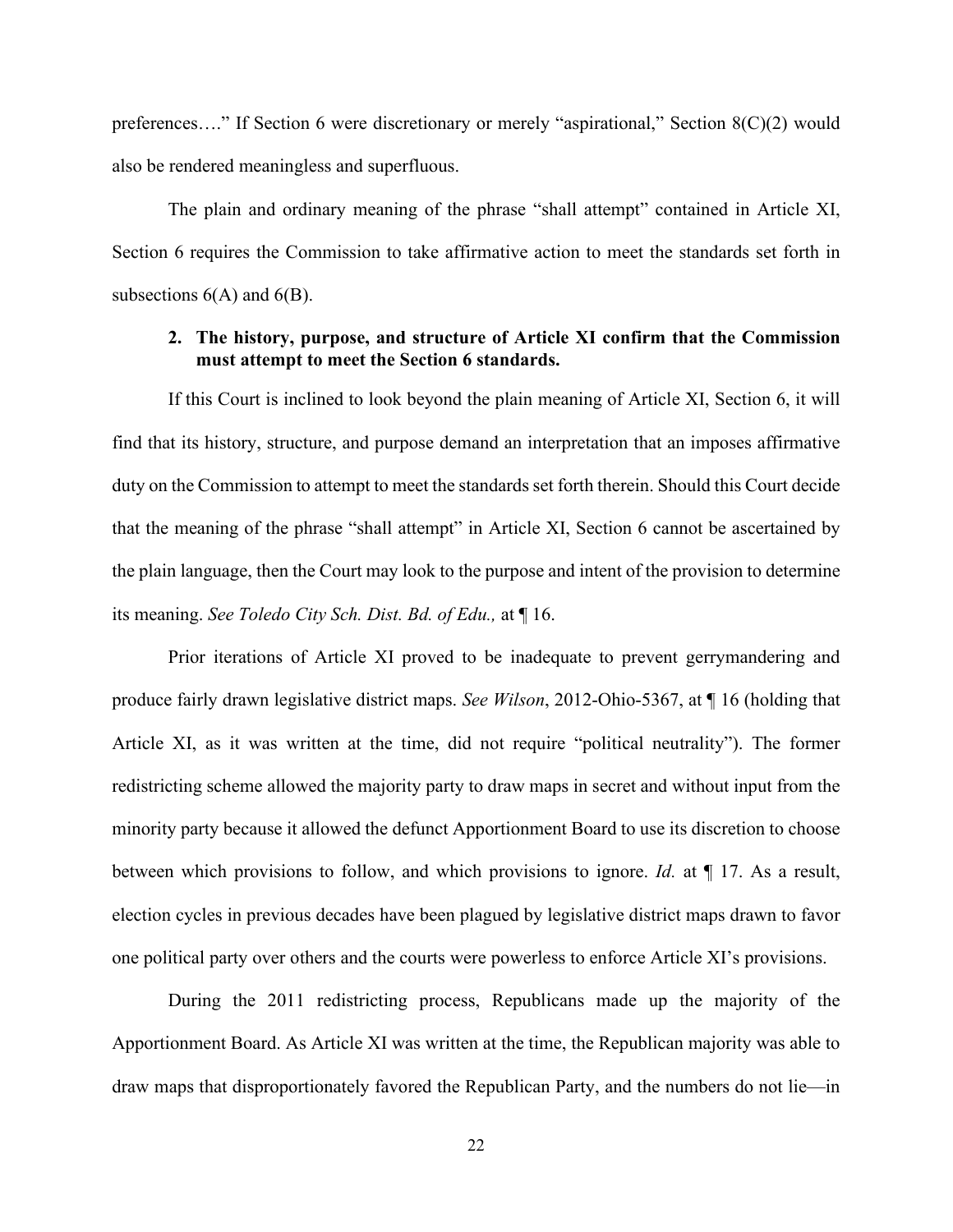2012 Democratic candidates won a majority of the statewide vote, but only won a mere 39.4% of the General Assembly seats. (COMP\_0022, Warshaw Expert Aff. at 18). Since then, Republicans were able to maintain their stranglehold on General Assembly seats, in spite of statewide voter preferences. For instance, during the 2020 election cycle, Democrats only controlled 35% of Ohio General Assembly seats, despite winning 45% of the statewide vote. (COMP\_0022-23, Warshaw Expert Aff. at pp. 18-19). The 2020 election cycle was not an anomaly; the former Article XI process gave rise to at least a decade of elections that were unfairly biased in favor of the Republican Party. (*Id.*) This partisan bias provided fertile ground for redistricting reform.

Acting on the surge of public support for reform, Co-Chair Sykes personally endeavored to create a process that was fair to all political parties and, more importantly, to Ohio voters. Co-Chair Sykes, with support from Commissioner Huffman, led the charge to pass redistricting reform legislation, co-chairing the Fair Districts for Ohio campaign. (*See* DEPO\_00917-00918, V. Sykes Dep. 84:21-85:8; HIST 0001-00023, HJR 12). Then he successfully campaigned to put Issue 1 on the ballot for the November 2015 general election. (DEPO\_00909, V. Sykes Dep. 76:10-14; HIST 0098, Issue 1 Statement). Ohioans voted overwhelmingly in favor of Issue 1, thereby ushering in a new era of legislative redistricting under Co-Chair Sykes' guidance and leadership. (HIST 0121, Statewide Issue History).

The changes that the passage of Issue 1 made to Article XI were designed to achieve fair legislative districts. Specifically, the key mechanism for achieving fair district lines are the proportionality standards set forth in Section 6(B). (DEPO\_00884, 00917, V. Sykes Dep. 51:15, 84:21). Thus, the purpose of the 2015 amendments was, as articulated by Article XI's key author, to prescribe procedures and criteria such that maps can be drawn fairly. (DEPO\_00906, V. Sykes Dep. 73:19). But the proportionality standards are just one of several ways in which the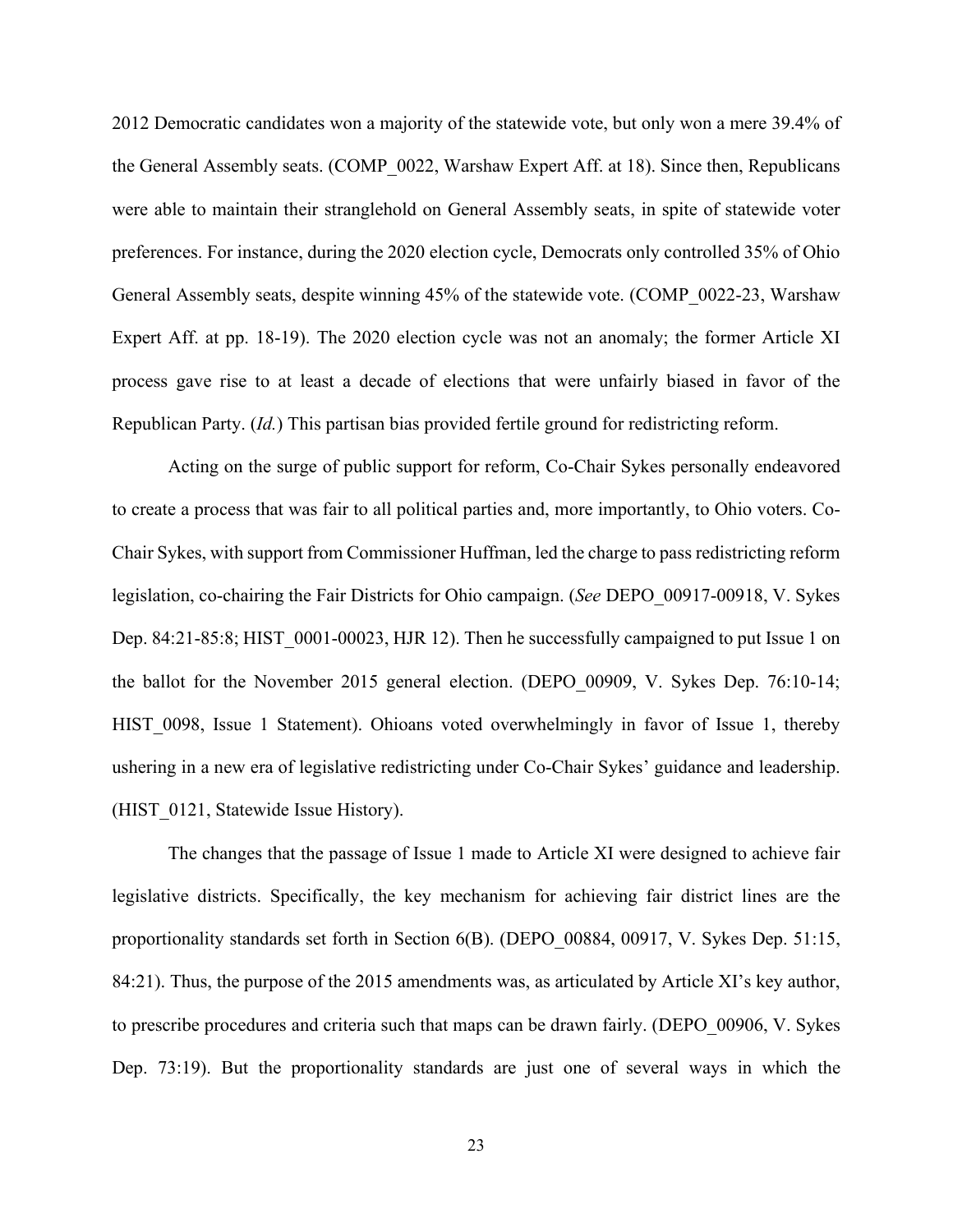amendments provide fair districts. The requirements of Sections 2-5 and 7 of Article XI are *in addition to* the proportionality standards set forth in Section 6. (DEPO\_00870-00871, V. Sykes Dep. 37:5-38:16). The splitting requirements of Sections 2, 3, 4, 5, and 7 are just one tool in the toolbox of the 2015 amendments meant to alleviate gerrymandering and create fair districts. (DEPO\_00907, V. Sykes Dep. 74:16). The representational fairness provisions must be considered simultaneously with the technical requirements, not as an afterthought. (DEPO 00895, V. Sykes Dep. 62:5-11).

After all, just because a legislative map complies with the requirements for district splits, population, and continuity, that does not mean the districts are drawn fairly. "Just complying with … the technical requirements does not address the issue of fairness." (DEPO\_00896, V. Sykes Dep. 63:18-22). A technically compliant map is not necessarily a fair map, and the proportionality standards of Section 6 were enacted in order to achieve fair legislative district maps. Co-Chair Sykes and Commissioner Huffman both realized this when they drafted and campaigned for the 2015 revisions to Article XI. (DEPO\_00917-00918, V. Sykes Dep. 84:21, 85:11). One need only look to the name of that campaign—Fair Districts for Ohio—to understand this simple truth.

The history and purpose of Section 6 show that the proportionality standards are more than "aspirational" goals. The term "aspirational" appears nowhere in the text of Article XI. The fairness provisions in Section 6 were the major point of the 2015 revisions to Article XI. Interpreting Section 6 to be discretionary or "aspirational" would not only belie the will of the Ohio voters, but it would also contradict the purpose and intent of the Section 6 proportionality and fairness provision.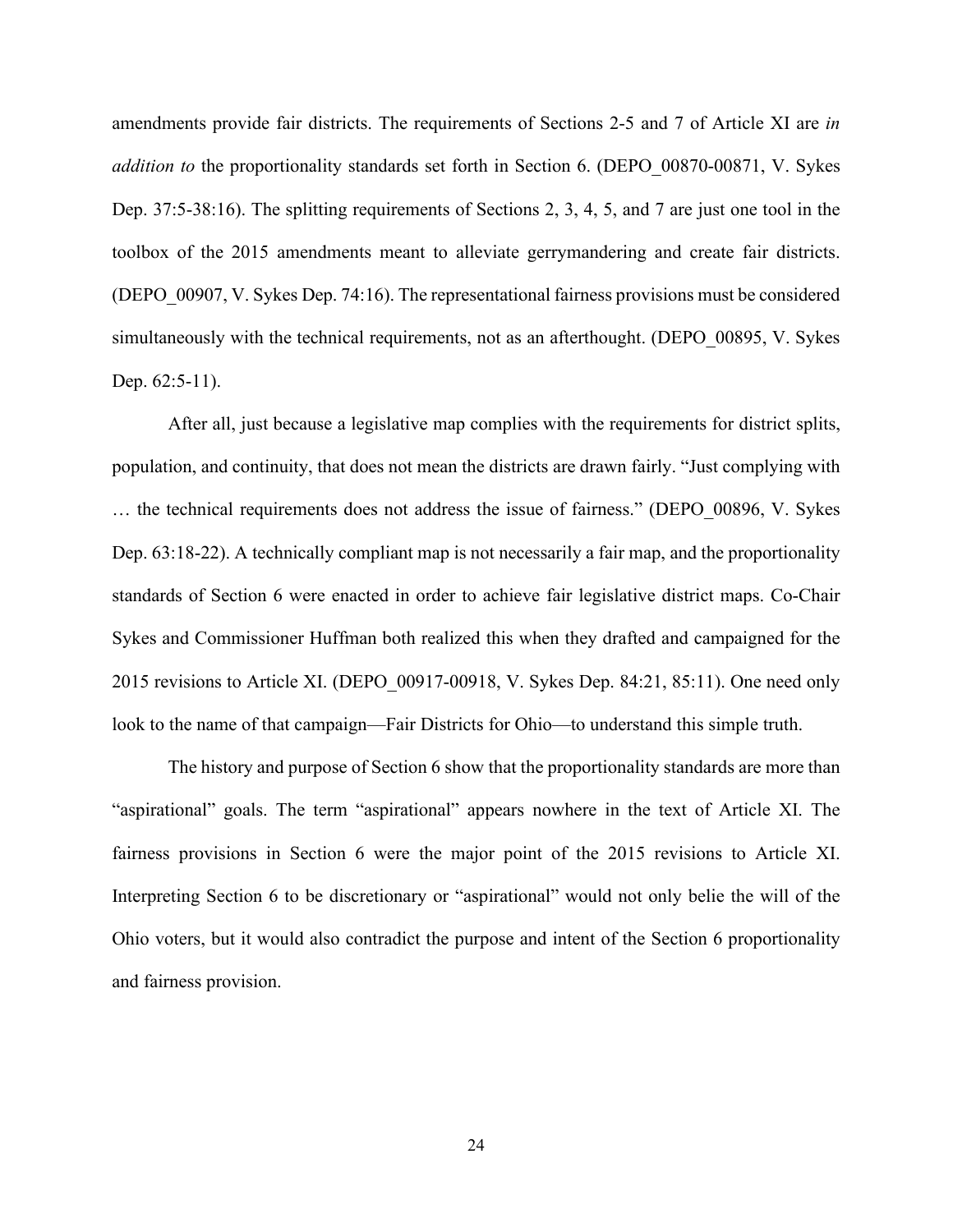## **D. The Enacted Plan violates Section 6(B) because it does not reflect Ohio's statewide voter preferences.**

The enacted Plan does not closely correspond to the preferences of Ohio's voters; thus the Plan violates Section 6(B). Under Section 6(B), the Commission must draw a map where "[t]he statewide proportion of districts whose voters, based on statewide state and federal partisan general election results during the last ten years, favor each political party correspond[s] closely to the statewide preferences of the voters of Ohio." Section 6(B) is the litmus test to determine whether the maps comply with Section  $6(A)$ 's requirement that maps not be drawn to favor a particular political party. No reasonable person would interpret the maps enacted by the Republican Commissioners as reflecting the partisan proportional preferences of Ohio voters.

Despite the essential purpose of this provision, Commissioner Huffman described proportionality as one ingredient "in a salad of things that's in there" ("there" being the Ohio Constitution). (DEPO\_01739-01740, Huffman Dep. 37:21-38:1). This dismissive description is part and parcel of the approach the Republican Legislative Commissioners took to their mapdrawing responsibilities. The Republican Legislative Commissioners said they did not consider partisan proportionality when drawing the enacted maps, resulting in a Plan that is even less fair to Ohio voters than the 2011 Plan, a plan which was so egregious that over 71% of Ohio voters supported the constitutional amendments from which the partisan proportionality requirement arises. When the time came to explain themselves, Republicans offered a nonsensical justification for their Plan which is neither supported by Ohio voting data nor consistent with any reasonable interpretation of Section 6(B).

# **1. The Republican members of the Commission did not consider partisan proportionality when generating the Enacted Plan.**

The Commission as a whole never worked together to develop a map, nor did it have the staff or software to do so. (DEPO\_01717, 01720, 01831-01832, Huffman Dep. 15:1-21, 18:7-9,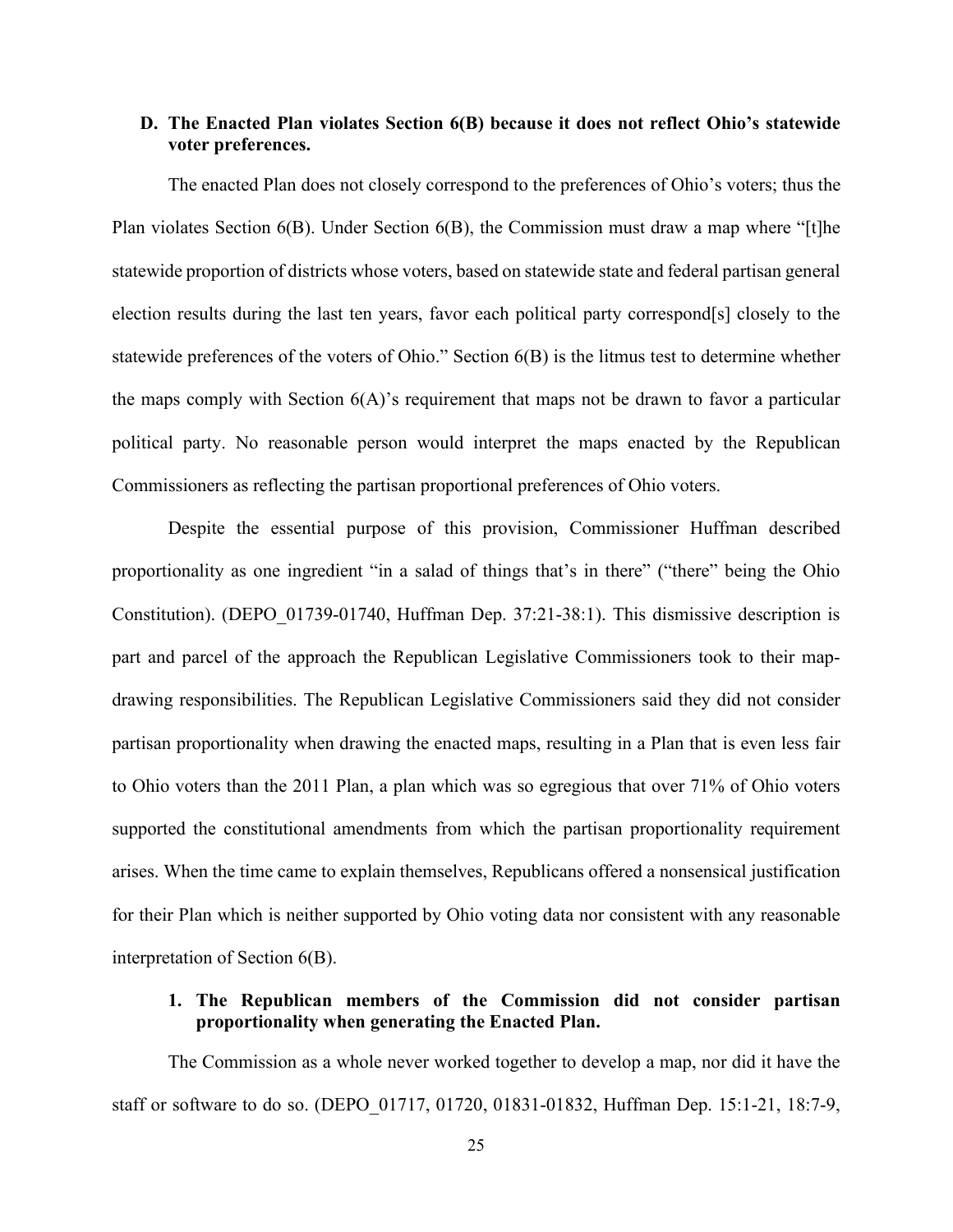129:8-130:18). Instead, following the August 12 release of federal Census data, the Republican Legislative Commissioners began work on their redistricting maps without providing any preview to the Democratic Commissioners or their staffs. (DEPO\_01284-01285, Springhetti Dep. 33:23- 34:9; DEPO\_00477, DiRossi Dep. 25:20-25; DEPO\_01721, Huffman Dep. 19:15-20). At the direction of Co-Chair Cupp and Commissioner Huffman, only Blake Springhetti, the Director of Finance for the Ohio House of Representatives, and Ohio Senate Finance Director Ray DiRossi drew the Republican maps. (DEPO\_01583-01586, Cupp Dep. 23:16-26:4; DEPO\_00480, DiRossi Dep. 28:11-16; DEPO\_01279-01280, 01285, Springhetti Dep. 28:24-29:8, 34:10-17).<sup>1</sup>

Commissioner Huffman instructed his mapmakers to comply with the line-drawing requirements of the Ohio Constitution, such as those set forth in Sections 3 and 4 of Article XI, but emphasized to the mapmakers that they need not worry about complying with Section 6. (DEPO\_01658-01659, Cupp Dep. 98:16-23, 99:6-12; DEPO\_01733-01734, Huffman Dep. 31:19- 32:5; DEPO\_01285-01286, Springhetti Dep. 34:10-35:21). Commissioner Huffman directed DiRossi not to consider race or other demographic information (although Commissioner Huffman acknowledged that census data is demographic data) when preparing the Republicans' map. (DEPO\_01736-01737, Huffman Dep. 34:23-35:8).

Despite the secretive process the Republicans employed, the Democratic Commissioners attempted to work with the Republicans throughout the summer and fall of 2021, but these efforts were largely disregarded. (DEPO 00935, V. Sykes Dep. 102:13-17) ("[O]ur staff was always working with the majority staff, trying to organize and promote collaboration, cooperation, and bipartisanship; but in most cases, it just was not well-received."). Up until the day the Commission

<sup>&</sup>lt;sup>1</sup> That both the House and Senate Republicans chose their respective Finance Directors to lead the map-drawing process further illustrates that the Republicans prioritized their political interests when preparing their proposed map.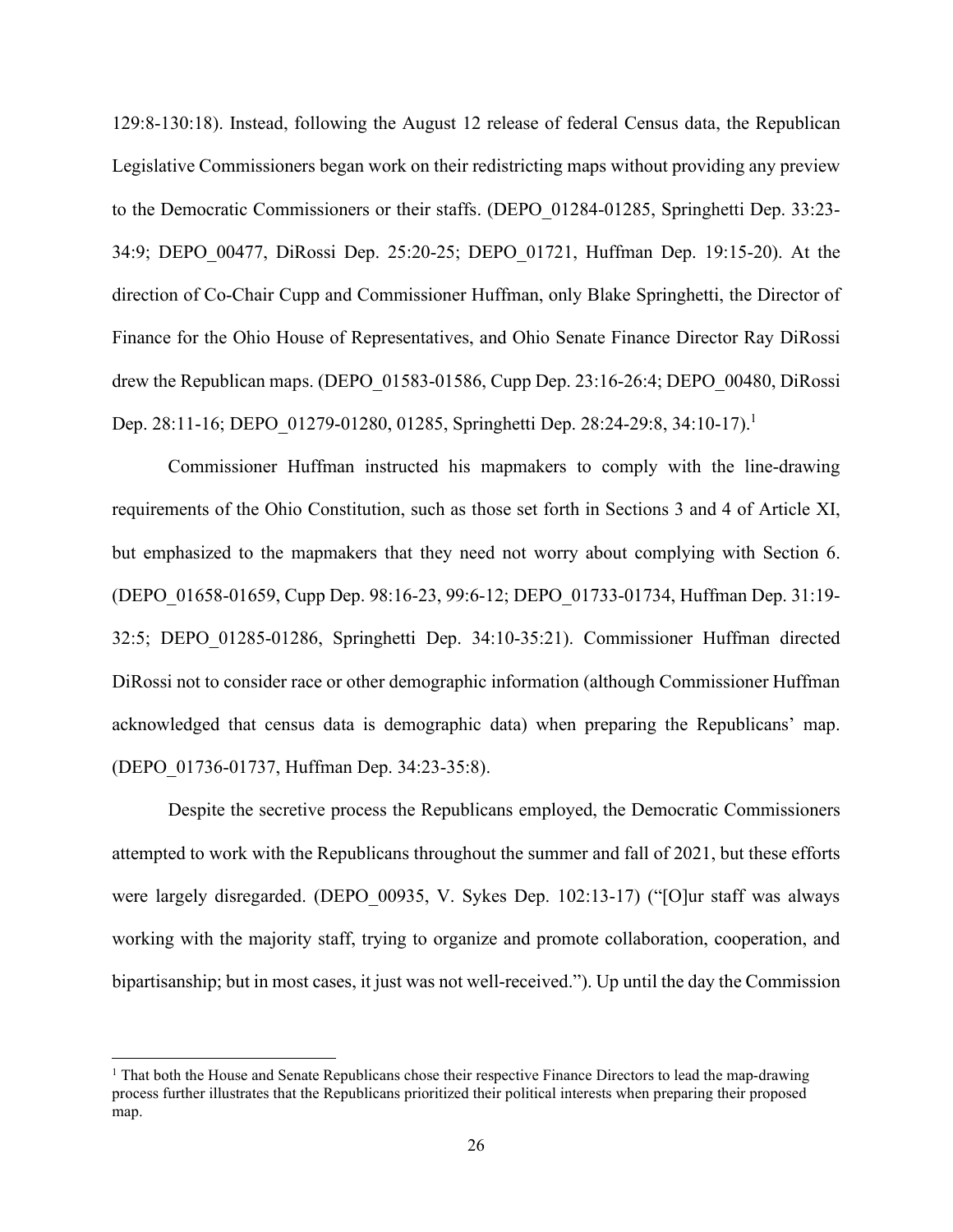voted on the Plan, "much of the negotiations were still behind the scenes. . . . different members of the caucus would go into the back room and have conversations about the map in the process, that would affect the outcome. But it wasn't a majority of the members, so it was allowable by law, but it was not a transparent process." (DEPO\_00937, V. Sykes Dep. 104:10-19).

#### **2. The Enacted Plan is less fair than the 2011 Plan.**

The enacted Plan is even less fair than the 2011 Plan, a plan which was so dramatically unfair that it motivated Ohio voters to go to the polls twice to ensure that fairness and equity would be reflected in future redistricting processes. Indeed, Co-Chair Cupp expressed surprise at the "number of Republican leaning districts" contained in the version of the enacted Plan he reviewed on September 9. (*See* DEPO\_01666, Cupp Dep. 106:9-18). In particular, Co-Chair Cupp testified, "I didn't expect [the number of Republican seats] would be as – that high. . . . . There were more Republican leaning seats [on the September 9 map] than there are current Republican members." (DEPO\_01666-01667, Cupp Dep. 106:23-24, 107:5-11). If Ohio voters' preferences were reflected in the Plan, the Plan would create "close to" 54 House Districts and 18 Senate districts that Republican candidates would likely win. Instead, the enacted Plan is likely to yield approximately 62 Republican-majority House districts (and possibly more), and 23 Republicanmajority Senate districts. (Rodden Expert Aff. at ¶ 18). This Republican supermajority fails to reflect from the partisan proportionality of the Ohio electorate, and unconstitutional under Section 6(B).

## *i. The enacted Plan departs even further from the Constitution's standards than what the high level numbers reveal.*

The enacted Plan departs even further from true proportionality than an initial review of the partisan indices of the legislative districts discussed *supra* suggest. Not only are Republicans likely to pick up more seats compared with the 2011 Map, their districts are less competitive than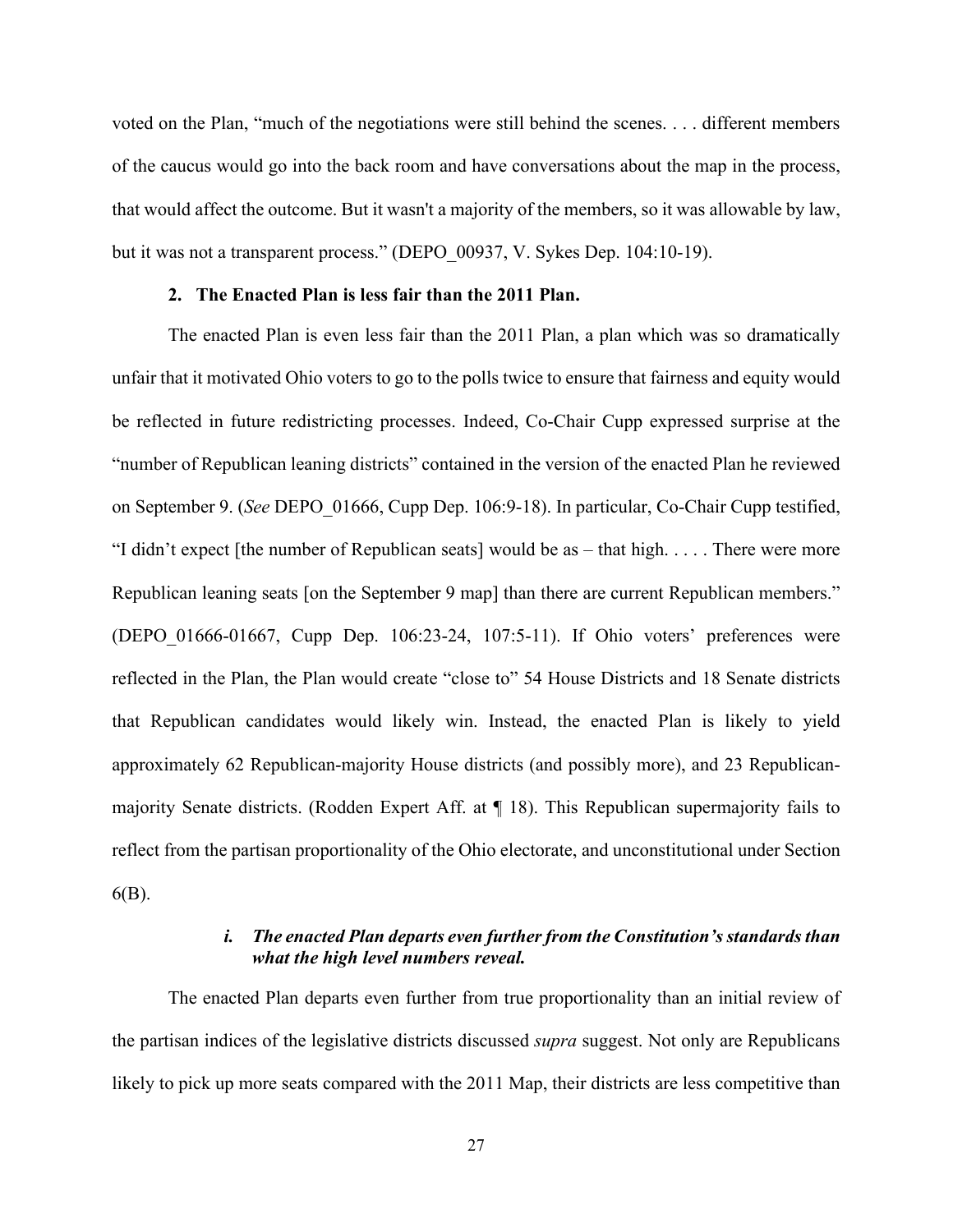the Democratic districts. As one of Relators' experts explained, **all** the majority-Republican House seats are drawn from districts where the average partisan vote share over the past 10 years was 52 percent Republican. (Rodden Expert Aff. at ¶ 21). By comparison, of the 37 majority-Democratic House seats, only 32 districts have an average partisan vote share of 52 percent Democratic or higher. (Rodden Expert Aff. at  $\P$  21). "All 5 of the toss-up seats" have historically had "slim Democratic majorities." (Rodden Expert Aff. at ¶ 21). As a result, while all of the Republican House members are likely to win re-election comfortably, the only competitive districts are lumped in with the "Democratic-leaning" seats, even though all 5 of these seats could easily be won by Republicans. By generating such a large number of seats with comfortable Republican majorities, the enacted Plan "would provide the Republican Party with a majority of seats even in the event of a comfortable Democratic statewide victory." (Rodden Aff. at ¶ 21). Such a disconnect defies the constitutional mandate of Section 6(B).

### *ii. Communities of color suffer disproportionately under the enacted Plan.*

The Republicans' plan is particularly harmful to communities of color. For example, experts Dr. Rodden and Dr. Handley focused on the Plan's division of Black communities in the Cincinnati metro area, wherein Republicans "extracted" a toss-up district from the eastern suburbs despite the area's general preference for Democratic candidates. (Rodden Expert Aff. at ¶¶ 75-77). This is particularly harmful to Black voters. Dr. Handley explains, "voting in Hamilton County is consistently racially polarized," with Black voters overwhelmingly supporting their preferred candidates in every one of the last 13 statewide general elections while white voters "strongly favored the opponents of these candidates." (LH 001, Handley Expert Aff. at ¶ 4). By "extracting" predominantly white districts from otherwise-diverse areas, Republicans ensure their seats remain predictably safe, while creating an over-representation of Black voters in other districts.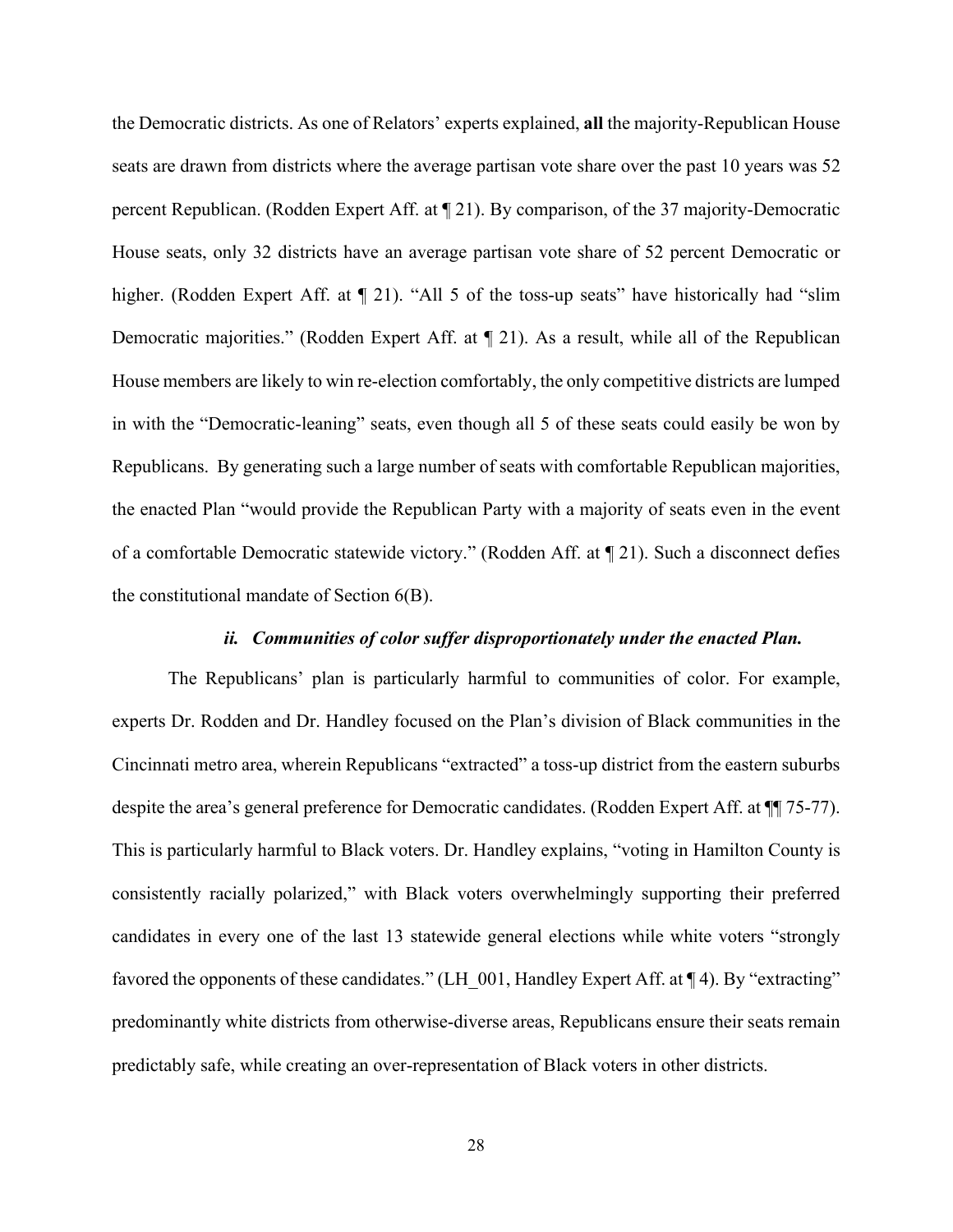This problem is even more pronounced in the Dayton metropolitan area. As Dr. Rodden

explains, the enacted Plan:

takes the relatively compact Black community of metropolitan Dayton, which votes overwhelmingly for Democratic candidates, and scatters it across 4 separate districts. The district with the largest Black community—number 38—is a majority-Democratic district. In fact, it is a super-majority Democratic district, where on average, Democrats win 69 percent of the vote. However, all of the other fragments of Dayton's Black community are combined with sufficient numbers of surrounding white, suburban populations in the 4 other Montgomery districts to generate 1 true toss-up (District 36) and 3 districts with comfortable Republican majorities.

(Rodden Expert Aff. at ¶ 83).

By "packing" and "cracking" communities of color as needed to suit the Republicans' agenda, the enacted Plan disproportionately impacts these communities in violation of Section 6(B).

# **3. The scant rationale Republicans provided that the Plan complies with Section 6, by their own admission, makes no sense.**

## *i. Republicans provided scant rationale to support their methodology.*

According to the Section 8(C)(2) Statement, Republican Commissioners determined that Republican candidates won thirteen out of the sixteen statewide state and federal general election contests during the last ten years, supposedly demonstrating that 81% of voters favor Republican candidates. The Statement notes that if the "number of votes cast in each of those elections" is considered instead, then the statewide proportion of voters favoring Republican candidates drops to 54%. With these two figures in mind, the Statement concludes that "the statewide proportion of voters favoring statewide Republican candidates is between 54% and 81%," and thus because the percentage of districts in the enacted Plan favoring Republican candidates (approximately 64.4%) falls between 54% and 81% – a 27-point spread – it "correspond[s] closely to the statewide preferences of the voters of Ohio." To quote Secretary LaRose, the rationale described in the Statement is "asinine."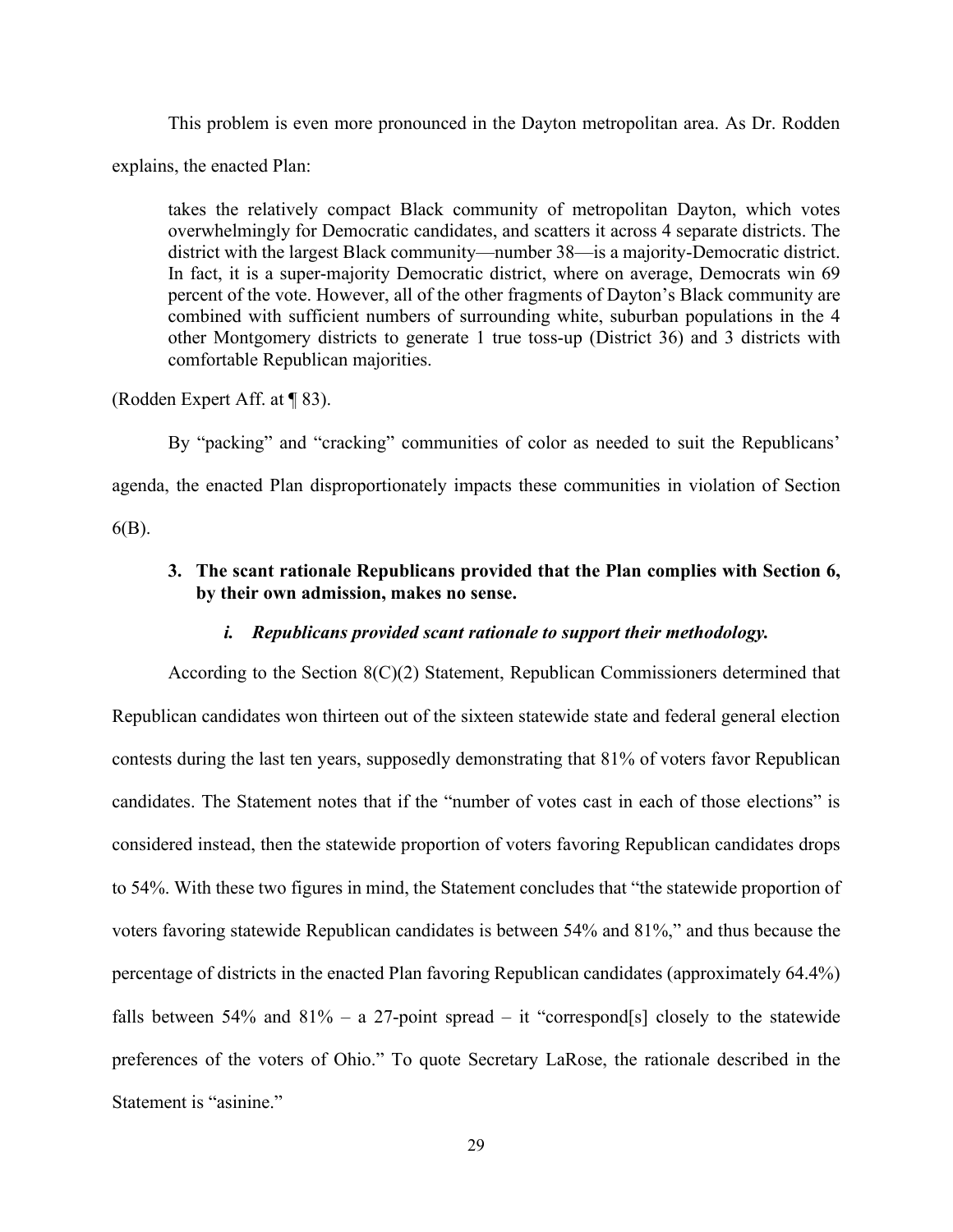#### *ii. The range from 54% - 81% renders Article XI's standards meaningless.*

Additionally, the  $8(C)(2)$  statement's interpretation of  $6(B)$  effectively reads the phrase "correspond[s] closely" out of the Constitution. *Wilson*, 2012-Ohio-5367, at ¶ 21 ("A court must presume a statute's effectiveness, meaning that all words should have effect and no part should be disregarded.") (quotation marks and citation omitted). Under Section 6(B), the likely partisan breakdown for a map must "correspond closely to the statewide preferences of the voters of Ohio." (emphasis added). By the Commission's telling, however, a plan can pass muster under Section 6(B) if it awards 54% of seats to Republicans, or 81% of seats to Republicans, or any percentage in between that the Commission arbitrarily selects. If the word "closely" is to mean anything, surely it must require more than a range representing more than a quarter of all possible seat allocations.

#### *iii. Several Republicans testified that the Plan is not proportional.*

Republican Commissioners publicly and privately stated that the proposed maps were constitutionally suspect – but voted for them anyway. At a Commission hearing on September 13, Secretary LaRose described the Democratic Caucus Plan as "a good faith proposal." By contrast, he described the majority's 8(C)(2) statement presented by Commissioner Huffman on the evening of September 15 as "asinine" in a text to his Chief of Staff and further bemoaned that he "should vote no." (DEPO\_00145-00158, LaRose Dep. Ex. 2). Secretary LaRose then backed down after his Chief of Staff convinced him that voting his conscience was "probably not worth it" because that vote would "be used in the court against the GOP." (*Id*.) He then voted in favor of the Plan, but in doing so, stated, "I'm casting my yes vote with great unease," and expressed his view that certain other Commissioners had not "worked in good faith, in a bipartisan way, to try to get a compromise." (STIP\_0398)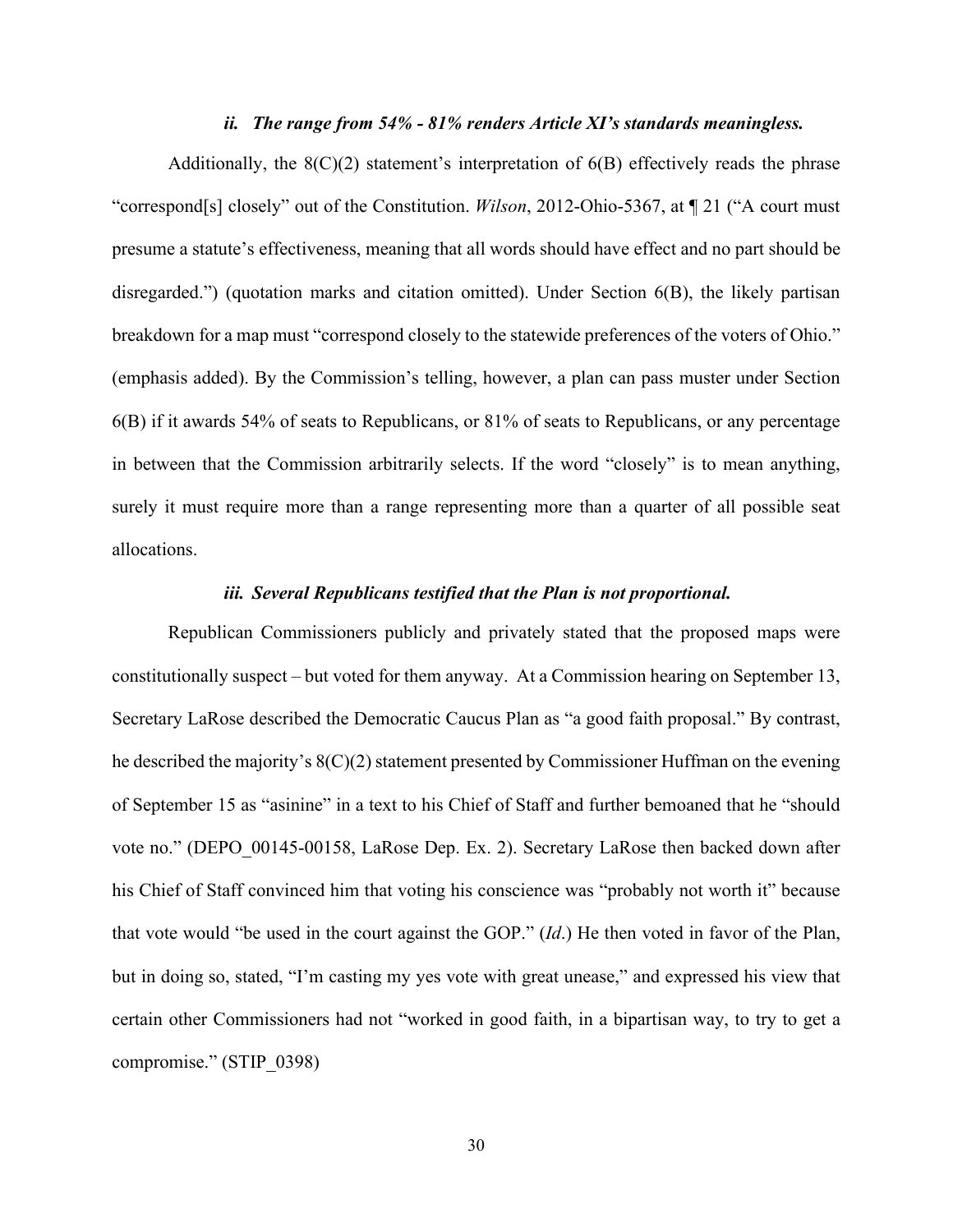Governor DeWine also expressed clear reservations, stating that the Commission "could have produced a more clearly constitutional bill" but "[t]hat's not the bill that we have in front of us." (*Id*.) Governor DeWine stated that in voting for the bill, he was "not judging the bill one way or another. That's up . . . to a court to do." (*Id*.). The Governor further testified in his deposition that he did not agree with the statement's use of the 81% metric to gauge statewide voter preferences, stating that it "would not have been a rationale for [him]." (DEPO\_00240, 00242, DeWine Dep. 81:1-11, 83:4-10).

 Commissioner Faber was less critical, but still stopped short of a full-throated endorsement, stating, "[T]his map isn't that bad. It's not that good either." Taken together, the Commissioners' statements further indicate that the enacted Plan was not the product of a legitimate redistricting process, nor did it satisfy the requirement of Section 6(B) that a plan "closely" correspond to the voters' partisan preferences.

# **E. The Enacted Plan violates Section 6(A) because it was drawn to favor the Republican Party.**

Article XI, Section 6(A), requires the Commission to attempt to draw a map that does not advantage or disadvantage any political party. The 2021 Plan's lack of proportionality is not the result of mere happenstance, but rather a direct consequence of Republicans' concern for their own Party at the expense of a fair district plan.

First, the Republican Legislative Commissioners instructed the mapmakers to comply with the line-drawing requirements of the state Constitution, such as those set forth in Sections 3 and 4 of Article XI, but emphasized to the mapmakers that they need not worry about complying with Section 6. (DEPO\_01658-01659, Cupp Dep. 98:16-23, 99:6-12; DEPO\_01733-01734, Huffman Dep. 31:19-32:5; DEPO\_00610-00611, DiRossi Dep. 158:6-159:25; DEPO\_01285-01286, Springhetti Dep. 34:10-35:21). Thus, by Commissioner Huffman's own description, the enacted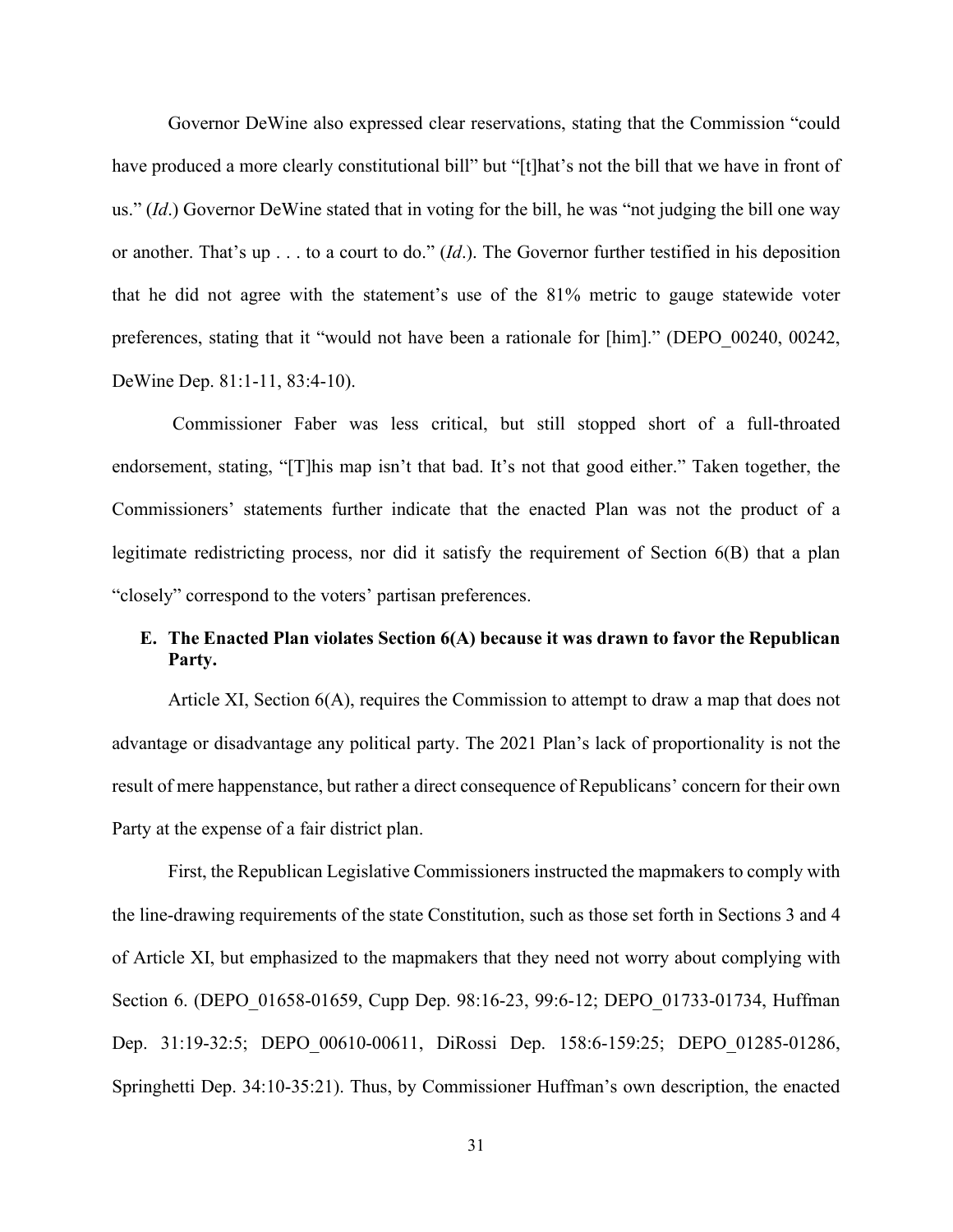Plan was drawn using a process that utterly disregarded the constitutional obligations imposed on the Commissioners by Section 6.

Second, despite what Republican officials may have said publicly at the time, DiRossi and Springhetti confirmed in their depositions that they were considering partisan data while drafting their maps. When using the Maptitude software to draw legislative districts, the mapmakers could (and did) view partisan data while constructing the maps, including data showing each party's likely vote share in a given district as it was configured. (DEPO 00464, 00469-00470, 00484, DiRossi Dep. 12:6-9, 17:13-18:10, 32:2-6; DEPO\_01295-01296, Springhetti Dep. 44:24-45:11). Co-Chair Cupp also testified that the map drawers discussed the partisan indices for various draft districts. (DEPO 01604-01605, Cupp Dep. 44:14-45:6). Given that the mapmakers did not consider partisan fairness in preparing the Republican maps, their reliance on partisan indices can only mean that the mapmakers sought to maximize the Republicans' electoral chances.

Third, Republicans minimal efforts toward compromise demonstrate that they never intended to prepare a fair map. By all accounts, Republicans' compromise offers focused exclusively on seat counts. And the only change between the map Republicans proposed on September 9 to their final House map on September 16 was that five previously majority-Republican seats were now toss-up seats that were expected to favor Democrats (yet this so-called advantage amounts to fewer than two percentage points in each such district). (Rodden Expert Aff. at  $\P$  21).

Though each anecdote, standing alone, might be insufficient to prove the Republicans' intentions in drawing the map, collectively, the evidence shows beyond a reasonable doubt that the Republican Commissioners drew the map primarily to favor the Republican Party, and that the enacted Plan therefore violates Section 6(A).

32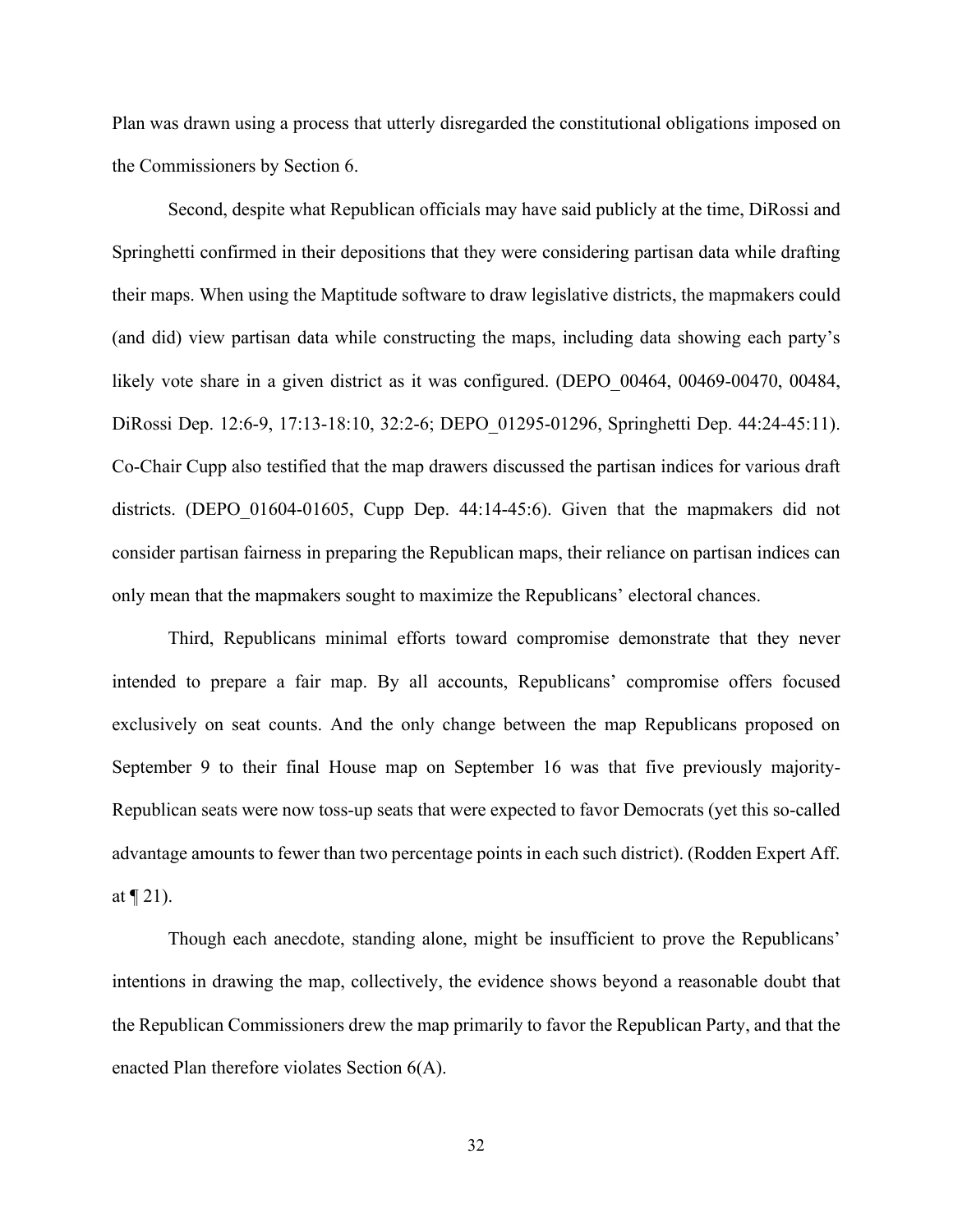# **F. The constitutional violations of the enacted Plan require this Court to invalidate the Plan and Order the Commission to adopt a new plan that complies with Article XI in its entirety.**

Section 9 of Article XI authorizes this Court to invalidate the enacted Plan and order the Commission to adopt a new plan. Specifically, this authority stems from the Court's exclusive grant of original jurisdiction. This Court is a court of "competent jurisdiction," as set forth in Article XI, Section 9(B), authorized to determine whether the enacted Plan violates the Constitution. As discussed above, the enacted Plan violates Sections 6(A) and (B) of Article XI because it fails to create districts that meet Section 6 standards. Moreover, the record evidence shows that the Republican Commissioners did not even consider the Section 6 standards. Therefore, the enacted Plan violates Section 6, and this Court has the authority to invalidate the enacted Plan and require the Commission to not only adopt a new plan that complies with the Ohio Constitution, but to adopt a plan that comes as close to the 54%-46% split of Ohio voter preferences.

#### **IV. CONCLUSION**

This Court has the opportunity to address a terrible injustice. In 2015, a 71% majority of Ohio voters determined that gerrymandering would be a thing of the past for apportioning seats in the General Assembly.

Instead of heeding the will of Ohio voters, the Republican members of the Commission simply disregarded the provisions that required fairness and proportionality. In a secret sanctum, hidden even from the Statewide Commissioners, the Republican Legislative Commissioners prepared maps so lopsided that Republicans are essentially guaranteed veto-proof majorities in the General Assembly no matter how many votes Democrats earn.

This Court should enforce the will of the voters and find that the Commission has failed to comply with Article XI.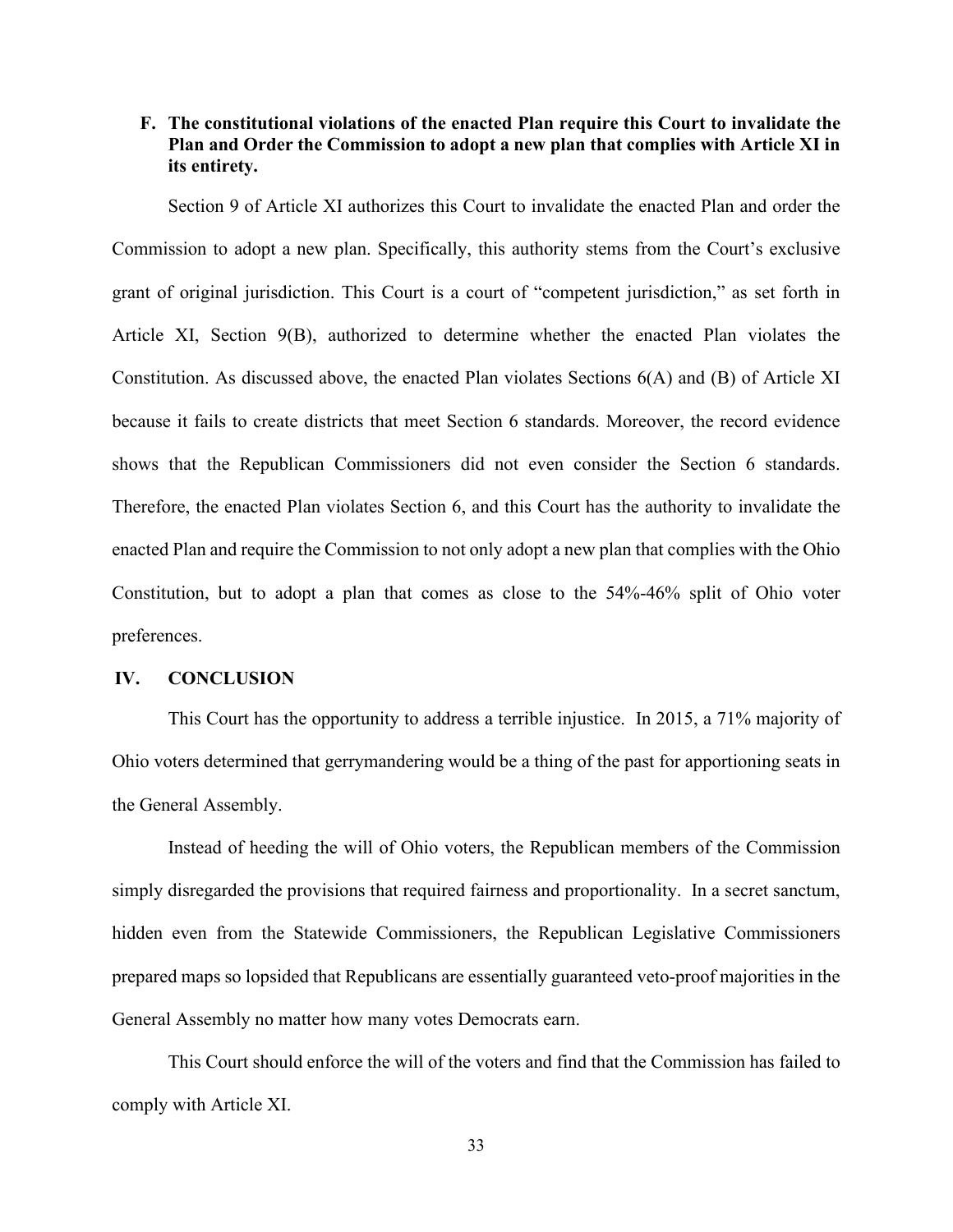Respectfully submitted,

### ICE MILLER LLP

*/s/ Diane Menashe*

Diane Menashe (0070305) Counsel to the Ohio Attorney General

John Gilligan (0024542) ICE MILLER LLP 250 West Street, Suite 700 Columbus, Ohio 43215 [Diane.Menashe@icemiller.com](mailto:Diane.Menashe@icemiller.com)  [John.Gilligan@icemiller.com](mailto:John.Gilligan@icemiller.com)   $\overline{T: (614) 462 - 6500}$ F: (614) 222-3468

*Counsel for Respondents Senator Vernon Sykes and House Minority Leader Emilia Sykes*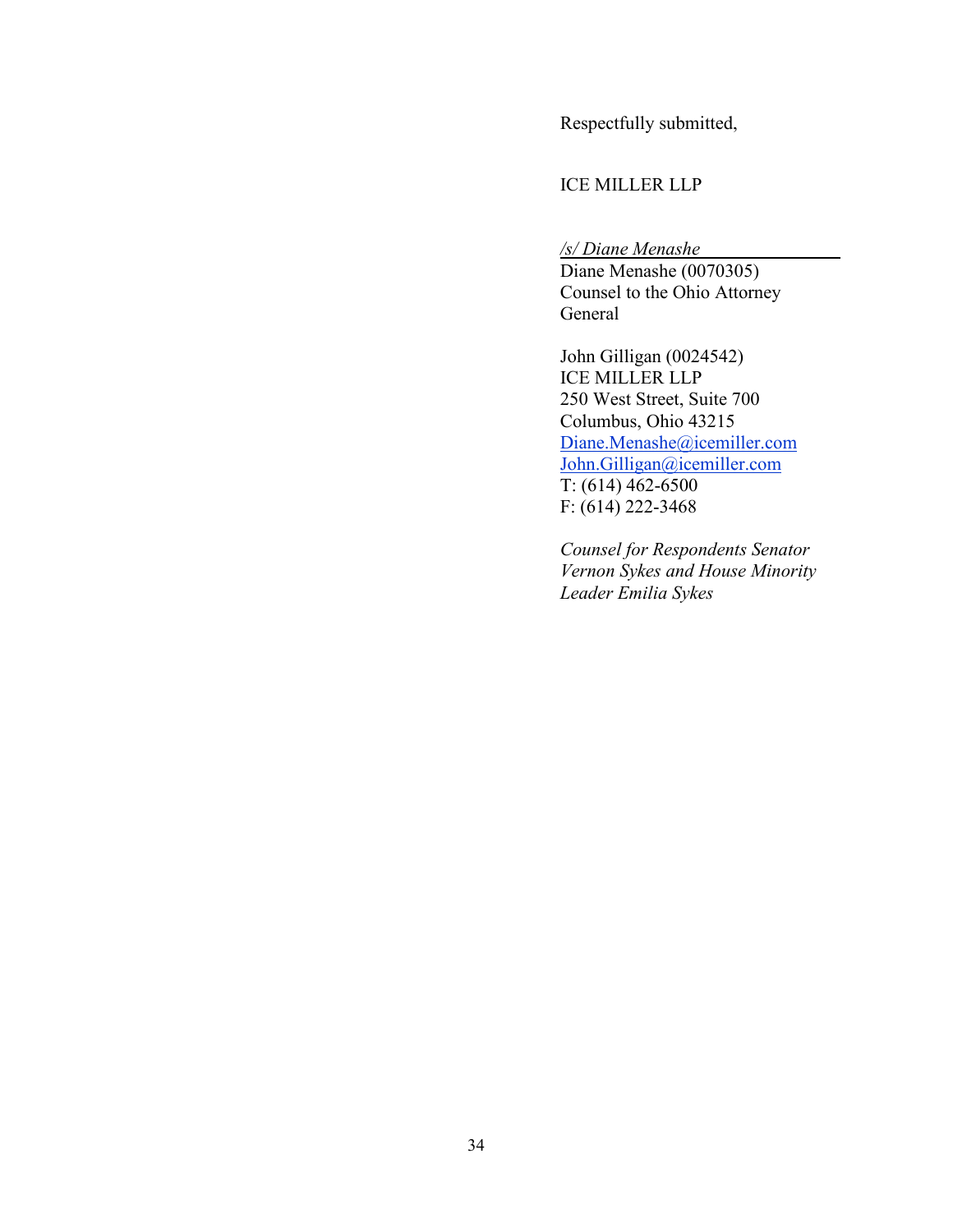### **CERTIFICATE OF SERVICE**

I hereby certify that on November 5, 2021, a copy of the foregoing Merit Brief of Senator Vernon Sykes and House Minority Leader Emilia Sykes was filed electronically and sent via email to the following:

Freda Levenson [flevenson@acluohio.org](mailto:flevenson@acluohio.org) David J. Carey [dcarey@acluohio.org](mailto:dcarey@acluohio.org) Alora Thomas [athomas@aclu.org](mailto:athomas@aclu.org) Julie A. Epstein [jepstein@aclu.org](mailto:jepstein@aclu.org)

Robert D. Fram [rfram@cov.com](mailto:rfram@cov.com) Joshua Gonzalez [Jgonzalez@cov.com](mailto:Jgonzalez@cov.com) Megan C. Keenan [Mkeenan@cov.com](mailto:Mkeenan@cov.com) Anupam Sharma [asharma@cov.com](mailto:asharma@cov.com) Madison Arent [marent@cov.com](mailto:marent@cov.com)

Laura B. Bender David Denuyl Yiye Fu Juliana Goldrosen James Hovard Alexander Thomson

*Counsel for LWVO Relators* 

Abha Khanna Ben Stafford Elias Law Group 1700 Seventh Avenue, Suite 200 Seattle, WA 9801 [akhanna@elias.law](mailto:akhanna@elias.law) [bstafford@elias.law](mailto:bstafford@elias.law)

Aria C. Branch

Erik Clark [ejclark@organlegal.com](mailto:ejclark@organlegal.com) Ashley Merino [amerino@organlegal.com](mailto:amerino@organlegal.com)

*Counsel for Respondent Ohio Redistricting Commission* 

Bridget Coontz [Bridget.Coontz@ohioAGO.gov](mailto:Bridget.Coontz@ohioAGO.gov) Julie Pfieffer [Julie.Pfieffer@ohioAGO.gov](mailto:Julie.Pfieffer@ohioAGO.gov) Michael K. Hendershot Michael A. Walton [Michael.walton@ohioago.gov](mailto:Michael.walton@ohioago.gov) David Anthony Yost

*Counsel for Respondents Ohio Governor Mike DeWine, Ohio Secretary of State Frank LaRose, and Ohio Auditor Keith Faber* 

Peter M. Ellis [pellis@reedsmith.com](mailto:pellis@reedsmith.com) M. Patrick Yingling [MPYingling@ReedSmith.com](mailto:MPYingling@ReedSmith.com) Natalie R. Salazar [NSalazar@reedsmith.com](mailto:NSalazar@reedsmith.com) Brian A. Sutherland [bsutherland@reedsmith.com](mailto:bsutherland@reedsmith.com) Ben R. Fliegel\* [bfliegel@reedsmith.com](mailto:bfliegel@reedsmith.com)

Alicia L. Bannon [Alicia.bannon@nyu.edu](mailto:Alicia.bannon@nyu.edu) Yurji Rudensky [rudenskyy@brennan.law.nyu.edu](mailto:rudenskyy@brennan.law.nyu.edu) Ethan Herenstein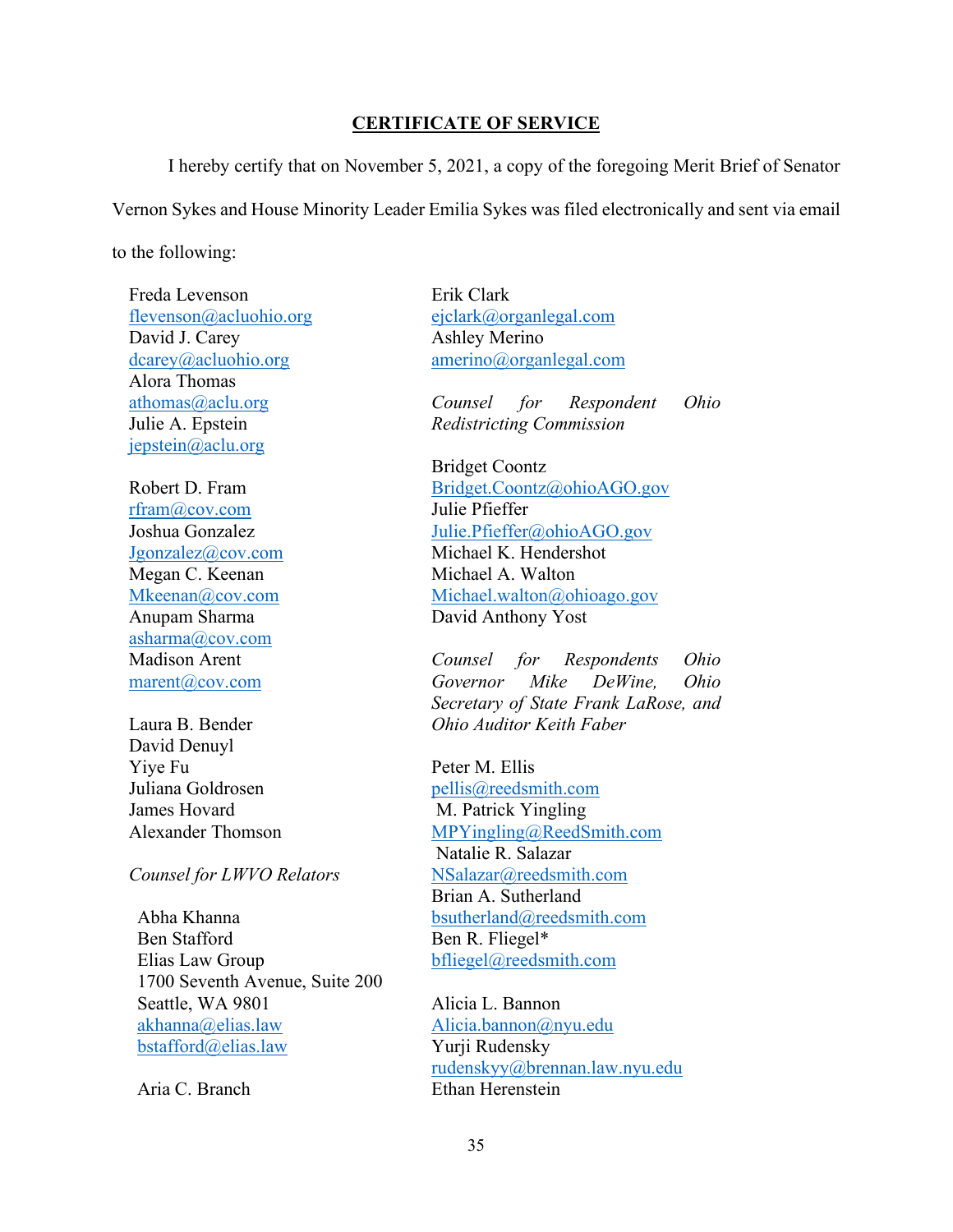Jyoti Jasrasaria Spencer W. Klein Elias Law Group 10 G. Street NE, Suite 600 Washington, DC 20002 [abranch@elias.law](mailto:abranch@elias.law) [jjasrasaria@elias.law](mailto:jjasrasaria@elias.law) [sklein@elias.law](mailto:sklein@elias.law)

Donald J. McTigue Derek S. Clinger McTigue & Colombo LLC 545 East Town Street Columbus, OH 43215 [dmctigue@electionlawgroup.com](mailto:dmctigue@electionlawgroup.com) [dclinger@electionlawgroup.com](mailto:dclinger@electionlawgroup.com)

William Stuart Dornette [dornette@taftlaw.com](mailto:dornette@taftlaw.com) John Branch [John.branch@nelsonmullins.com](mailto:John.branch@nelsonmullins.com) Beth Anne Bryan [bryan@taftlaw.com](mailto:bryan@taftlaw.com) Thomas Farr [Tom.farr@nelsonmullins.com](mailto:Tom.farr@nelsonmullins.com) Alyssa Riggins [Alyssa.riggins@nelsonmullins.com](mailto:Alyssa.riggins@nelsonmullins.com) Phillip Strach [Phillip.strach@nelsonmullins.com](mailto:Phillip.strach@nelsonmullins.com) Philip Daniel Williamson [pwilliamson@taftlaw.com](mailto:pwilliamson@taftlaw.com)

*Counsel for Bria Bennett Relators* 

Stephanie M. Chmiel [stephanie.chmiel@thompsonhine.com](mailto:stephanie.chmiel@thompsonhine.com) Mary E. Csarny [mary.csarny@thompsonhine.com](mailto:mary.csarny@thompsonhine.com)

*Counsel for Amicus Curiae David Niven, Ph.D.* 

#### [herensteine@brennan.law.nyu.edu](mailto:herensteine@brennan.law.nyu.edu)

Brad Funari Michael Li Natalie R. Stewart

#### *Attorneys for OOC Relators*

Steven S. Kaufman [skaufman@ulmer.com](mailto:skaufman@ulmer.com) Dolores P. Garcia Prignitz [dgarcia@ulmer.com](mailto:dgarcia@ulmer.com) Sara S. Dorland [sdorland@ulmer.com](mailto:sdorland@ulmer.com)

Robert N. Weiner [rweiner@campaignlegalcenter.org](mailto:rweiner@campaignlegalcenter.org) Christopher Lamar [clamar@campaignlegalcenter.org](mailto:clamar@campaignlegalcenter.org) Valencia Richardson [vrichardson@campaignlegalcenter.org](mailto:vrichardson@campaignlegalcenter.org)

*Counsel for Amicus Curiae Campaign Legal Center* 

Emily Smart Woerner [emily.woerner@cincinnati-oh.gov](mailto:emily.woerner@cincinnati-oh.gov) Shannon Price [shannon.price@cincinnati-oh.gov](mailto:shannon.price@cincinnati-oh.gov)

*Counsel for Amicus Curia City of Cincinnati* 

John M. Haseley [haseley@goconnorlaw.com](mailto:haseley@goconnorlaw.com)

*Counsel for Amicus Curiae We Are Ohio* 

Subodh Chandra [subodh.chandra@chandralaw.com](mailto:subodh.chandra@chandralaw.com) Donald Screen [donald.screen@chandralaw.com](mailto:donald.screen@chandralaw.com)

Janette McCarthy Wallcae [jlouard@naacpnet.org](mailto:jlouard@naacpnet.org)